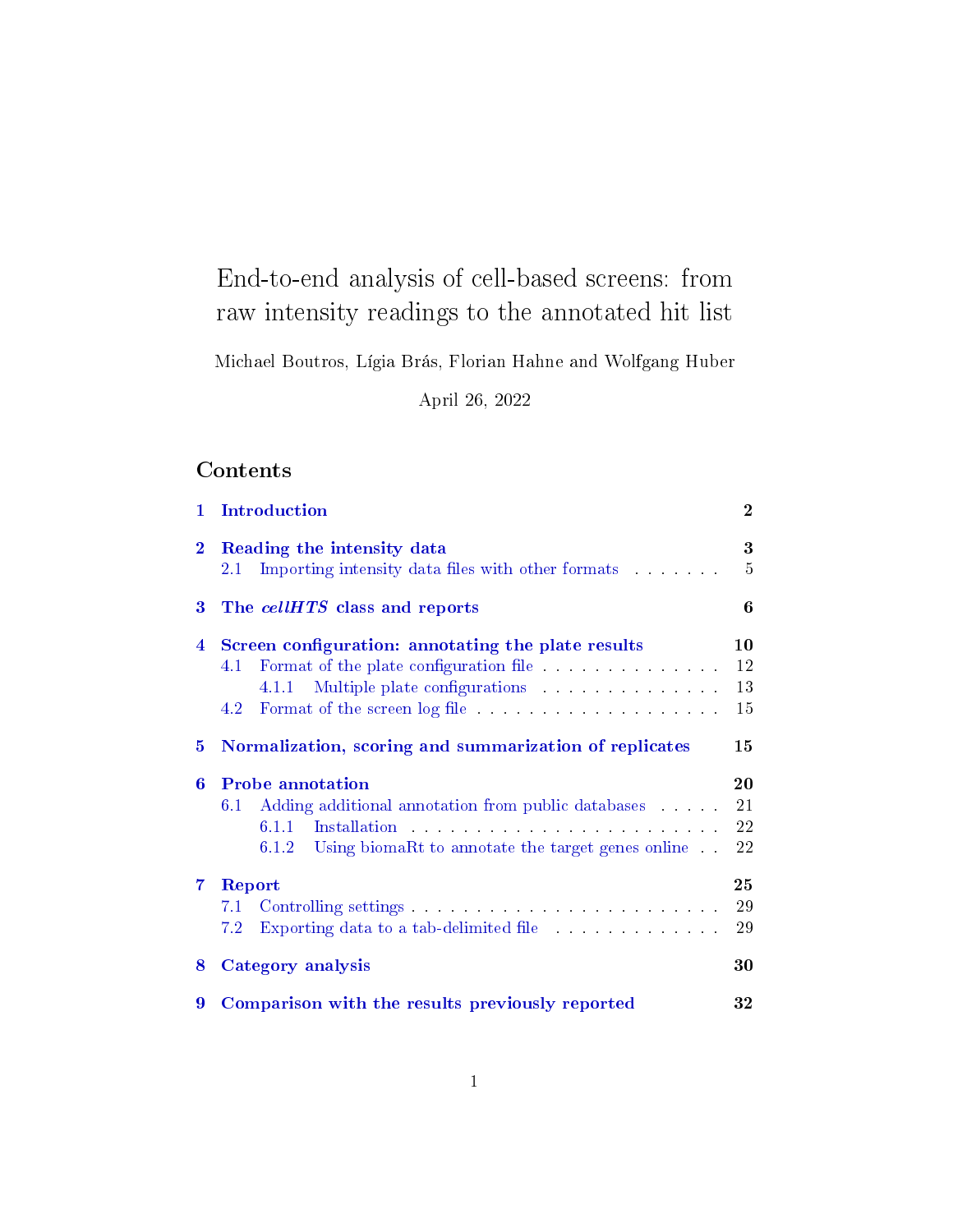<span id="page-1-2"></span>

| 10 Appendix: How to convert cellHTS to cellHTS2 configura-<br>tion files                                                                                                                                                       |    |  |  |  |  |  |
|--------------------------------------------------------------------------------------------------------------------------------------------------------------------------------------------------------------------------------|----|--|--|--|--|--|
| 11 Appendix: Normalization methods implemented in cellHTS2<br>package                                                                                                                                                          | 39 |  |  |  |  |  |
| 11.1 Controls-based normalization and all controls of the control of the control of the control of the control of the control of the control of the control of the control of the control of the control of the control of the | 39 |  |  |  |  |  |
|                                                                                                                                                                                                                                |    |  |  |  |  |  |
| 11.1.1 Percent of control                                                                                                                                                                                                      | 39 |  |  |  |  |  |
| 11.1.2 Normalized percent inhibition                                                                                                                                                                                           | 40 |  |  |  |  |  |
| 11.2 Non-controls-based normalization                                                                                                                                                                                          | 40 |  |  |  |  |  |
|                                                                                                                                                                                                                                | 40 |  |  |  |  |  |
| 11.2.2 Plate median normalization                                                                                                                                                                                              | 41 |  |  |  |  |  |
| 11.2.3 B score method                                                                                                                                                                                                          | 41 |  |  |  |  |  |
| 12 Appendix: Data transformation                                                                                                                                                                                               | 42 |  |  |  |  |  |
| 13 Session info                                                                                                                                                                                                                | 44 |  |  |  |  |  |

### <span id="page-1-0"></span>1 Introduction

The package cellHTS2 is a revised and improved version of the cellHTS package [1](#page-1-1) .

This report describes the structure of the *cellHTS* class, while explaining all the steps necessary to run a complete analysis of a cell-based highthroughput screen (HTS), from raw intensity readings to an annotated hit list.

This text has been produced as a reproducible document [\[6\]](#page-44-0). It contains the actual computer instructions for the methods it describes, and these in turn produce all results, including the figures and tables that are shown here. The computer instructions are given in the language R, thus, in order to reproduce the computations shown here, you will need an installation of R (version 2.3 or greater) together with a recent version of the package  $cellHTS2$ and of some other add-on packages. Within R, the following commands can be used to install *cellHTS2* along with all dependent packages.

To reproduce the computations shown here, you do not need to type them or copy-paste them from the PDF file; rather, you can take the file cellhts2Complete.Rnw in the scripts directory of the package, open it in a text editor, run it using the R command Sweave, and modify it to your needs.

First, we load the package.

<span id="page-1-1"></span><sup>&</sup>lt;sup>1</sup>To convert a S3 class *cellHTS* object that was made using the *cellHTS* package into an S4 class cellHTS object suitable for cellHTS2, please see the function convertOldCellHTS.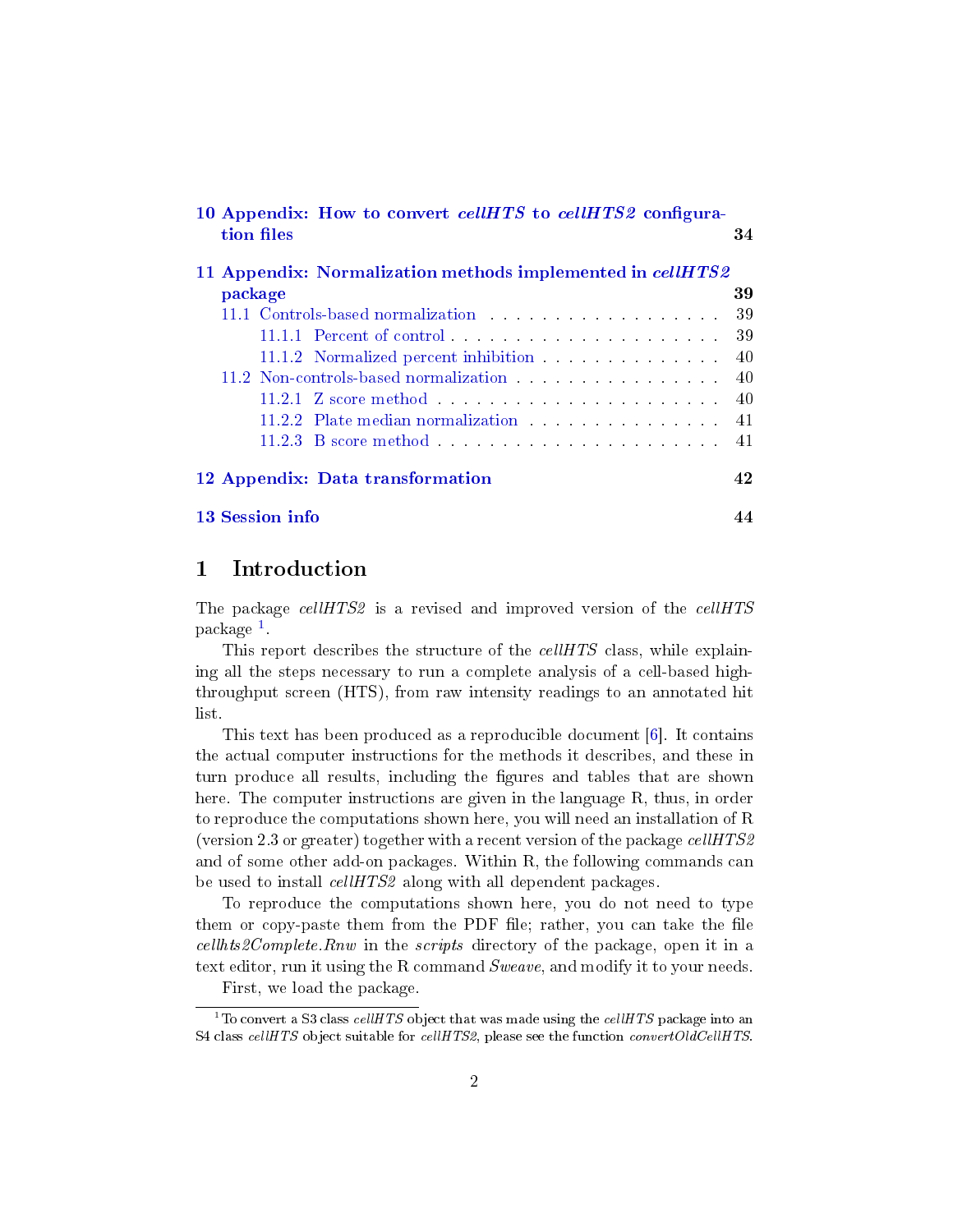<span id="page-2-2"></span>

| Filename       |   | Plate Replicate |
|----------------|---|-----------------|
| $FT01-G01.txt$ |   |                 |
| $FT01-G02.txt$ | 1 | 2               |
| $FT02-G01.txt$ | 2 |                 |
| $FT02-G02.txt$ | 2 | 2               |
| $FT03-G01.txt$ | З | 1               |
|                |   |                 |

<span id="page-2-1"></span>Table 1: Selected lines from the example plate list file Platelist.txt.

> library("cellHTS2")

# <span id="page-2-0"></span>2 Reading the intensity data

We consider a cell-based screen that was conducted in microtiter plate format, where a library of double-stranded RNAs was used to target the corresponding genes in cultured *Drosophila Kc*<sub>167</sub> cells [\[2\]](#page-43-1). Each of the wells in the plates contains either a gene-specific probe, a control, or it can be empty. The experiments were done in duplicate, and the viability of the cells after treatment was recorded by a plate reader measuring luciferase activity. The promoter has been chosen such that the luciferase activity is indicative of ATP levels. Although this set of example data corresponds to a single-channel screening assay, the *cellHTS2* package can also deal with cases where there are readings from more channels, corresponding to different reporters.

Usually, the measurements from each replicate and each channel come in individual result files. The set of available result files and the information about them (which plate, which replicate, which channel) is contained in a spreadsheet, which we call the *plate list file*. This file should contain at least the following columns: Filename, Plate and Replicate. The last two columns should be integer numbers, with values ranging from 1 to the maximum number of plates or replicates, respectively. An optional Batch column can be used to provide batch information about the experiment, i.e. changes in reagents, or days for a multi-day experiment. See Section refsec:multPlateConfs for more details. The first few lines of an example plate list file are shown in Table [1,](#page-2-1) while Table [2](#page-3-0) shows the first few lines from one of the plate result files listed in the plate list file.

The first step of the analysis is to read the plate list file, to read all the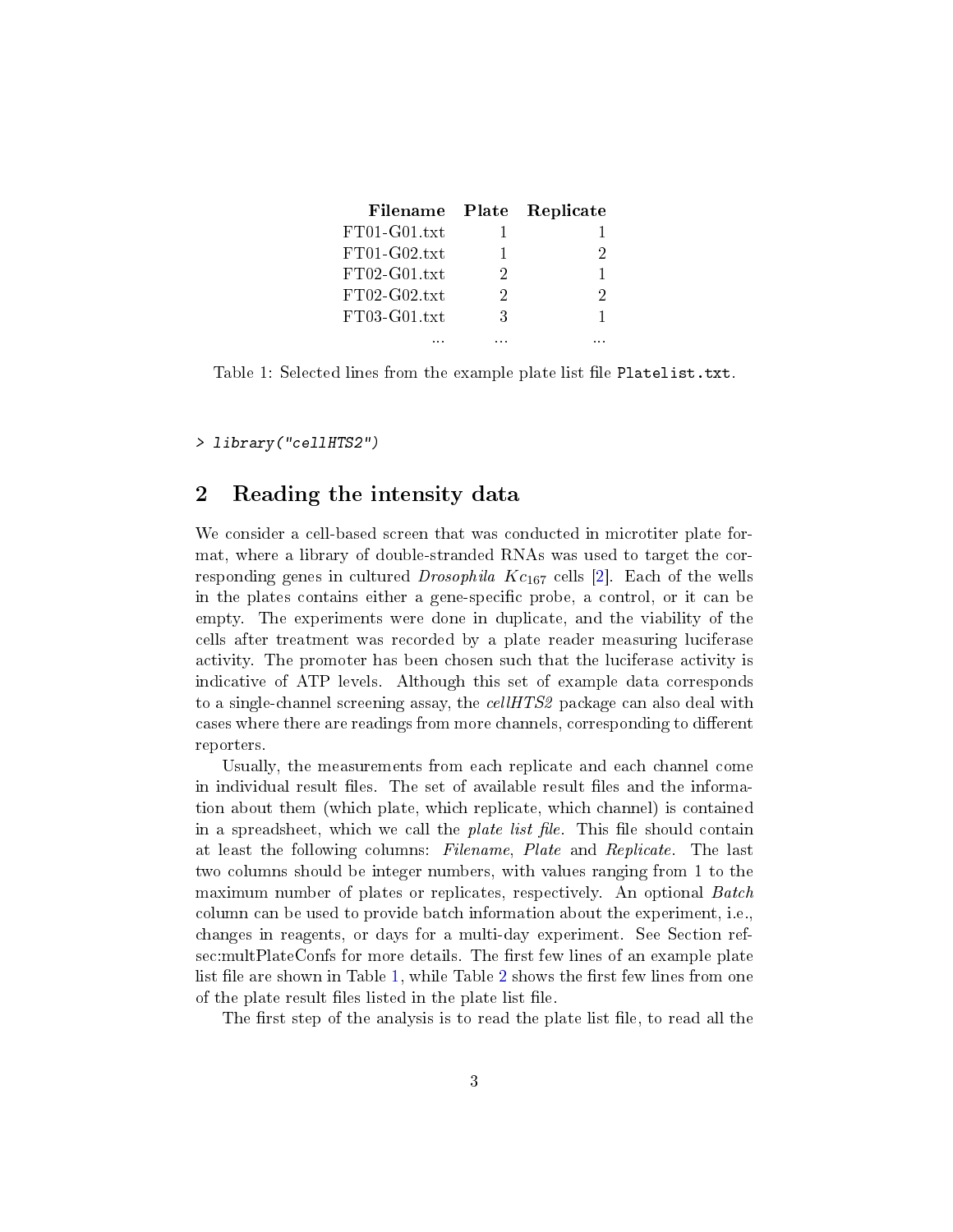| $FT01-G01$        | A01                           | 887763  |
|-------------------|-------------------------------|---------|
| $FT01-G01$        | A02                           | 958308  |
| FT01-G01          | A <sub>03</sub>               | 1012685 |
| $FT01-G01$        | A <sub>04</sub>               | 872603  |
| FT01-G01          | A05                           | 1179875 |
| <b>CONTRACTOR</b> | $\mathbf{r}$ and $\mathbf{r}$ |         |

<span id="page-3-0"></span>Table 2: Selected lines from the example signal intensity file FT01-G01.txt.

intensity files, and to assemble the data into a single  $R$  object that is suitable for subsequent analyses. The main component of that object are arrays with the intensity readings of all plates, channels, and replicates. We demonstrate the R instructions for this step. First we define the path where the input files can be found.

```
> experimentName <- "KcViab"
> dataPath <- system.file(experimentName, package="cellHTS2")
```
In this example, the input files are in the KcViab directory of the  $cellHTS2$ package. To read your own data, modify dataPath to point to the directory where they reside. We show the names of 12 files from our example directory:

```
> dataPath
```
[1] "/tmp/RtmpcFXeoI/Rinst2ba1e671ff615a/cellHTS2/KcViab"

```
> rev(dir(dataPath))[1:12]
```

| [1] "old-Screenlog.txt" | "old-Plateconf.txt"      |
|-------------------------|--------------------------|
| [3] "Screenlog.txt"     | "Platelist.txt"          |
| [5] "Plateconf.txt"     | "GeneIDs_Dm_HFA_1.1.txt" |
| $[7]$ "FT57-G02.txt"    | "FT57-G01. $txt"$        |
| $[9]$ "FT56-G02.txt"    | "FT56-G01.txt"           |
| $[11]$ "FT55-G02.txt"   | $"FT55-G01.txt"$         |
|                         |                          |

and read the data into the object x

```
> x <- readPlateList("Platelist.txt",
+ name=experimentName,
+ path=dataPath)
```
> x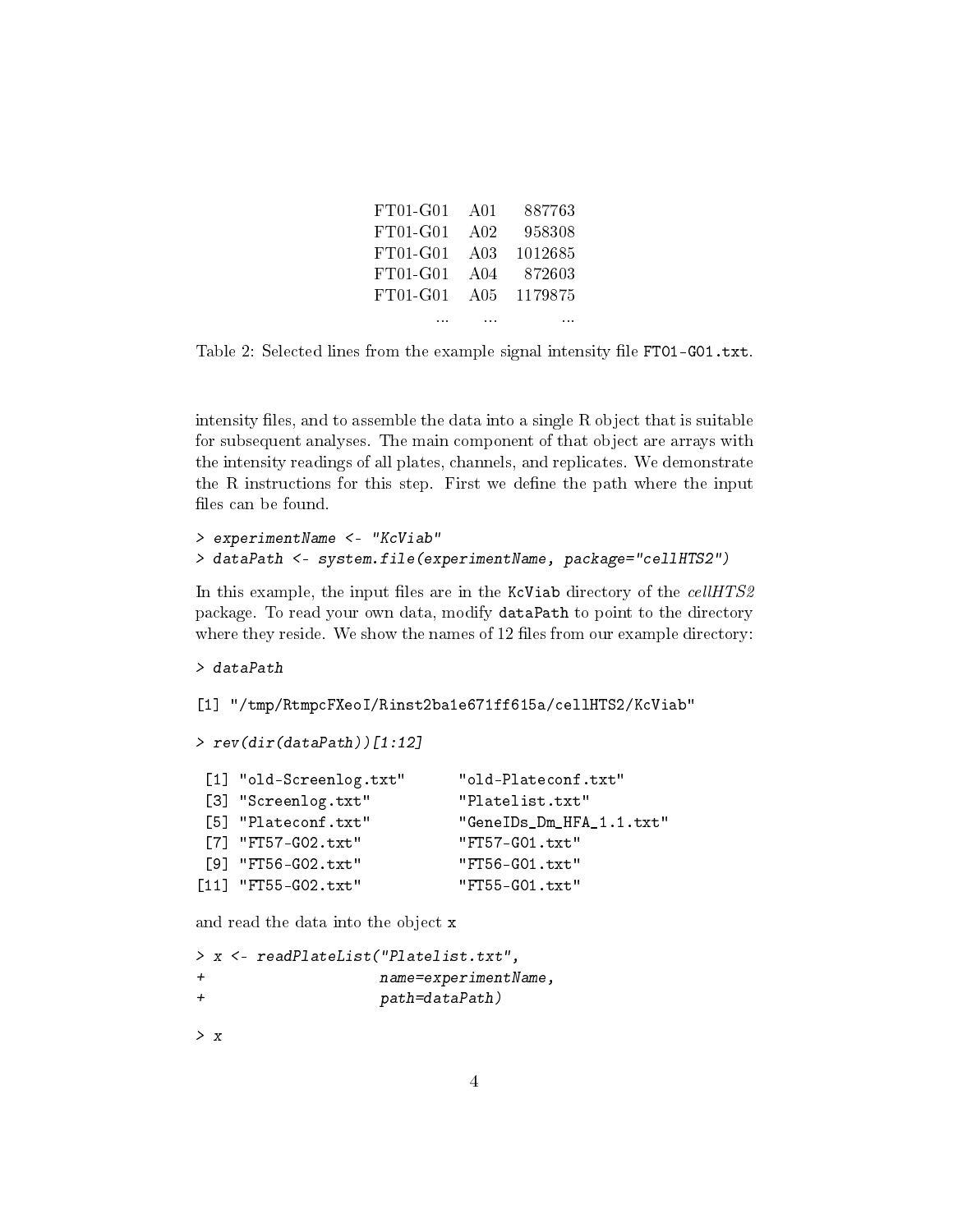```
cellHTS (storageMode: lockedEnvironment)
assayData: 21888 features, 2 samples
  element names: Channel 1
phenoData
  sampleNames: 1 2
  varLabels: replicate assay
  varMetadata: labelDescription channel
featureData
  featureNames: 1 2 ... 21888 (21888 total)
  fvarLabels: plate well controlStatus
  fvarMetadata: labelDescription
experimentData: use 'experimentData(object)'
state: configured = FALSE
        normalized = FALSE
        scored = FALSE
        annotated = FALSE
Number of plates: 57
Plate dimension: nrow = 16, ncol = 24
Number of batches: 1
```
The plate format used in the screen (96-well or 384-well plate design) is automatically determined from the raw intensity files when calling the read-PlateList function.

#### <span id="page-4-0"></span>2.1 Importing intensity data files with other formats

The function readPlateList has the argument importFun that can be used to provide a different import function to read plate result files with a format different from that shown in Table [2.](#page-3-0) For example, to import plate data files from an EnVision plate reader, set importFun=getEnVisionRawData or  $importFun=getEnvisionCrosstalkCorrectedData when calling read PlateList.$ Please see the help page of function  $\eta e tEnVision RawData$  for an example. Another import function ("importData.R") is given together with the example data set for a enhancer-supressor screen in the directory called Two WayAssay of this package.

While for the above data sets, the measurements from each replicate and channel come in separate result files, this is not the case when measurement files are provided in the HTanalyst format. In this case, each output file contains meta-experimental data together with intensity readings (in a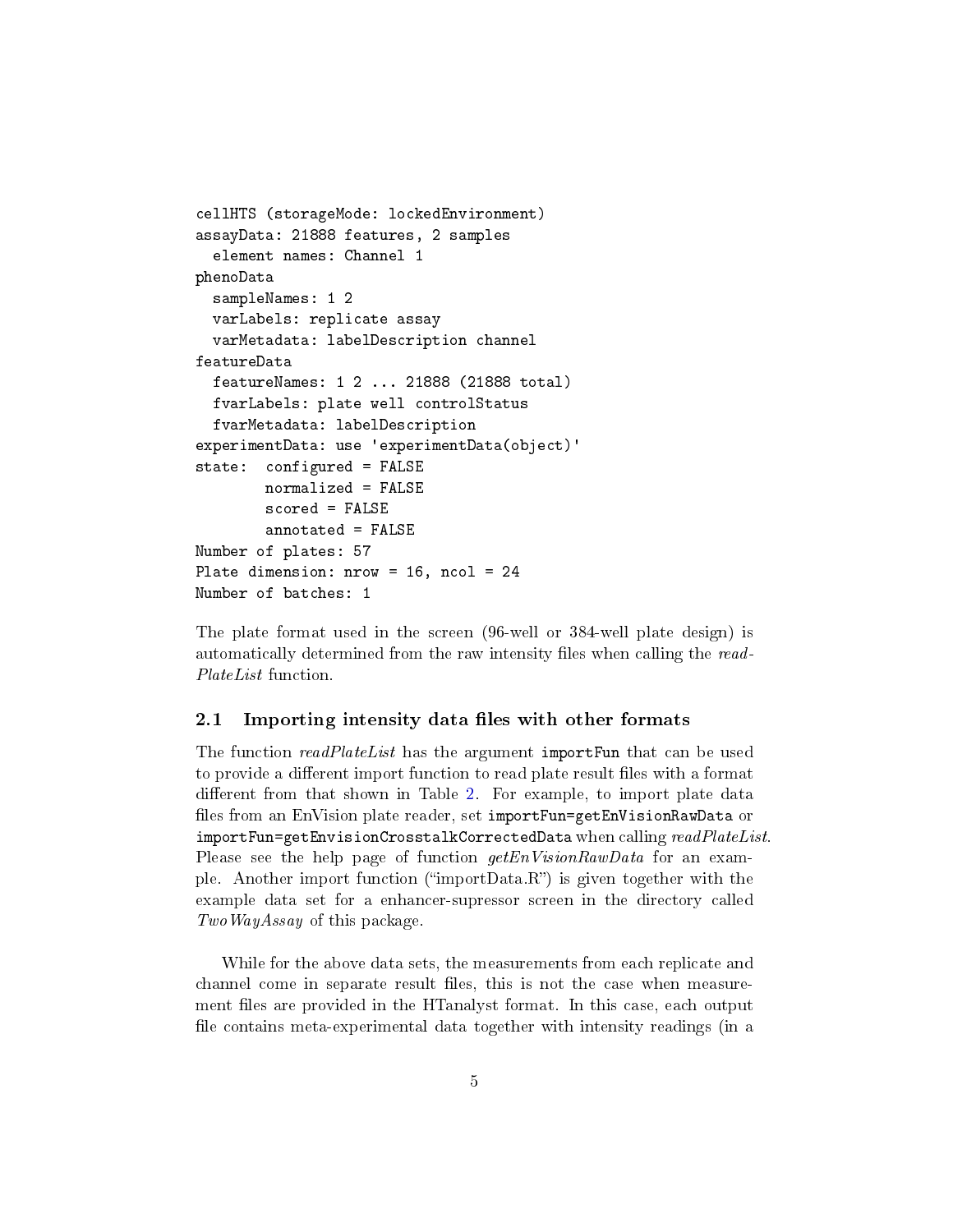<span id="page-5-1"></span>matrix-like layout) of a set of plates made for the same replicate or screen. Thus, there is no need to have a plate list file, and instead of using read-PlateList we should call the function  $readHTAnalystData$ . Please see the help page for this function (? readHTAnalystData), where we illustrate how it can be applied to import HTAnalyst data files.

# <span id="page-5-0"></span>3 The *cellHTS* class and reports

The basic data structure of the package is the class *cellHTS*, which is a container for cell-based high-throughput RNA interference assays (data and experimental meta-data) performed in multi-plate format. This class extends the class NChannelSet of the Biobase package [\[7\]](#page-44-1).

The data can be thought of as being organised in a two- or threedimensional array as follows:

- 1. The first dimension corresponds to reagents (e.g. siRNAs, chemical compounds) that were used in the assays. For example, if the screen used 100 plates of  $384$  wells  $(24 \text{ columns}, 16 \text{ rows})$ , then the first dimension has size 38,400, and the *cellHTS* object keeps track of plate ID, row, and column associated with each element. For historic reasons, and because we are using infrastructure that was developed for microarray experiments, the following terms are used synonymously for the elements of the first dimension: *reagents*, *features*, *probes*, *genes*.
- 2. The second dimension corresponds to assays, including replicates and different experimental conditions (cell type, treatment, genetic background). A potentially confusing terminology is that the data structure that annotates the second dimension is called phenoData (see below). This is because we are using infrastructure, namely the NChannelSet class from the Biobase package, that uses this unfortunate term for this purpose. Sometimes, the elements of this second dimension are also called samples.
- 3. The (optional) third dimension corresponds to different channels (e.g. different luminescence reporters)

The main structures contained in a *cellHTS* object are:

assayData an object of class  $AssayData$ , usually an environment containing a set of matrices of identical size. Each matrix represents a single channel. In each matrix, the rows correspond to features or reporters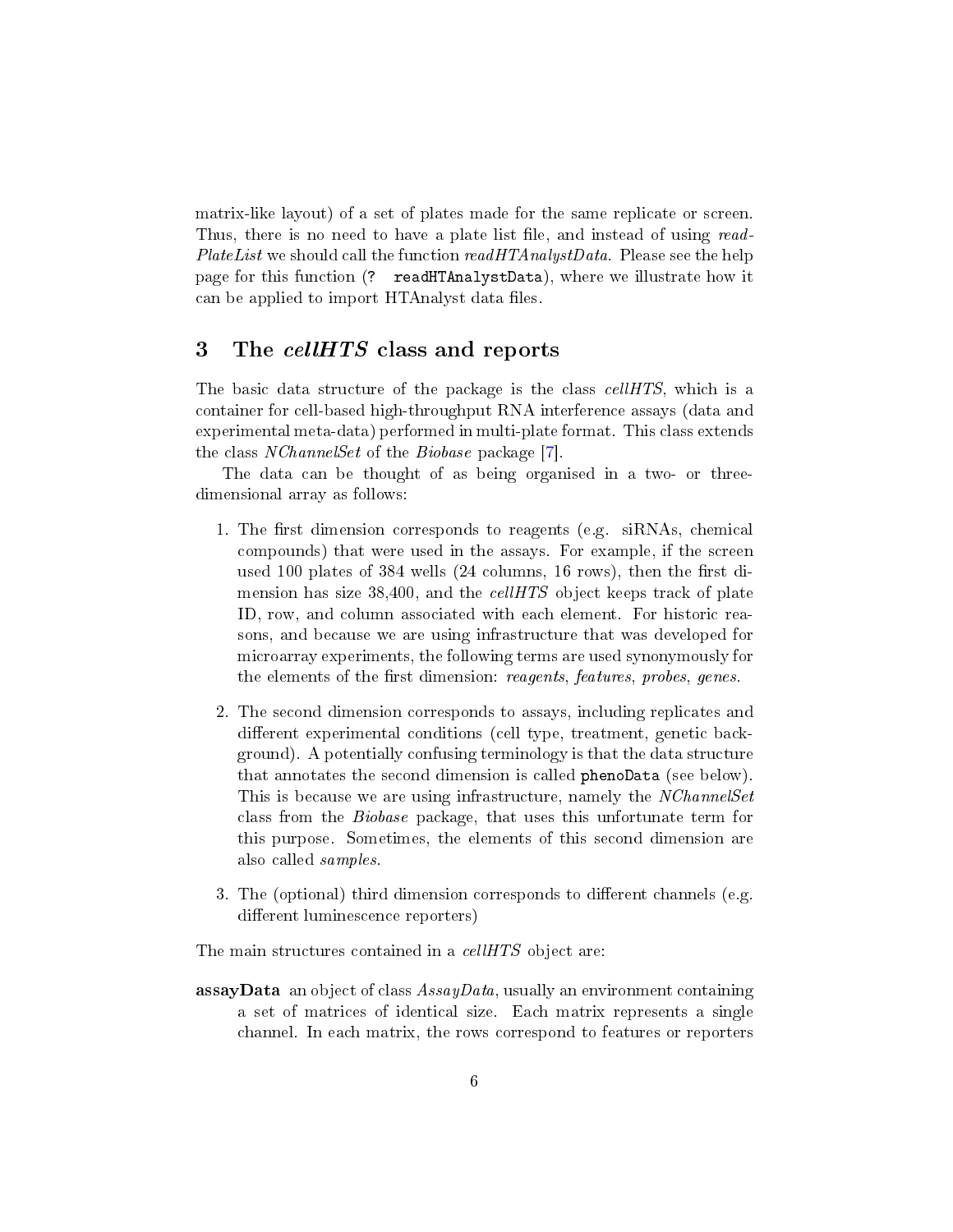$(e, g.$  siRNAs, dsRNAs) and the colums to samples (different conditions and/or replicates).

- phenoData a dataframe (more precisely, an object of class Annotated-DataFrame) containing information about the screens, such as the replicate number and the type of biological assay. It must have the following columns in its data component:
	- replicate a vector of integers giving the replicate number
	- assay a character vector giving the name of the biological assay or condition

Both of these columns have the same length as the number of samples in the assayData slot. The choice of name  $phenoData$  for this structure is unfortunate, it has nothing to do with phenotypes.

- featureData a dataframe (more precisely, an object of class *Annotated*-DataFrame) that contains information about the reagents used in the experiment. There are three mandatory columns, in addition there can be an arbitrary number of additional columns, for example a target gene identifier. The mandatory columns are:
	- **plate** integers specifying the plate number (e.g.  $1, 2, \ldots$ )
	- well alphanumeric character strings giving the well ID within the plate (e.g. A01, B01, ..., P24).
	- controlStatus a factor specifying the annotation for each well with possible levels: empty, other, neg, sample, pos. Other levels besides pos and neg may be employed for the positive and negative controls.
- $plateData$  a list of dataframes, where each list item contains plate-specific information. The structure of the individual dataframes is fixed: rows are supposed to be plates and columns are supposed to be samples (i.e., the number of columns has to be the same as the number of columns in the assayData matrices. By default, the only available list item is Batch containing the information about experimental batches in the experiment. Unless explicitely specified in the plate list file, these will all be set to 1.
- experiment Data an object of class  $MIAME$  containing descriptions of the experiment.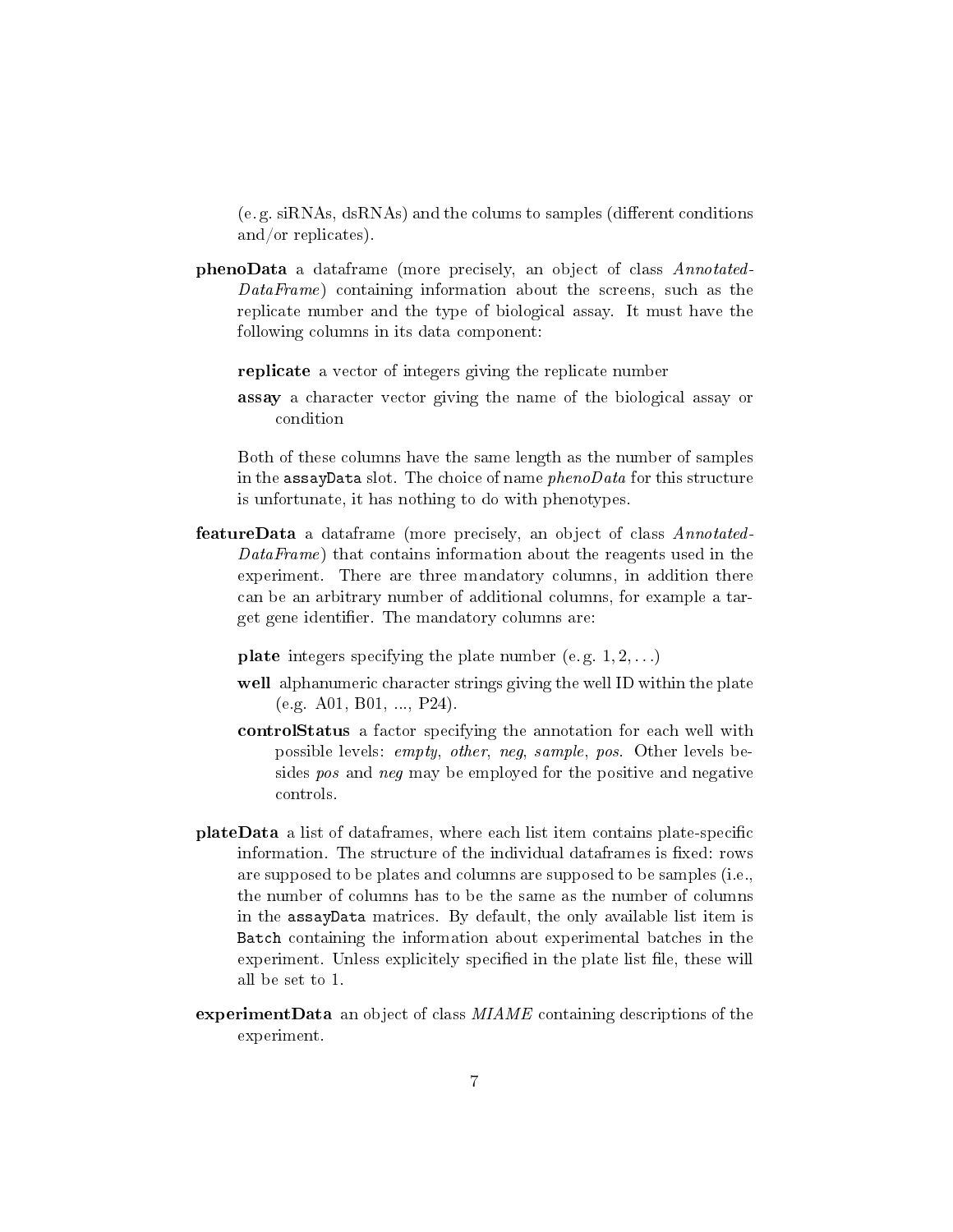The cellHTS class also includes additional slots that are used to store the input files used to assemble the  $cellHTS$  object. These are:

- plateList a dataframe containing names and metadata about input measurement data files, plus a column named *status*, of type *character*, whose elements are the string "OK" if the data import appeared to have gone well, and the respective error or warning message otherwise.
- **intensityFiles** a list whose components are copies of the imported input data files. Its length corresponds to the number of rows of plateList.
- plateConf a data frame containing what was read from the configuration file for the experiment (except the first two header rows).
- screenLog a data frame containing what was read from the screen log file for the experiment (in case there was one).
- screenDesc a character containing what was read from the description file of the experiment.

Other slots are rowcol.effects, overall.effects and annotation. For a detailed description of this class, please type class ? cellHTS.

In Section [2,](#page-2-0) we created the object x, which is an instance of the cellHTS class. The measurements intensities are stored in the slot assayData of x. The slot called state helps to keep track of the preprocessing state of our cellHTS object. This slot can be accessed through the state, as shown below:

#### > state(x)

|        | configured normalized |       | scored annotated |
|--------|-----------------------|-------|------------------|
| FALSE. | FALSE                 | FALSE | FALSE.           |

It contains a logical vector of length 4 representing the processing status of the object. It should have the names "configured", "normalized", "scored" and "annotated". We can thus see that  $x$  has not been configured, annotated, normalized or scored yet.

These 4 main stages are explained along this vignette and can be briefly described as follows:

**Configuration** involves annotating the experiment with information about the screen (e. g. title, when and how it was performed, which organism, which library, type of assay, etc.), annotating the measured values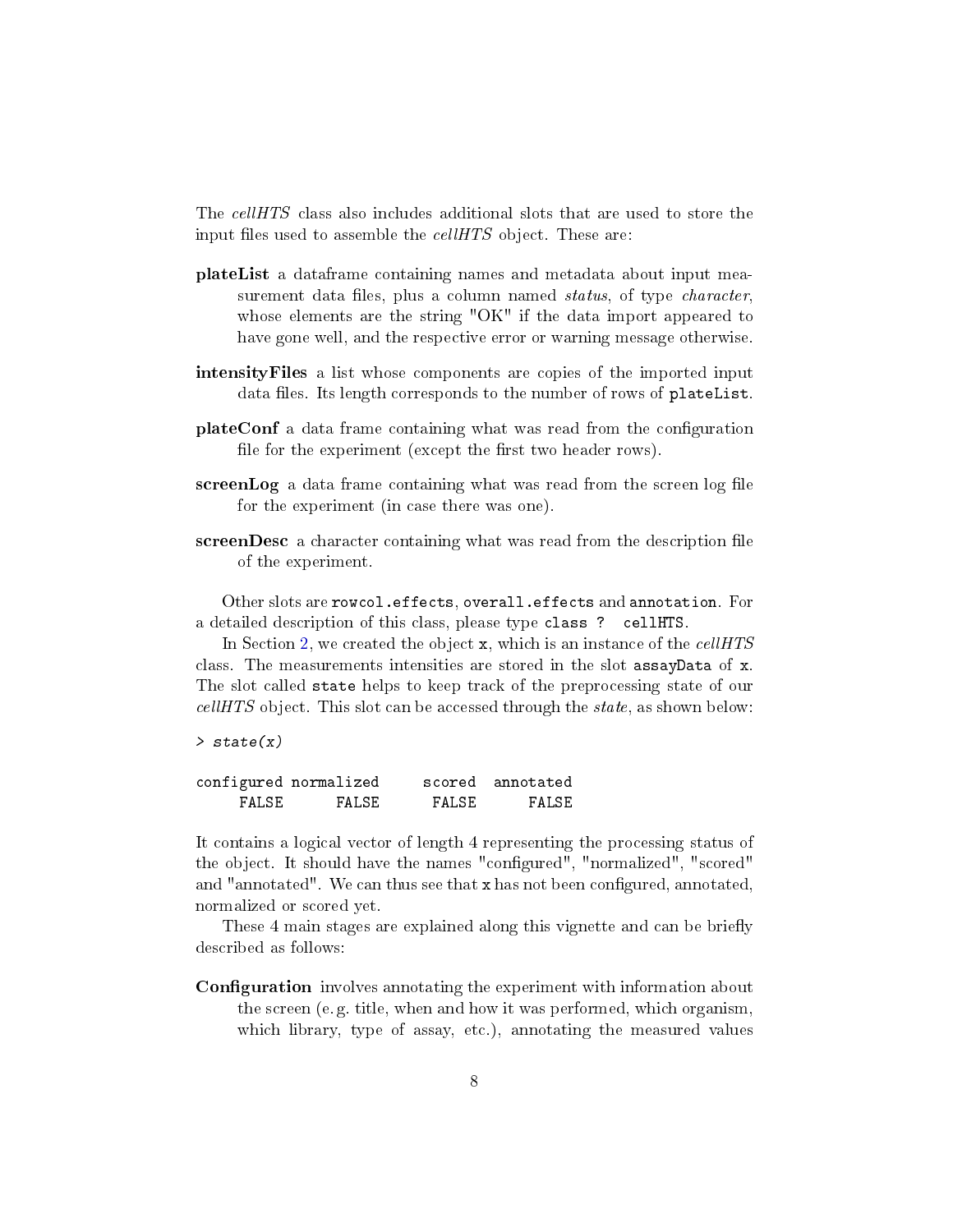with information on controls and flagging invalid measurements. This step is covered in Section [4](#page-9-0) and is prerequisite for preprocessing the experimental screening data (i. e. for normalization and scoring).

- Annotation involves annotating the features (reagents) with information about, for example, their target genes. This step, detailed in Section [6,](#page-19-0) is not essential for preprocessing, but this information can be used for the HTML quality reports generated by cellHTS2 and in further analyses (see the complete report, as explained in Section [1\)](#page-1-0).
- Normalization involves removing systematic variations, making measurements comparable across plates and within plates, enhancing the biological signal and eventually transforming the data to a scale suitable for subsequent analyses.
- Replicates scoring and summarization involves standardizing the values for each replicate and then summarizing replicate values in order to obtain a single-value per probe (for example, a robust z-score).

The steps of data normalization, replicate scoring and summarization constitute the preprocessing work-flow of the screening data. They alter the contents of assayData slot and even the number of channels of the cellHTS object. The complete analysis project is contained in a set of  $cellHTS$  objects that reflect different preprocessing stages and that can be shared with others and stored for subsequent computational analyses.

The cellHTS2 package offers export functions for generating humanreadable reports, which consist of linked HTML pages with tables and plots. The final scored hit list is written as a tab-delimited format suitable for reading by spreadsheet programs.

Returning to our example data set, we create a report using the function write Report. Since until now we only have unnormalized experimental data, the *cellHTS* object should be given to the function as the raw argument:

#### > out <- writeReport(raw=x)

This will write the report into the directory given by the argument outdir. The option force=TRUE tells the function to delete and overwrite a possibly already existing directory of the same name. This option needs to be used with caution and is only accepted if outdir is explicitely specified. If the argument outdir is not specified, the default is a subdirectory of the current working directory with name given by  $name(x)$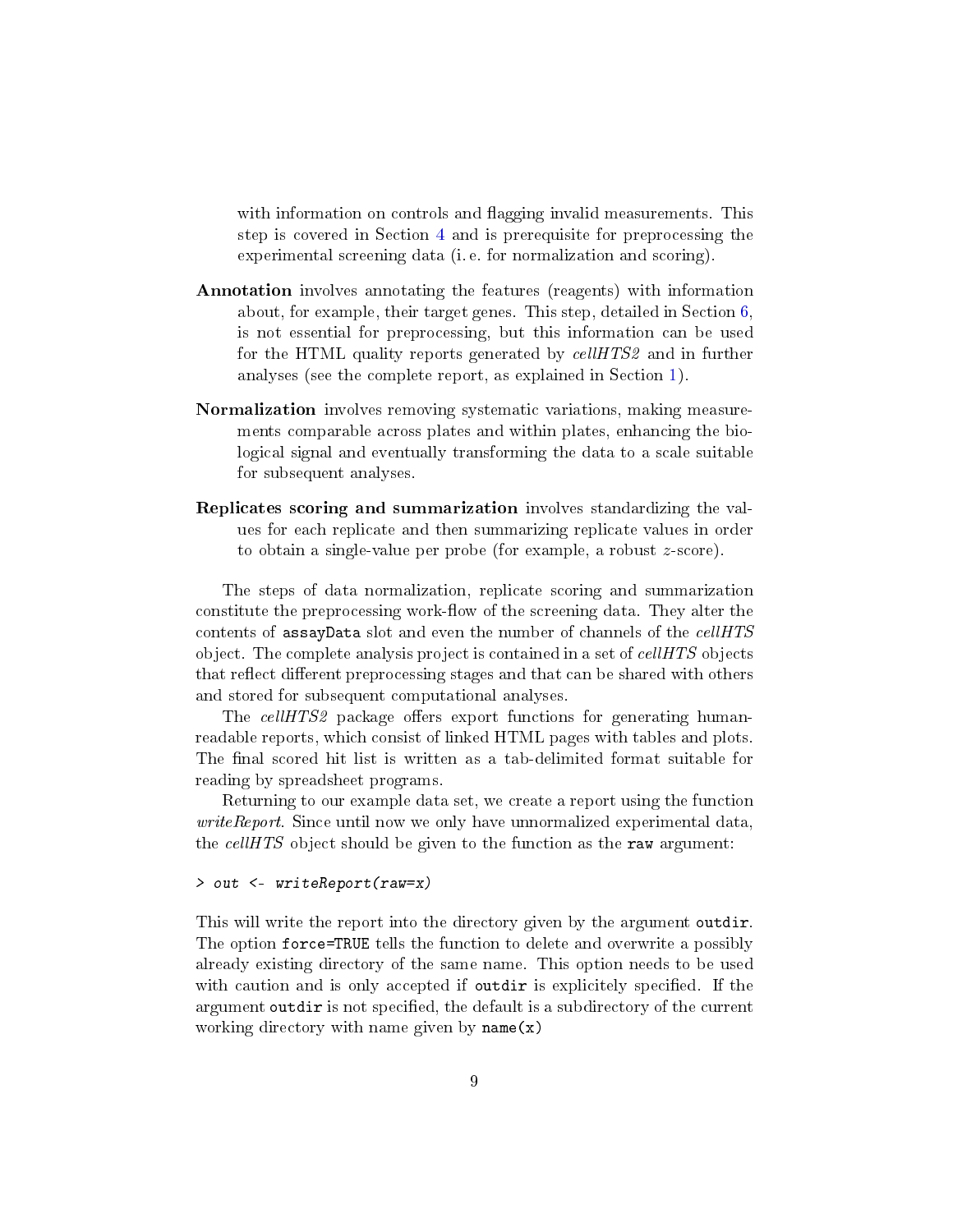|                   | 384             | Wells:  |
|-------------------|-----------------|---------|
|                   | 57              | Plates: |
| Content           | Well            | Plate   |
| sample            | $^\ast$         | $\ast$  |
| other             | $A0[1-2]$       | $\ast$  |
| neg               | B01             | $\ast$  |
| $_{\mathrm{DOS}}$ | B <sub>02</sub> | $\ast$  |
|                   |                 |         |

<span id="page-9-1"></span>Table 3: Selected lines from the example plate configuration file Plateconf.txt.

In order to keep a reference to the R commands used to create the HTML output, one can provide the path to an ASCII script file using the mainScriptFile argument. This comes back to the notion of reproducible research mentioned before, and we strongly suggest to make use of this feature. In fact, the function will issue a warning if no script file is supplied. This said, we will not make use of the mainScriptFile arguments, since we don't really have scripting files at hand; all commands are contained in this document.

It can take a while to run this function, since it creates a large number of graphics files. After this function has finished, the index page of the report will be in the file indicated by the variable out,

> out

[1] "/tmp/RtmpY03Kc1/index.html"

and you can view it by directing a web browser to that file.

> if (interactive()) browseURL(out)

# <span id="page-9-0"></span>4 Screen configuration: annotating the plate results

The next step of the analysis involves reading and processing three input files specific of the screening experiment:

• Screen description file contains a general description of the screen, its goal, the conditions under which it was performed, references, and any other information that is pertinent to the biological interpretation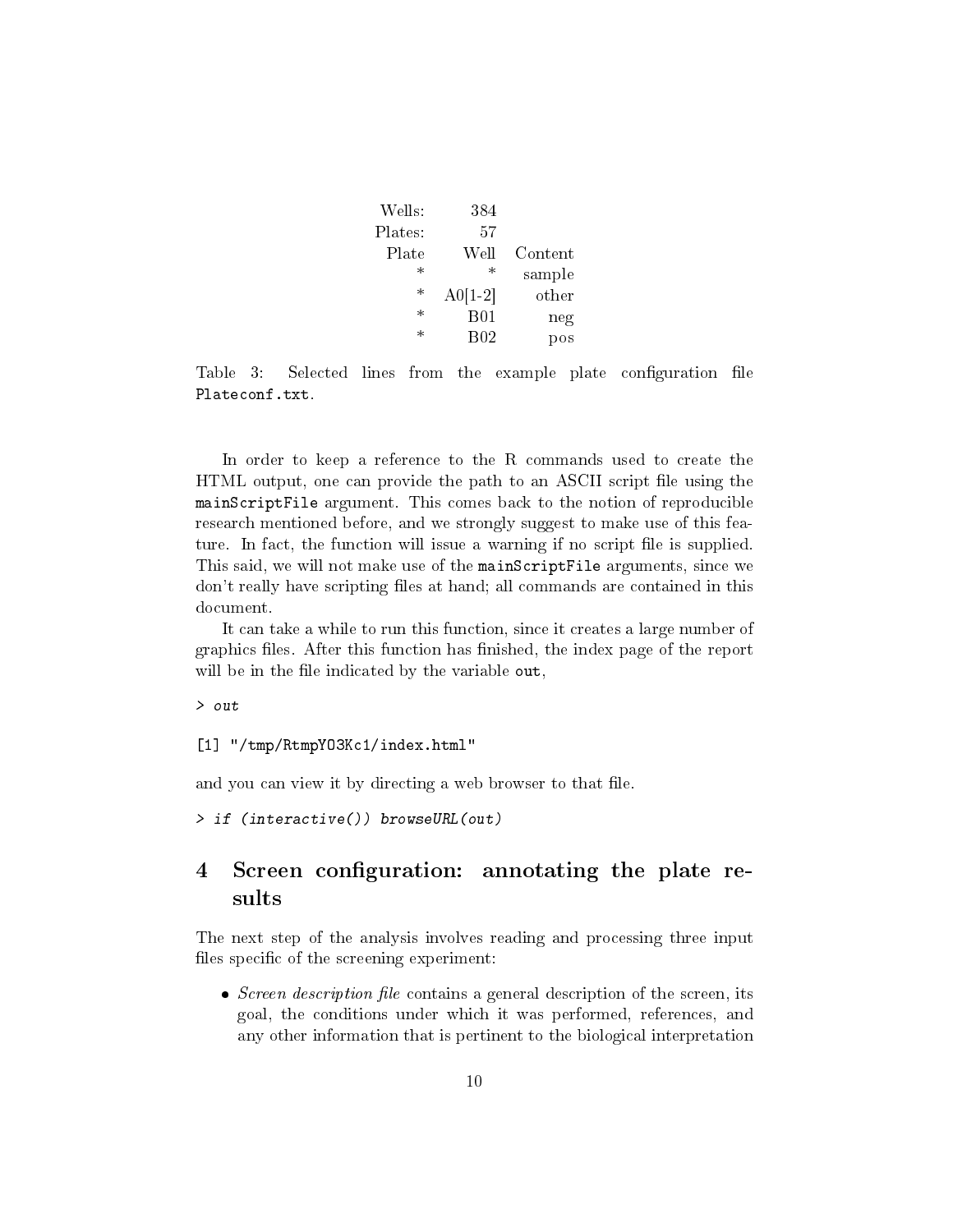| Plate Sample Well Flag Comment |          |                                 |              |          |
|--------------------------------|----------|---------------------------------|--------------|----------|
| A01 NA Contamination           |          |                                 | $\mathbf{1}$ | 6        |
| NA Contamination               |          | - A 0 1 -                       |              | 6        |
| NA Contamination               |          | A02                             |              | 6        |
|                                | $\cdots$ | <b><i>Contract Contract</i></b> | $\cdots$     | $\cdots$ |

<span id="page-10-0"></span>Table 4: Selected lines from the example screen log file Screenlog.txt.

of the experiments. In cellHTS2 package we provide a function that creates a template description file whose entries can be edited and completed by the user. Type ? templateDescriptionFile. This file contains the entries compliant with the MIAME class and also additional fields specific for the  $cellHTS$  class.

- Plate configuration file is used to annotate the measured data with information on controls. The content of this file for the example data set analysed here is shown in Table [3](#page-9-1) and the expected format for this file is explained in Section  $4.1$ .
- Screen log file (optional) is used to flag individual measurements as invalid. The first  $5$  lines of this file are shown in Table  $4$ , and the layout for the *screen log file* is detailed in Section  $4.2$ .

To apply the information contained in these three files in our *cellHTS* object, we call:

|                |  | $> x < -$ configure(x,                       |
|----------------|--|----------------------------------------------|
| $^{+}$         |  | $descript{!}$ descripFile="Description.txt", |
| $^{+}$         |  | confFile="Plateconf.txt",                    |
| $\overline{+}$ |  | $logFile="ScreenLog.txt",$                   |
| $+$            |  | path=dataPath)                               |
|                |  |                                              |

Note that the function  $\mathit{confidence}^2$  $\mathit{confidence}^2$  takes x, the result from Section [2,](#page-2-0) as an argument, and we then overwrite x with the result of this function. If no screen log file is available for the experiment, the argument logFile of the function *configure* should be omitted.

<span id="page-10-1"></span><sup>&</sup>lt;sup>2</sup>More precisely, *configure* is a method for the S4 class *cellHTS*.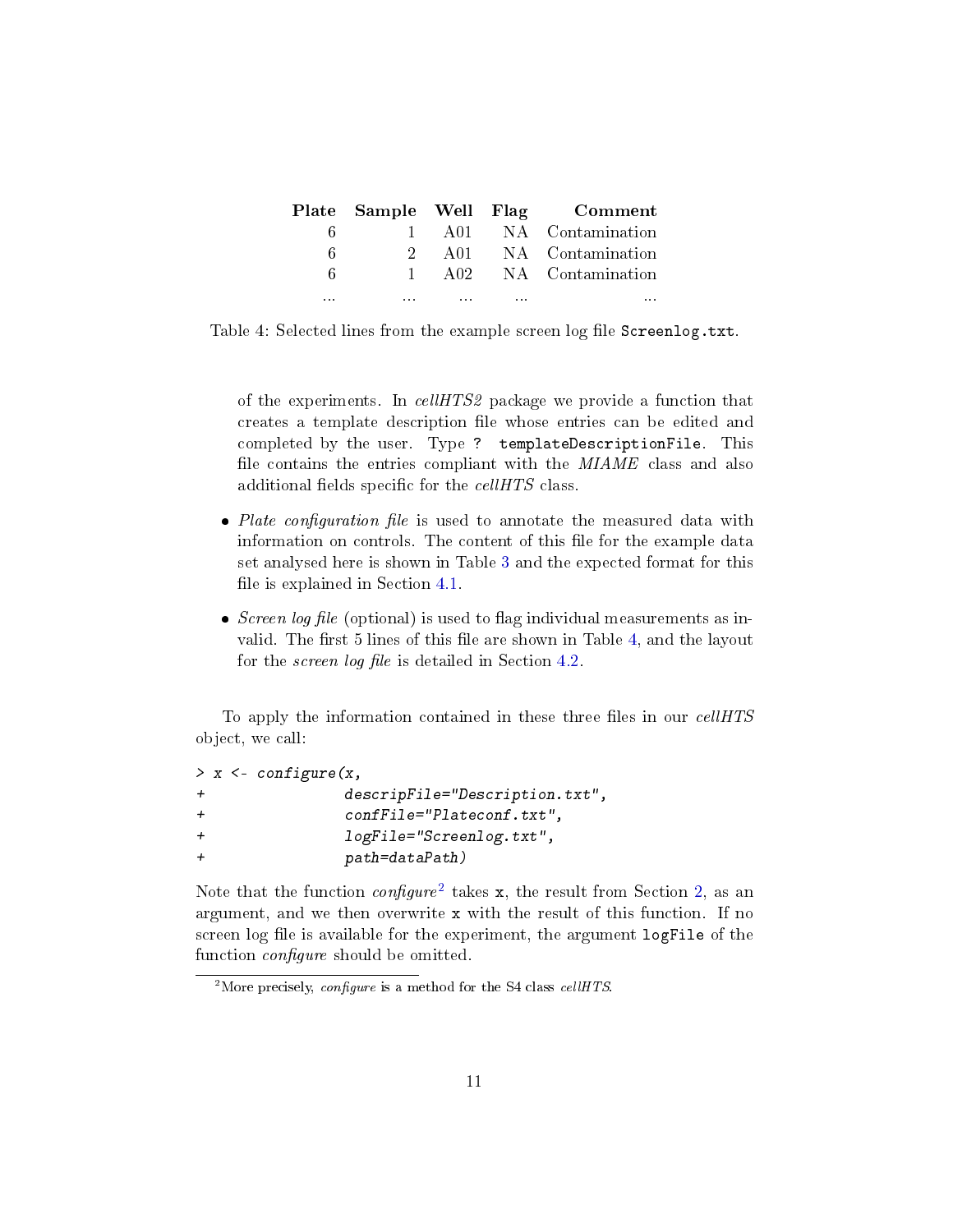#### <span id="page-11-0"></span>4.1 Format of the plate configuration file

The software expects this to be a rectangular table in a tabulator delimited text file, with mandatory columns *Plate, Well, Content*, plus two additional header lines that give the total number of wells and plates (see Table [3](#page-9-1) for an example). The content of this file (except the two header lines) are stored in slot plateConf of x.

As the name suggests, the *Content* column provides the content of each well in the plate (here referred to as the *well annotation*). Mainly, this annotation falls into four categories: empty wells, wells targeting genes of interest, control wells, and wells containing other things that do not fit in the previous categories. The first two types of wells should be indicated in the Content column of the plate configuration file by empty and sample, respectively, while the last type of wells should be indicated by *other*. The designation for the control wells in the *Content* column is more flexible. By default, the software expects them to be indicated by pos (for positive controls), or neg (for negative controls). However, other names are allowed, given that they are specified by the user whenever necessary (for example, when calling the *writeReport* function). This versatility for the control wells' annotation is justified by the fact that, sometimes, multiple positive and/or negative controls can be employed in a given screen, making it useful to give different names to the distinct controls in the *Content* column. Moreover, this versatility might be required in multi-channel screens for which we frequently have reporter-specific controls.

The Well column contains the name of each well of the plate in alphanumeric format (in this case, A01 to P24), while column *Plate* gives the plate number  $(1, 2, ...)$ . These two columns are also allowed to contain regular expressions. In the plate configuration file, each well and plate should be covered by a rule, and in case of multiple definitions only the last one is con-sidered. For example, in the file shown in Table [3,](#page-9-1) the rule specified by the first line after the column header indicates that all of the wells in each of the 57 assay plate contain "sample". However, a following rule indicate that the content of wells A01, A02 and B01 and B02 differ from "sample", containing other material (in this case, "other" and controls).

Note that the well annotations mentioned above are used by the software in the normalization, quality control, and gene selection calculations. Data from wells that are annotated as empty are ignored, i. e. they are set to NA.

Here we look at the frequency of each well annotation in the example data: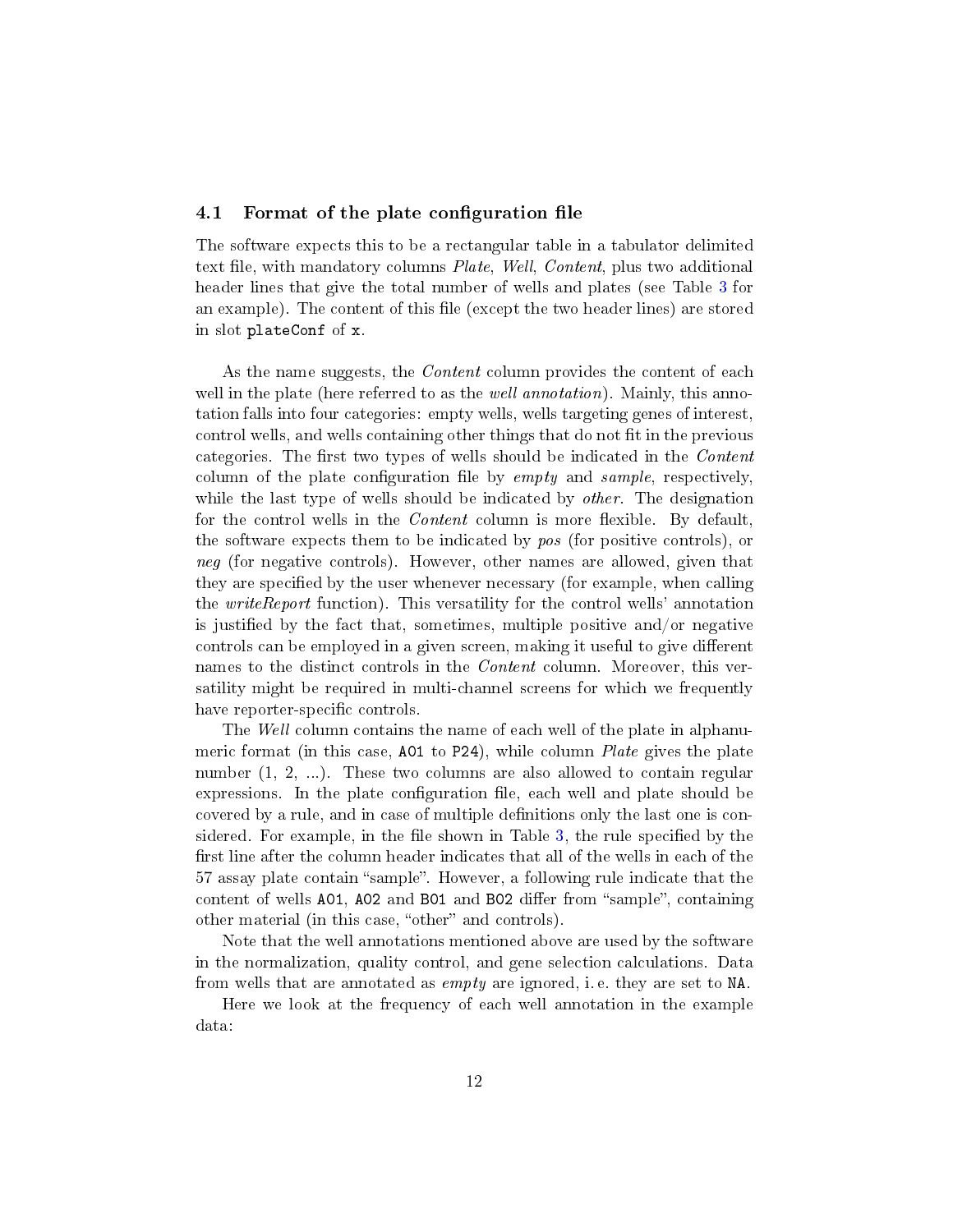```
> table(wellAnno(x))
sample other neg pos
21660 114 57 57
```
We can also use the function *configurationAsScreenPlot* to see the plate configuration of all of the plates as a screen plot:

#### > configurationAsScreenPlot(x)

The result is shown in Figure [1.](#page-13-0) This can be useful to verify the correctness of the plate configuration when a complex set of rules with regular expressions are used.

A special case of well annotation is when different types of positive controls are used for the screening, that is enhancer and suppressor compounds. The vignette Analysis of screens with enhancer and suppressor controls accompanying this package explains how such controls can be handled during the screen analysis using *cellHTS2* package.

#### <span id="page-12-0"></span>4.1.1 Multiple plate configurations

Although it is good practice to use the same plate configuration for the whole experiment, sometimes this does not work out, and there are different parts of the experiment with different plate configurations. The use of regular expressions in columns  $Place$  and Well of the plate configuration file allow therefore to specify different configurations within and between assay plates. The two header rows of this file ascertain that all of the plates and wells are covered in the plate configuration file.

Note that in contrast to the *cellHTS* package, in *cellHTS2* package the concept of batch is separated from the concept of having multiple plate con figurations. So, for example, different replicate of the same plate can be set as to belong to different batches (even though they are required to have the same plate configuration!) - since readouts were performed on different days, or due to the use of different lots of reagents, etc.

Batch information (expressed in terms of integer values giving the batch number: 1, 2, ...) can go into a particular slot called plateData. This is expected to be a dataframe) of integer values giving the batch number (1, 2, ...) for each plate and sample. Its first dimension corresponds to the number of individual plates, and its second dimension correspond to the number of columns of each matrix stored in assayData slot (the samples). Batch information can be filled in by the user in case  $s/h$ e wants to take into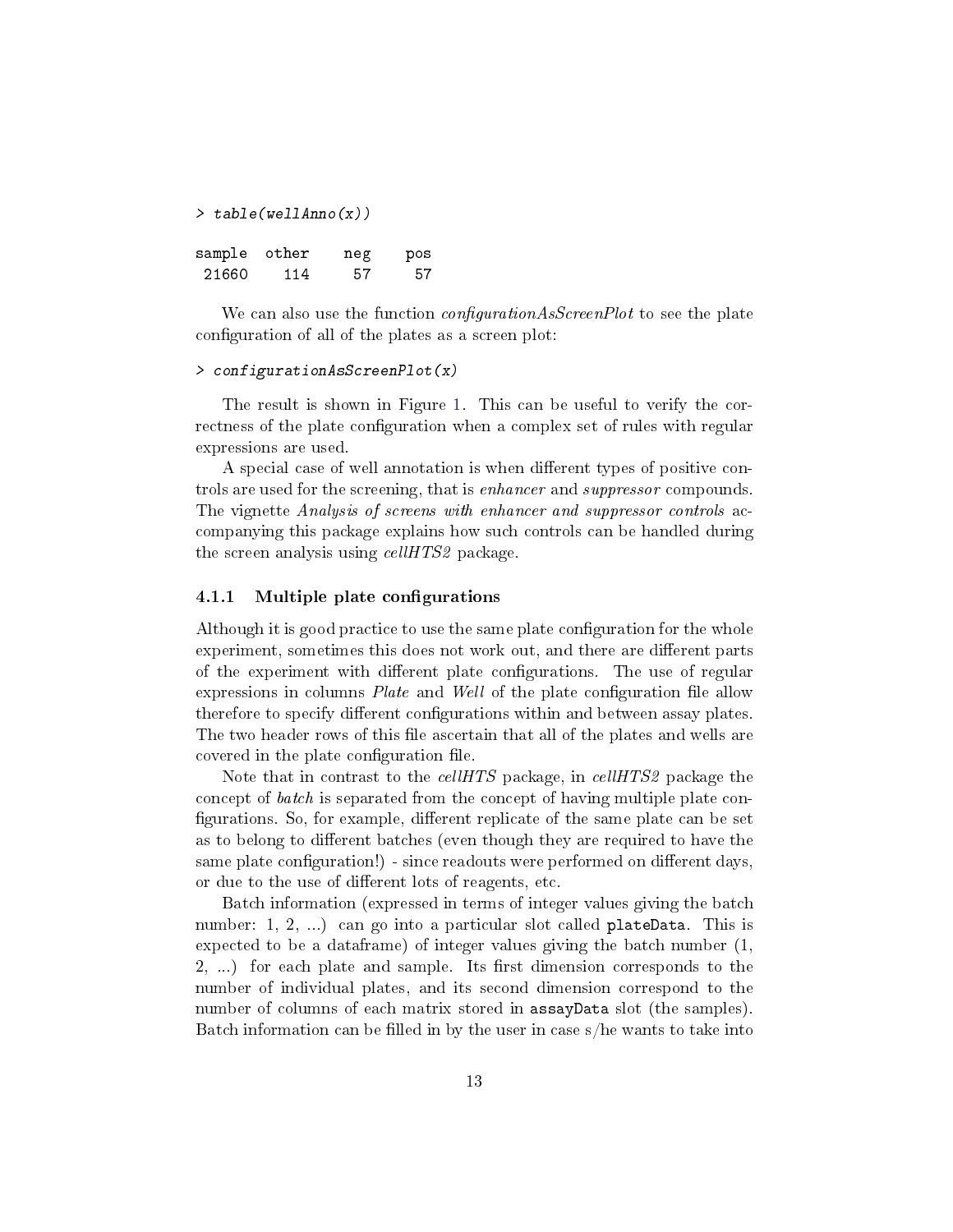| 1  | 2  | 3  | 4  | 5  | 6  |
|----|----|----|----|----|----|
|    |    |    |    |    |    |
| 7  | 8  | 9  | 10 | 11 | 12 |
|    |    |    |    |    |    |
| 13 | 14 | 15 | 16 | 17 | 18 |
|    |    |    |    |    |    |
| 19 | 20 | 21 | 22 | 23 | 24 |
|    |    |    |    |    |    |
| 25 | 26 | 27 | 28 | 29 | 30 |
|    |    |    |    |    |    |
| 31 | 32 | 33 | 34 | 35 | 36 |
|    |    |    |    |    |    |
| 37 | 38 | 39 | 40 | 41 | 42 |
|    |    |    |    |    |    |
| 43 | 44 | 45 | 46 | 47 | 48 |
|    |    |    |    |    |    |
|    |    |    |    |    |    |
| 49 | 50 | 51 | 52 | 53 | 54 |
|    |    |    |    |    |    |
| 55 | 56 | 57 |    |    |    |

<span id="page-13-0"></span>Figure 1: Screen plot of the plate configuration.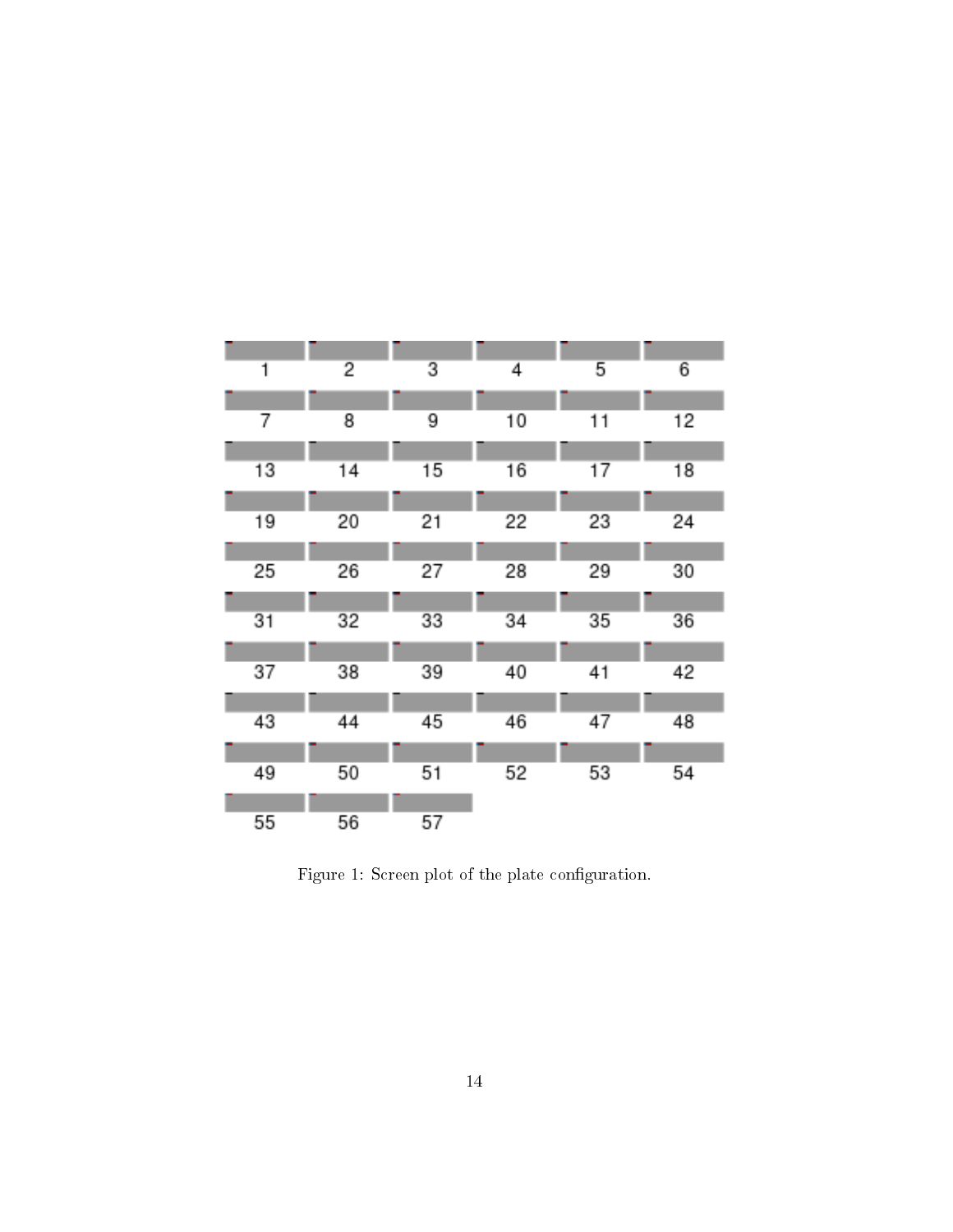account this information in the analysis (for example, see *normalizePlates* function, which allows to adjust the data variance on a per-batch basis). It can either be provided as an optional column in the plate list file, or using the batch accessor method.

#### <span id="page-14-0"></span>4.2 Format of the screen log file

The screen log file is a tabulator delimited file with mandatory columns Plate, Well, Flag. If there are multiple samples (replicates or conditions). a column called *Sample* should also be present; a column named *Channel* must also be provided when there are multiple channels. In addition, it can contain arbitrary optional columns. Each row corresponds to one flagged measurement, identified by the plate number (and possible sample number and channel number) and the well identifier (alphanumeric identifier). The type of flag is specified in the column  $Flag$ . Most commonly, this will have the value "NA", indicating that the measurement should be discarded and regarded as missing.

For those users that have been using *cellHTS* package and need to migrate their projects to *cellHTS2* package, we explain how this can be smoothly performed in Appendix [10.](#page-33-0)

# <span id="page-14-1"></span>5 Normalization, scoring and summarization of replicates

The data normalization, replicates scoring and summarization functions available in *cellHTS2* package work on the data stored in the **assayData** slot of the cellHTS object. They create a copy of their input cellHTS object, with the data replaced by the transformed values. For a list of the available functions, type ? cellHTS2.

The preprocessing work-flow of a typical RNAi screen using *cellHTS2* package is the following:

- (a) Per-plate normalization to remove plate and/or edge effects. This can be done using the function *normalizePlates*
- (b) Scoring of measurements (for example, compute, for each replicate, zscores). This can be done using the function scoreReplicates.
- (c) Summarization of replicates (for example, take the median value). This can be done using the *summarizeReplicates*.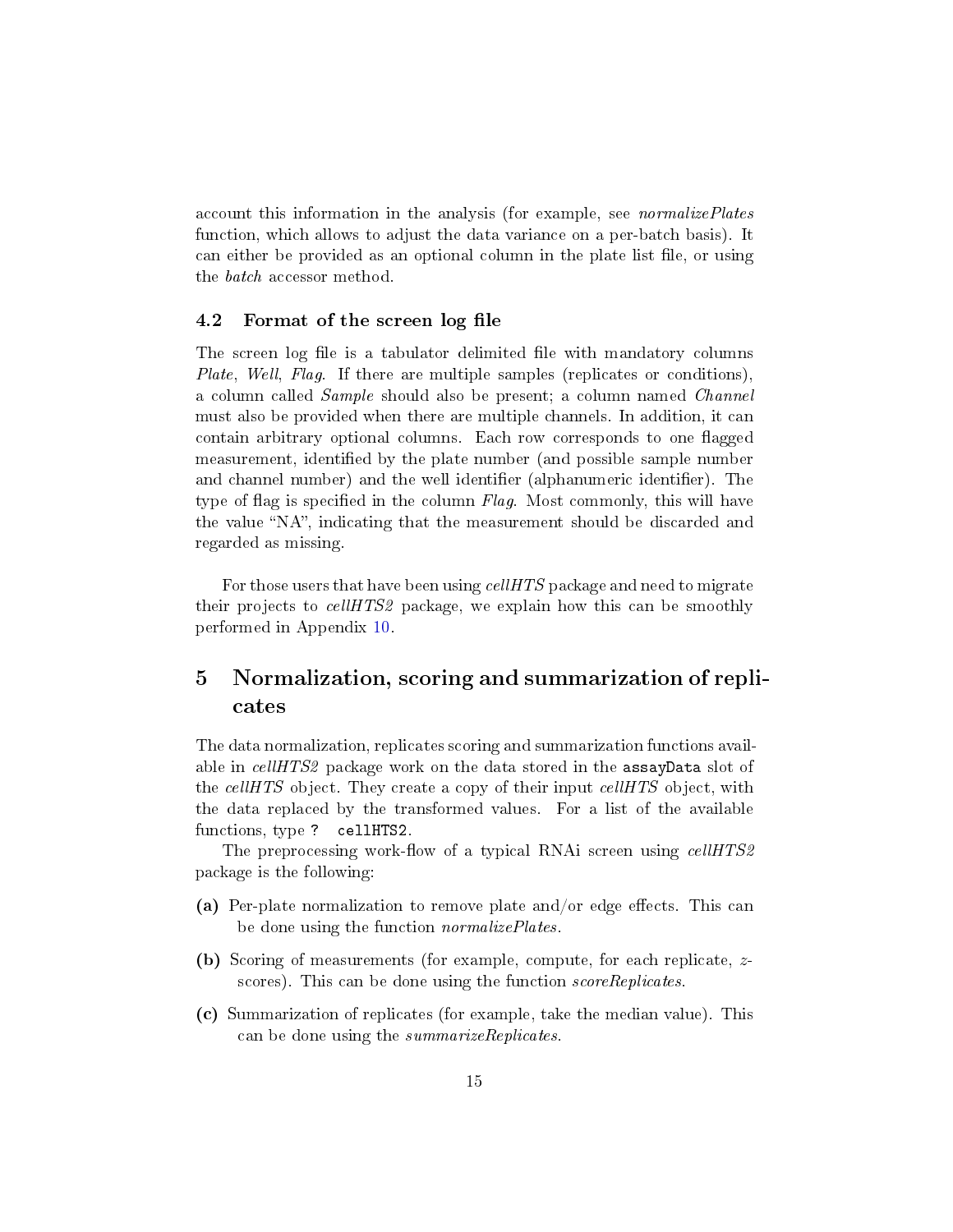Note that this work-flow is suitable for single-channel data. For dualchannel data, further steps are required, as explained in the vignette *Analysis* of multi-channel cell-based screens, accompanying this package.

The function *normalizePlates* can be called to perform per-plate data transformation, normalization and variance adjustment. The normalization is performed in a plate-by-plate fashion and has three components:

- Data transformation logarithmic transformation (optional, this can be advisable if the data are on multiplicative scale)
- **Per-plate normalization** location adjustment for possible plate effects and/or possible spatial effects, using a choice of methods that you need to adapt to your data

#### Variance adjustment plate-specific scale (variance) adjustment (optional)

For more details about this function and available normalization methods, please type ? normalizePlates. To provide the means to perform the above steps, *normalizePlates* has the arguments scale, log, method and varianceAdjust.

The argument scale allows to define the scale of the data ("additive" or multiplicative), which will then control the subsequent data transformation and normalization steps. Namely, when data are in multiplicative scale, the function allows to perform  $log_2$  data transformation. For that we need to set the function's argument log to TRUE. Log transformation will then change the scale of the data to be "additive".

Per-plate median normalization is one of the methods available in normalizePlates and can be chosen by setting the argument method="median". In this case, plate effects are corrected by dividing (if the current scale of the data is multiplicative) each measurement by the median value across wells annotated as sample, for each plate and replicate. If data are in additive scale, the per-plate median values are subtracted from each plate measurement instead. All of the available normalization methods are described in Appendix [11.](#page-38-0)

The variance of normalized intensities can be adjusted according to argument varianceAdjust, as follows:

 varianceAdjust="byPlate": per plate normalized intensities are divided by the per-plate median absolute deviations (MAD) in "sample" wells. This is done separately for each replicate and channel;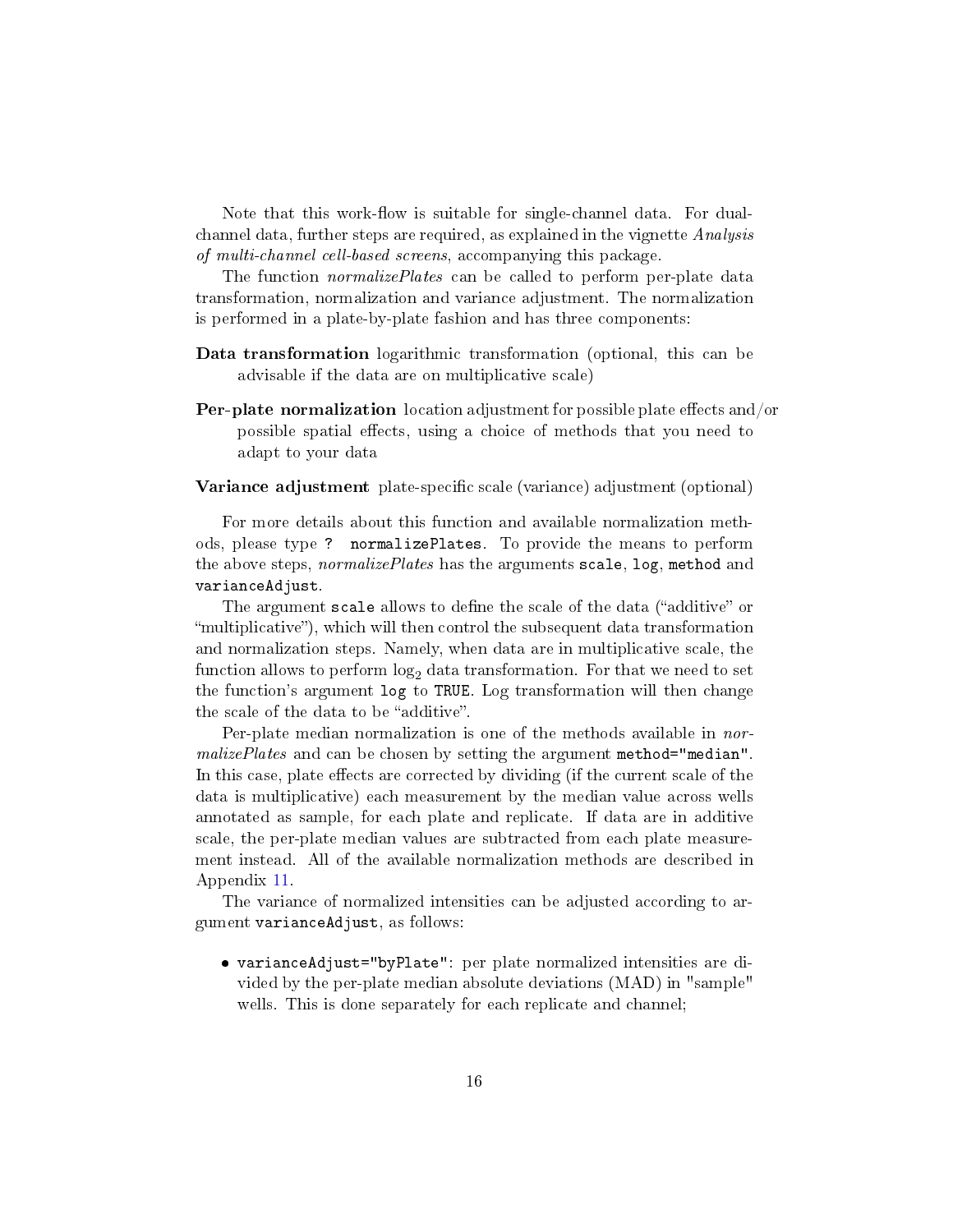- varianceAdjust="byBatch": using the content of slot batch, plates are split according to assay batches and the individual normalized intensities in each group of plates (batch) are divided by the per-"batch of plates" MAD values (calculated based on "sample" wells). This is done separately for each replicate and channel;
- varianceAdjust="byExperiment": each normalized measurement is divided by the overall MAD of normalized values in wells containing "sample". This is done separately for each replicate and channel.

If varianceAdjust="none", no variance adjustment is performed (default).

As explained above, the parameter method of *normalizePlates* allows to choose between different types of per-plate normalization methods. Returning to our example data set, we choose to apply plate median scaling:

<span id="page-16-0"></span>
$$
x'_{ki} = \frac{x_{ki}}{M_i} \qquad \forall k, i \tag{1}
$$

$$
M_i = \underset{m \in \text{samples}}{\text{median}} x_{mi} \tag{2}
$$

where  $x_{ki}$  is the raw intensity for the k-th well in the *i*-th replicate file, and  $x^{\prime}_{ki}$  is the corresponding normalized intensity. The median is calculated across the wells annotated as *sample* in the *i*-th result file. This is achieved by calling:

|  | $> xn < - normalizePlates(x,$ |                         |
|--|-------------------------------|-------------------------|
|  |                               | scale="multiplicative", |
|  |                               | log=FALSE,              |
|  |                               | method="median",        |
|  |                               | varianceAdjust="none")  |

after which we obtain a  $cellHTS$  object with the normalized intensities stored in the slot assayData. In the previous call to *normalizePlates* function, we have chosen not to adjust the data variance (default behaviour of *normal*izePlates). For example, we can use function compare2cellHTS provided with the package to check whether these two cell HTS objects, x and xn belong to the same experiment:

```
> compare2cellHTS(x, xn)
```
[1] TRUE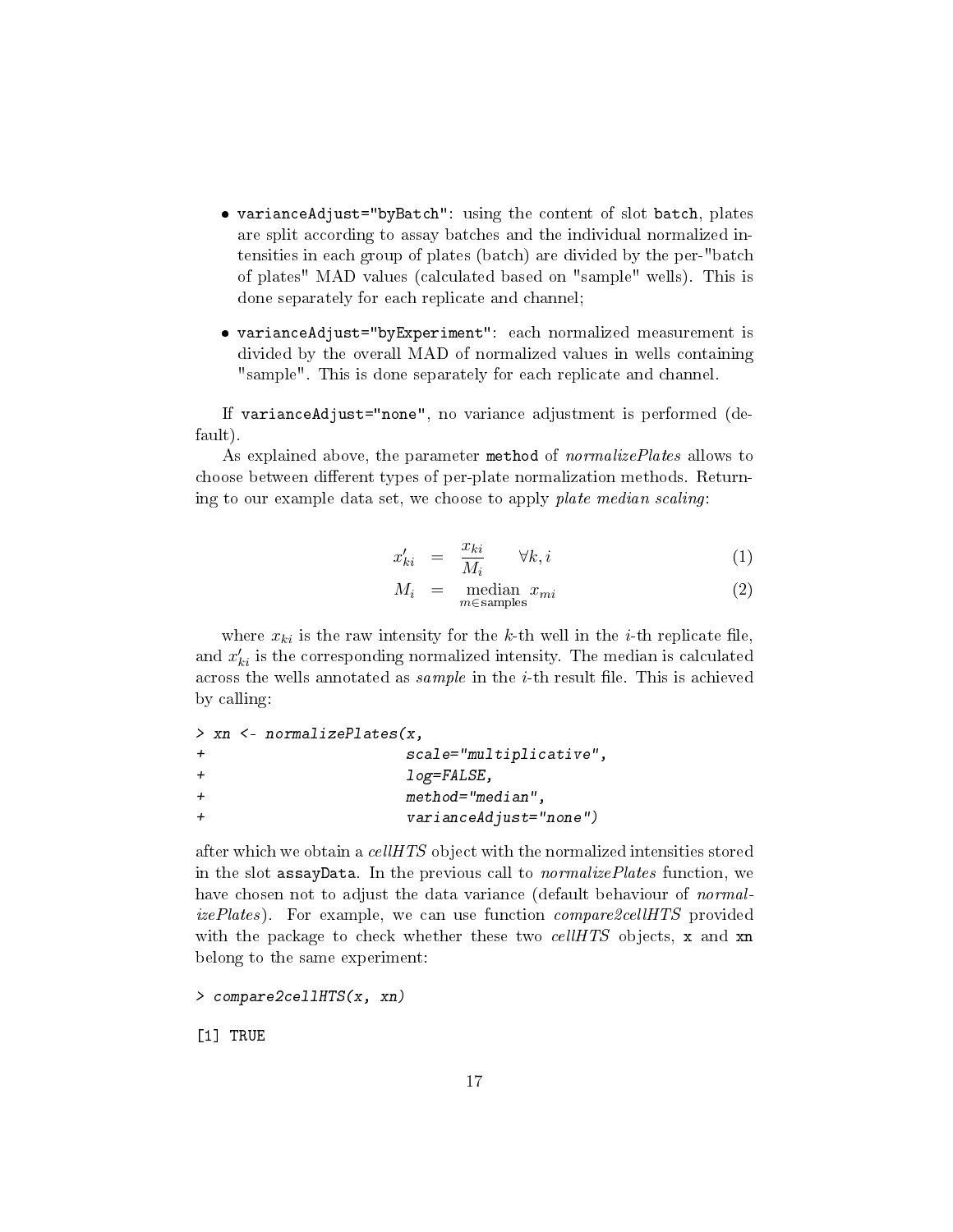<span id="page-17-1"></span>After normalizing the data, we standardize the values for each replicate experiment using Equation [\(3\)](#page-17-0). In this equation,  $\hat{\mu}$  and  $\hat{\sigma}$  are estimators of location and scale of the distribution of  $x^{\prime}_{ki}$  taken across all plates and wells of a given replicate experiment. This function uses robust estimators, namely, median and median absolute deviation (MAD). Moreover, it only considers the wells containing "sample" for estimating  $\hat{\mu}$  and  $\hat{\sigma}$ . The symbol  $\pm$  indicates that we allow for either plus or minus sign in Equation [\(3\)](#page-17-0); the minus sign can be useful in the application to an inhibitor assay, where an effect results in a decrease of the signal and we may want to see this represented by a large score. This is done by calling the *scoreReplicates* function, where arguments sign and method define the sign and the scoring method to apply (robust z-scores, in this case), respectively:

#### > xsc <- scoreReplicates(xn, sign="-", method="zscore")

After data standardization, we summarize the replicates, calculating a single score for each gene. This is performed using the *summarizeReplicates* function, where we use its argument summary to select the summary to apply. One option is rms, which corresponds to take the root mean square of the replicates values, and is shown in Equation [\(4\)](#page-17-0). The chosen summary is taken over all the  $n_{\mathrm{rep}_k}$  replicates of probe  $k$ .

<span id="page-17-0"></span>
$$
z_{ki} = \pm \frac{x'_{ki} - \hat{\mu}}{\hat{\sigma}} \tag{3}
$$

$$
z_k = \sqrt{\frac{1}{n_{\rm rep_k}} \sum_{r=1}^{n_{\rm rep_k}} z_{kr}^2}.
$$
 (4)

Depending on the intended stringency of the analysis, other plausible choices of summary function between replicates are the minimum, the maximum, the mean or the median. In the first case, the analysis would be particularly conservative: all replicate values have to be high in order for  $z_k$  to be high. For the cases where both sides of the distribution of zscore values are of interest, alternative summary options for the replicates are to select the value closest to zero (conservative approach) by setting summary="closestToZero" or the value furthest from zero ( summary="furthestFromZero" ). In order to compare our results with those obtained in the paper of Boutros *et al.* [\[2\]](#page-43-1), we choose to consider the mean as a summary:

```
> xsc <- summarizeReplicates(xsc, summary="mean")
```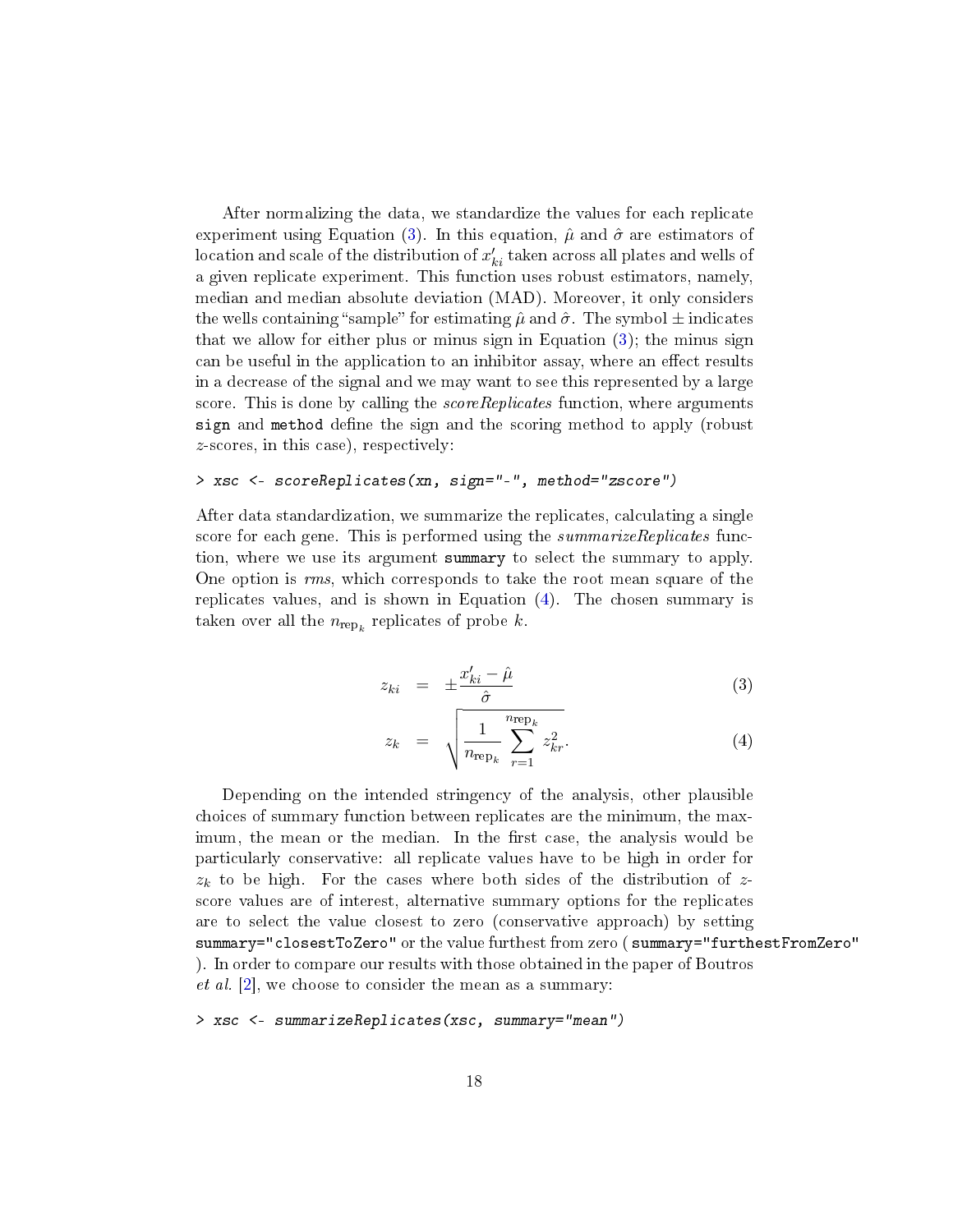

<span id="page-18-0"></span>Figure 2: Boxplots of  $z$ -scores for the different types of probes.

after which we obtain a cellHTS object with the resulting single z-score value per probe stored in assayData slot.

Boxplots of the z-scores for the different types of probes are shown in Figure [2.](#page-18-0)

```
> scores <- Data(xsc)
> ylim <- quantile(scores, c(0.001, 0.999), na.rm=TRUE)
> boxplot(scores ~ wellAnno(x), col="lightblue", outline=FALSE,
+ ylim=ylim)
```
In the *cellHTS2* package, we provide a further transformation of the zscore values to obtain the so-called *calls*. This involves applying a sigmoidal transformation to the z-score values, with parameters  $z_0$  and  $\lambda$  (> 0), given by:

$$
y_k = \frac{1}{1 + e^{-\lambda(z_k - z_0)}}
$$
(5)

This transformation maps the z-score values to the interval  $[0, 1]$  and is intended to expand the scale of z-scores with intermediate values and shrink the ones showing extreme values, therefore making the difference between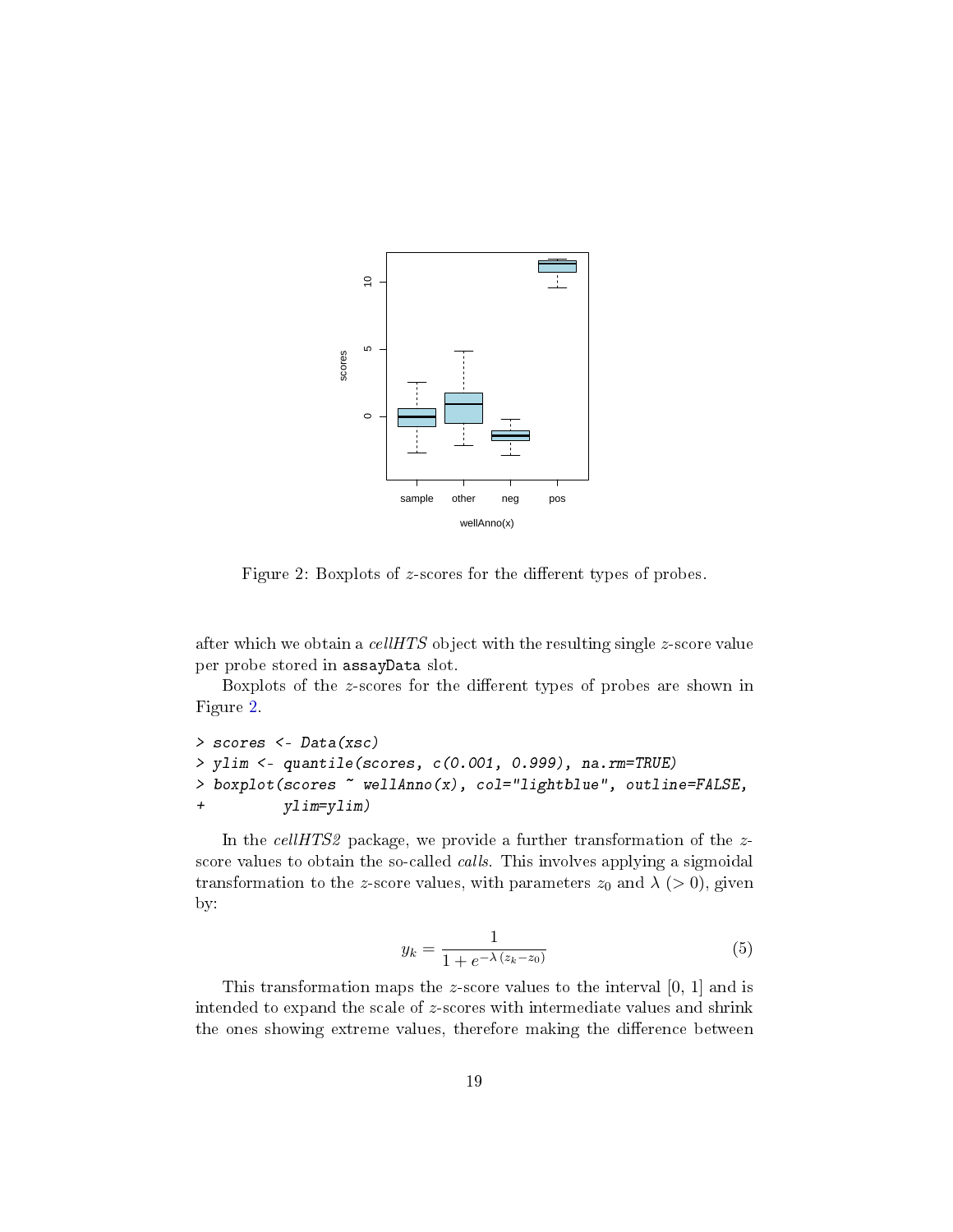

<span id="page-19-1"></span>Figure 3: A sigmoidal transformation that can be used for obtaining call values.

intermediate phenotypes larger. The parameter  $z_0$  defines the centre of the sigmoidal transformation, while  $\lambda$  controls the smoothness of the transformation.

This transformation can be done by calling the function *scores2calls*, as shown in Figure [3.](#page-19-1)

```
> y <- scores2calls(xsc, z0=1.5, lambda=2)
> plot(Data(xsc), Data(y), col="blue", pch=".",
+ xlab="z-scores", ylab="calls",
+ main=expression(1/(1+e^{-lambda *(z-z[0])})))
```
However, for the purpose of the present analysis, we will consider the z-score values instead of the call values.

# <span id="page-19-0"></span>6 Probe annotation

Up to now, the assayed genes have been identified solely by the identifiers of the plate and the well that contains the probe for them. The annotation *file* contains additional annotation, such as the probe sequence, references to the probe sequence in public databases, the gene name, gene ontology annotation, and so forth. Mandatory columns of the annotation file are Plate, Well, and GeneID, and it has one row for each well. The content of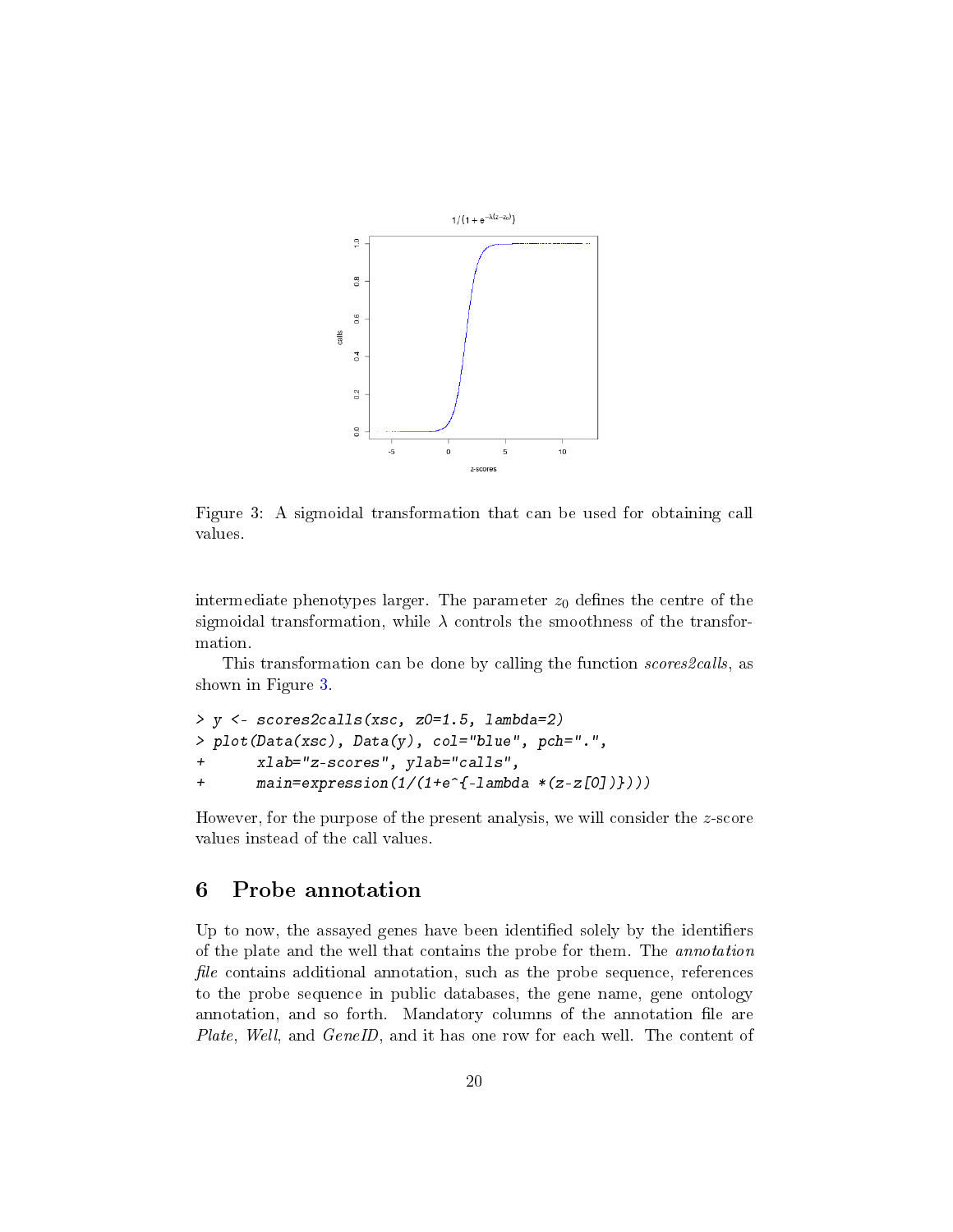<span id="page-20-2"></span>

|  |                                                       |            |                            | Plate Well HFAID GeneID |  |  |
|--|-------------------------------------------------------|------------|----------------------------|-------------------------|--|--|
|  |                                                       |            |                            | A03 HFA00274 CG11371    |  |  |
|  | $\mathbf{1}$                                          |            |                            | A04 HFA00646 CG31671    |  |  |
|  | $\mathbf{1}$                                          |            |                            | A05 HFA00307 CG11376    |  |  |
|  | $1 \quad$                                             |            |                            | A06 HFA00324 CG11723    |  |  |
|  | $\cdots$                                              | $\sim 100$ | the contract of the state. | $\sim$ $\sim$ $\sim$    |  |  |
|  | Table 5: Selected lines from the example gene ID file |            |                            |                         |  |  |
|  | GeneIDs Dm HFA 1.1.txt.                               |            |                            |                         |  |  |

<span id="page-20-1"></span>the  $GeneID$  column will be species- or project-specific. The first 5 lines of the example file are shown in Table  $5$ , where we have associated each probe with CG-identifiers for the genes of *Drosophila melanogaster*.

```
> xsc <- annotate(xsc, geneIDFile="GeneIDs_Dm_HFA_1.1.txt",
+ path=dataPath)
```
An optional column named *GeneSymbol* can be included in the *annotation file*, and its content will be displayed by the tooltips added to the plate plots and screen-wide plot in the HTML quality report (see Section [7\)](#page-24-0).

#### <span id="page-20-0"></span>6.1 Adding additional annotation from public databases

For the analysis of the RNAi screening results, we usually want to consider gene annotation information such as Gene Ontology, chromosomal location, gene function summaries, homology. The package  $biom R$  can be used to obtain such annotation from public databases [\[4\]](#page-43-2). However, there are also numerous alternative methods to annotate a list of gene identifiers with public annotation  $-$  pick your favourite one.

This section demonstrates how to do it with the package *biomaRt*. It is optional, you can move on to Section [7](#page-24-0) if you do not have the  $biom \alpha Rt$ package or do not want to use it. If you do skip this section, then for the purpose of this vignette, please load a cached version of the gene annotation:

```
> data("bdgpbiomart")
> fData(xsc) <- bdgpbiomart
> fvarMetadata(xsc)[names(bdgpbiomart), "labelDescription"] <-
+ sapply(names(bdgpbiomart),
+ function(i) sub("_", " ", i)
+ )
```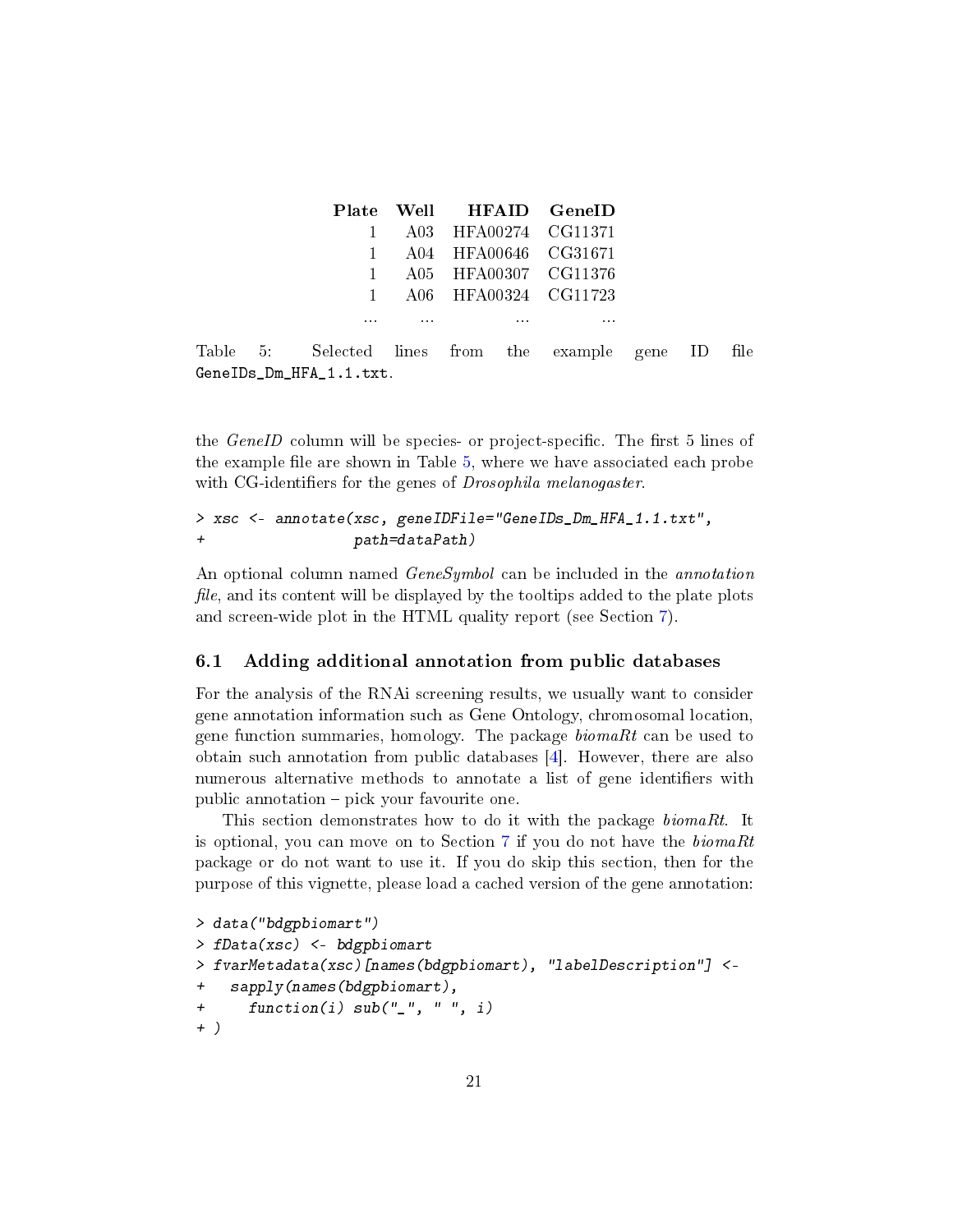#### <span id="page-21-2"></span><span id="page-21-0"></span>6.1.1 Installation

The installation of the  $biomakt$  package can be a little bit tricky, since it relies on the two packages RCurl and XML, which in turn rely on the presence of the system libraries libcurl and libxml2 on your computer. If you are installing the precompiled R packages (for example, this is what most people do on Windows), then you need to make sure that the system libraries on your computer are version-compatible with those on the computer where the R packages were compiled, and that they are found. If you are installing the R packages from source, then you need to make sure that the library header files are available and that the headers as well as the actual library is found by the compiler and linker. Please refer to the Writing R Extensions manual and to the FAQ lists on www.r-project.org.

#### <span id="page-21-1"></span>6.1.2 Using biomaRt to annotate the target genes online

In the remainder of this section, we will demonstrate how to obtain the dataframe bdgpbiomart by querying the online webservice BioMart and through it the Ensembl genome annotation database [\[1\]](#page-43-3).

```
> rnwPath <- system.file("doc/Rnw", package="cellHTS2")
> setwd(rnwPath)
> system(sprintf("cp biomart.tex %s", workPath))
> setwd(workPath)
> require("cellHTS2")
> library("biomaRt")
```
By default, the  $biom \alpha Rt$  package will query the webservice at http://www.ebi.ac.uk/biomart/martservice. Let us check which BioMart databases it covers:

> listMarts()

|   | biomart              |
|---|----------------------|
| 1 | ensembl              |
| 2 | snp                  |
| 3 | vega                 |
| 4 | msd                  |
| 5 | htgt                 |
| 6 | QTL_MART             |
|   | ENSEMBL MART ENSEMBL |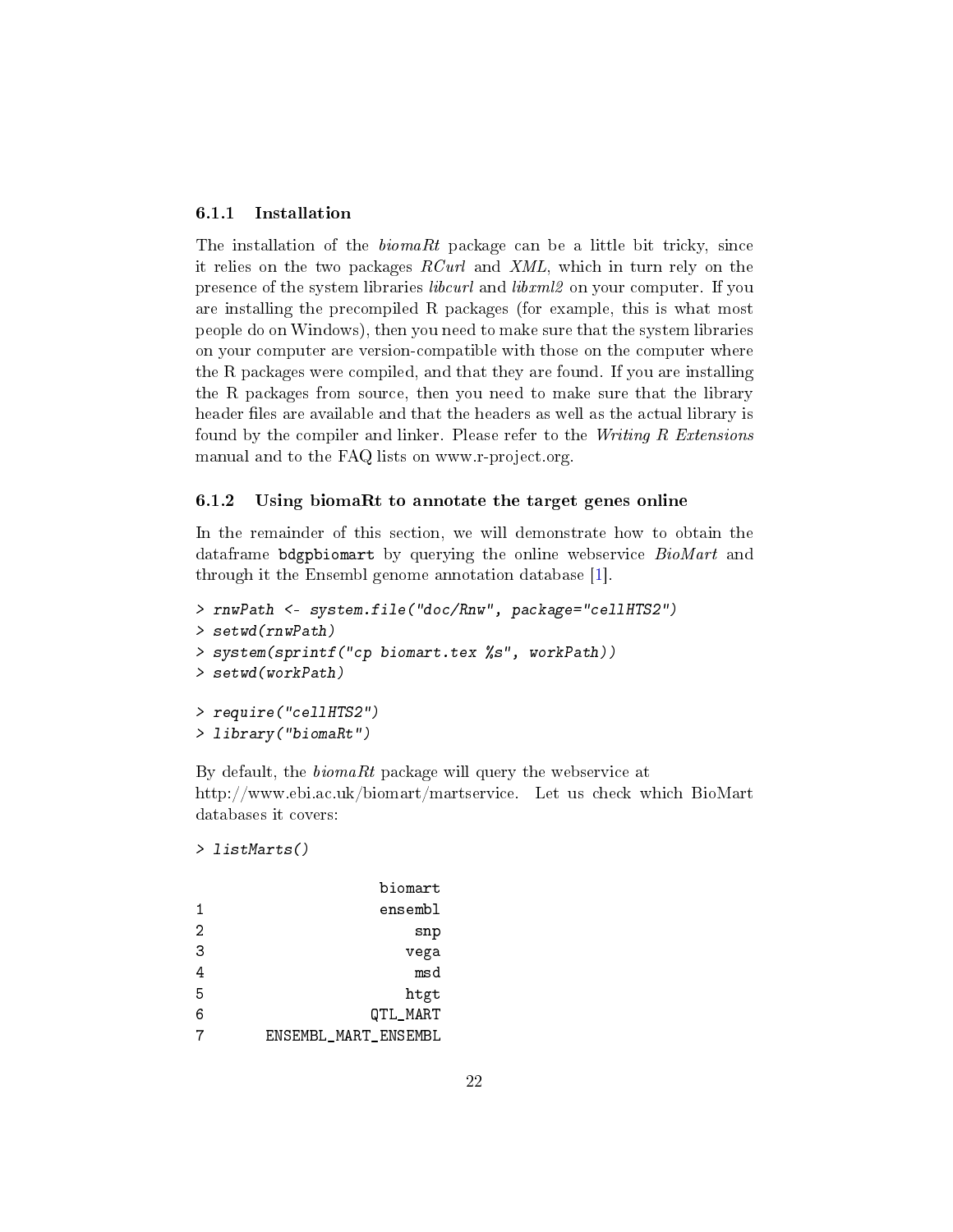| 8              | ENSEMBL_MART_SNP                                        |  |
|----------------|---------------------------------------------------------|--|
| 9              | GRAMENE_MARKER_29                                       |  |
| 10             | GRAMENE_MAP_29                                          |  |
| 11             | REACTOME                                                |  |
| 12             | wormbase_current                                        |  |
| 13             | dicty                                                   |  |
| 14             | rgd__mart                                               |  |
| 15             | ipi_rat__mart                                           |  |
| 16             | SSLP__mart                                              |  |
| 17             | g4public                                                |  |
| 18             | pride                                                   |  |
| 19             | uniprot_mart                                            |  |
| 20             | ensembl_expressionmart_48                               |  |
| 21             | biomartDB                                               |  |
| 22             | Eurexpress Biomart                                      |  |
| 23             | pepseekerGOLD_mart06                                    |  |
| 24             | Pancreatic_Expression                                   |  |
|                | version                                                 |  |
| $\mathbf 1$    | ENSEMBL 53 GENES (SANGER UK)                            |  |
| $\overline{c}$ | ENSEMBL 53 VARIATION (SANGER UK)                        |  |
| 3              | VEGA 34<br>(SANGER UK)<br>MSD PROTOTYPE (EBI UK)        |  |
| 4<br>5         | HIGH THROUGHPUT GENE TARGETING AND TRAPPING (SANGER UK) |  |
| 6              | GRAMENE 29 QTL DB (CSHL US)                             |  |
| 7              | GRAMENE 29 GENES (CSHL US)                              |  |
| 8              | GRAMENE 29 SNPs (CSHL US)                               |  |
| 9              | GRAMENE 29 MARKERS (CSHL US)                            |  |
| 10             | GRAMENE 29 MAPPINGS<br>(CSHL US)                        |  |
| 11             | REACTOME (CSHL US)                                      |  |
| 12             | WORMBASE (CSHL US)                                      |  |
| 13             | DICTYBASE (NORTHWESTERN US)                             |  |
| 14             | RGD GENES (MCW US)                                      |  |
| 15             | (MCW US)<br>RGD IPI MART                                |  |
| 16             | RGD MICROSATELLITE MARKERS (MCW US)                     |  |
| 17             | HGNC (EBI UK)                                           |  |
| 18             | PRIDE (EBI UK)                                          |  |
| 19             | UNIPROT (EBI UK)                                        |  |
| 20             | EURATMART (EBI UK)                                      |  |
| 21             | PARAMECIUM GENOME (CNRS FRANCE)                         |  |
| 22             | EUREXPRESS (MRC EDINBURGH UK)                           |  |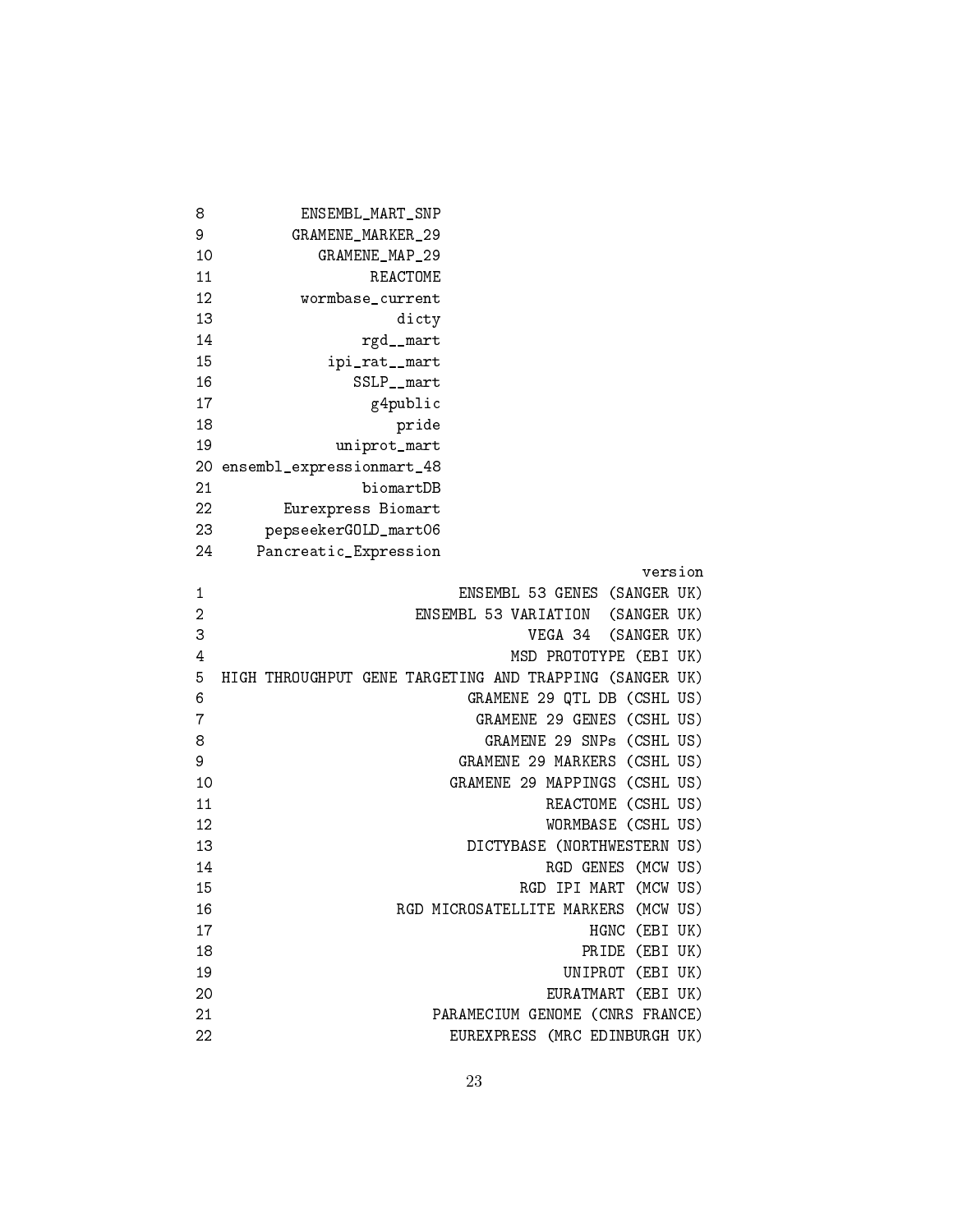<span id="page-23-0"></span>23 PEPSEEKER (UNIVERSITY OF MANCHESTER UK) 24 PANCREATIC EXPRESSION DATABASE (INSTITUTE OF CANCER UK)

In this example, we use the Ensembl database [\[1\]](#page-43-3), from which we select the D. melanogaster dataset.

```
> mart <- useMart("ensembl",
+ dataset="dmelanogaster_gene_ensembl")
```
We can query the available gene attributes and filters for the selected dataset using the following functions.

```
> attrs <- listAttributes(mart)
> filts <- listFilters(mart)
```
In the BioMart system [\[10\]](#page-44-2), a *filter* is a property that can be used to select a gene or a set of genes (like the "where" clause in an SQL query), and an attribute is a property that can be queried (like the "select" clause in an SQL query). We use the  $qetBM$  function of the package  $biomaRt$  to obtain the gene annotation from Ensembl.

```
> myGetBM <- function(att)
+ getBM(attributes=c("flybasecgid_gene", att),
+ filter="flybasecgid_gene",
+ values=unique(geneAnno(xsc)), mart=mart)
```
For performance reasons, we split up our query in three subqueries, which corresponds to different areas in the BioMart schema, and then assemble the results together in R. Alternatively, it would also be possible to submit a single query for all of the attributes, but then the result table will be enormous due to the 1:many mapping especially from gene ID to GO categories [\[8\]](#page-44-3).

```
> bm1 <- myGetBM(c("chromosome_name", "start_position",
+ "end_position", "description"))
> bm2 <- myGetBM(c("flybasename_gene", "flybase_gene_id"))
> bm3 = myGetBM(c("go_biological_process_id",
+ "go_biological_process_description"))
```
There are only a few CG-identifiers for which we were not able to obtain chromosomal locations:

```
> length(unique(setdiff(geneAnno(xsc), bm1$flybasecgid_gene)))
```
[1] 389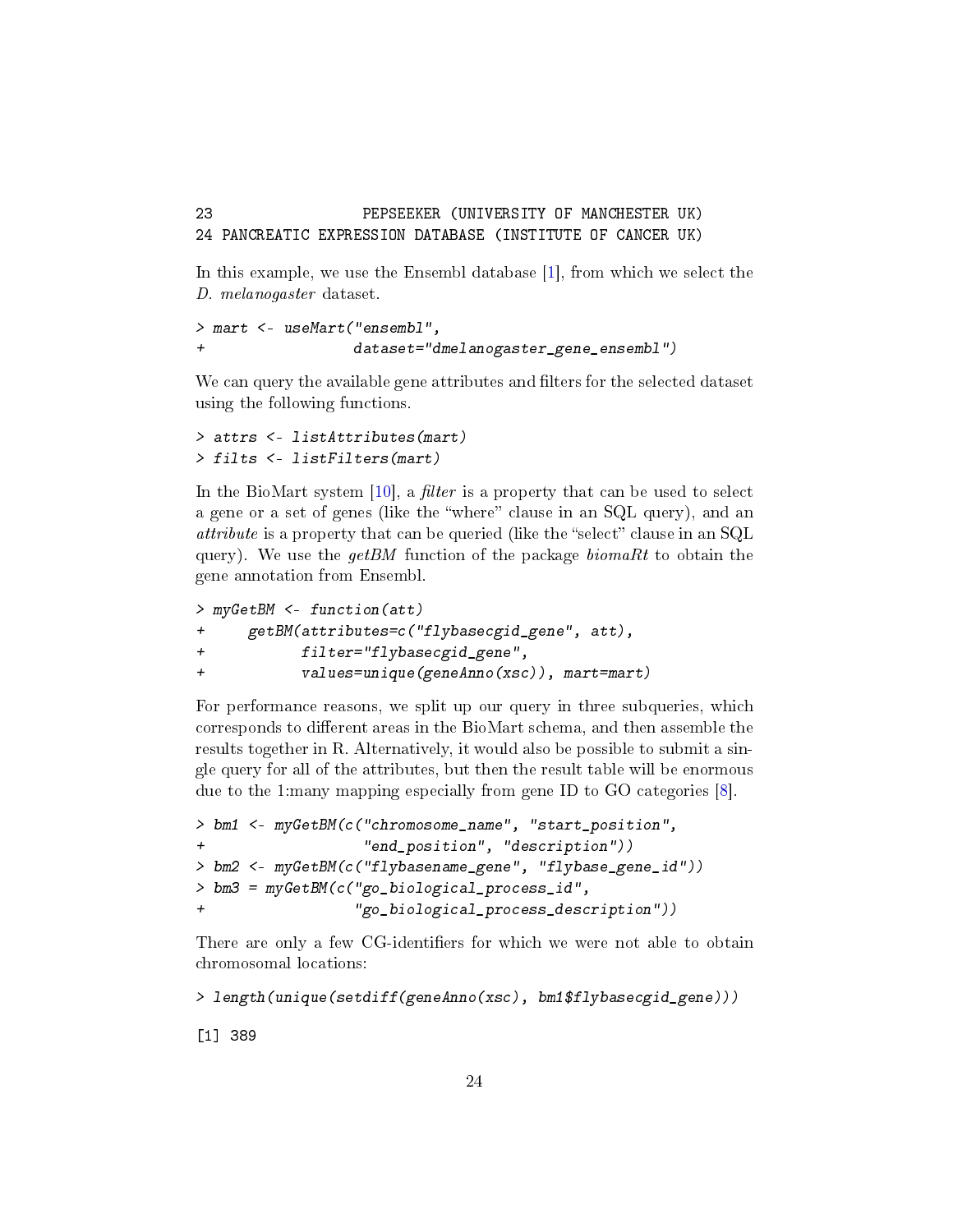Below, we add the results to the dataframe featureData of xsc. Since the tables bm1, bm2, and bm3 contain zero, one or several rows for each gene ID, but in featureData we want exactly one row per gene ID, the function oneRowPerId does the somewhat tedious task of reformatting the tables: multiple entries are collapsed into a single comma-separated string, and empty rows are inserted where necessary.

```
> id <- geneAnno(xsc)
> bmAll <- cbind(
+ oneRowPerId(bm1, id),
+ oneRowPerId(bm2, id),
+ oneRowPerId(bm3, id))
> bdgpbiomart <- cbind(fData(xsc), bmAll)
> fData(xsc) <- bdgpbiomart
> fvarMetadata(xsc)[names(bmAll), "labelDescription"] <-
+ sapply(names(bmAll),
+ function(i) gsub("_", " ", i) )
```
# <span id="page-24-0"></span>7 Report

We have now completed the analysis tasks: the dataset has been read, con figured, normalized, scored, and annotated:

```
> xsc
cellHTS (storageMode: lockedEnvironment)
assayData: 21888 features, 1 samples
  element names: Channel 1
phenoData
  sampleNames: 1
  varLabels: replicate assay
  varMetadata: labelDescription channel
featureData
  featureNames: 1 2 ... 21888 (21888 total)
  fvarLabels: plate well ... go_biological_process_description
    (13 total)
  fvarMetadata: labelDescription
experimentData: use 'experimentData(object)'
state: configured = TRUE
        normalized = TRUE
```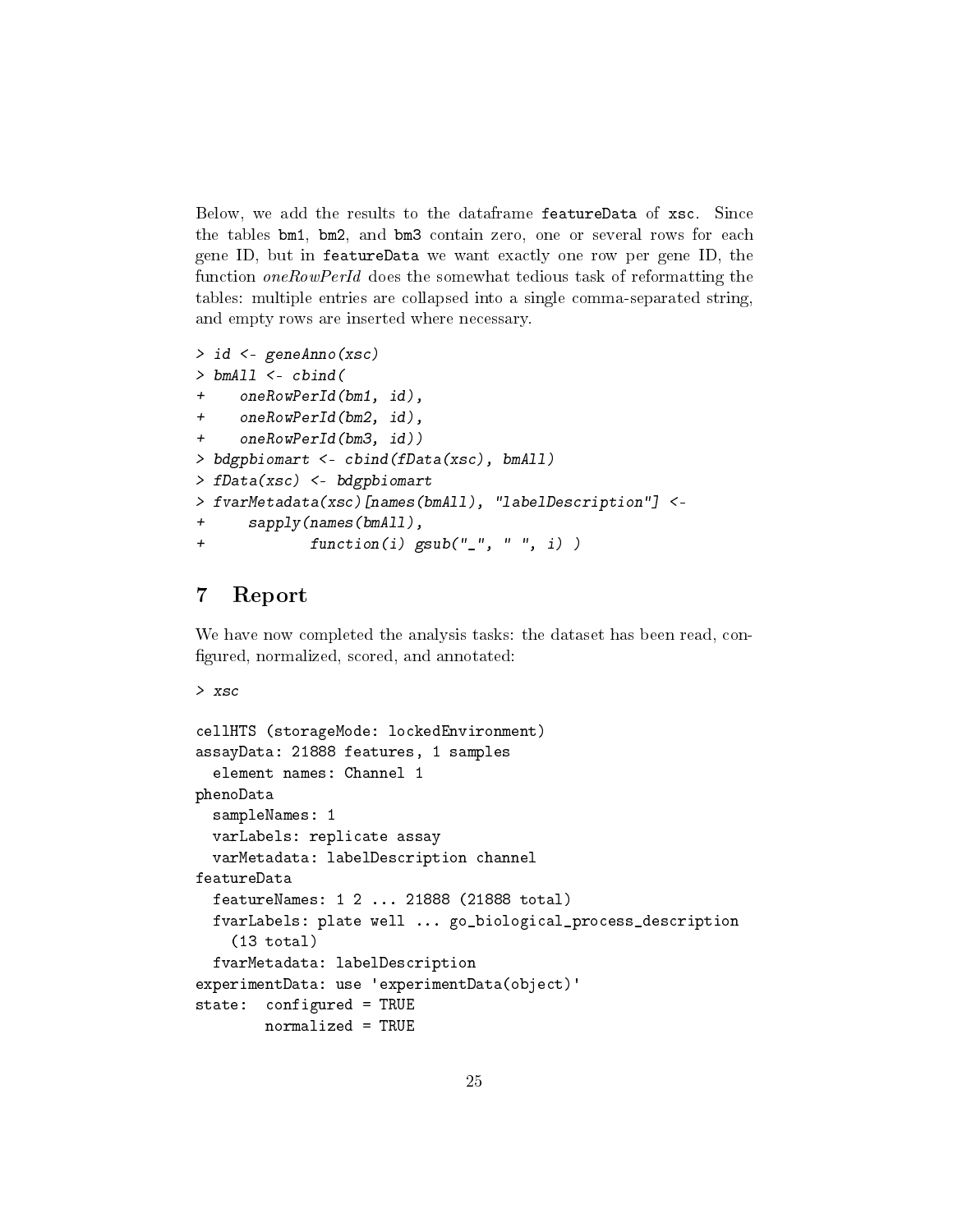```
scored = TRUE
        annotated = TRUE
Number of plates: 57
Plate dimension: nrow = 16, ncol = 24
Number of batches: 1
Well annotation: sample other neg pos
  pubMedIds: 14764878
```
We can now save the scored data set to a file.

```
> save(xsc, file=paste(experimentName, ".rda", sep=""))
```
The data set can be loaded again for subsequent analysis, or passed on to others. To produce a comprehensive report, we can call the function  $writeReport$  again, this time specifying the three  $cellHTS$  objects as separate function arguments: "raw", "normalized" and "scored". We also alter some of the default output settings using the *setSettings* functions (more details are given in section [7.1\)](#page-28-0)

```
> setSettings(list(plateList=list(reproducibility=list(include=TRUE, map=TRUE),
+ intensities=list(include=TRUE, map=TRUE)),
+ screenSummary=list(scores=list(range=c(-4, 8), map=TRUE))))
> out <- writeReport(raw=x, normalized=xn, scored=xsc,
                 force=TRUE)
```
and use a web browser to view the resulting report.

```
> if (interactive()) browseURL(out)
```
The report contains a quality report for each plate, and also for the whole screening assays. The per-plate HTML reports display the scatterplot between duplicated plate measurements, the histogram of the normalized signal intensities for each replicate, and plate plots representing, in a false color scale, the normalized values of each replicate, and the standard deviation between replicate measurements at each plate position. It also reportes different measures of agreement between replicate measurements, such as the repeatability standard deviation between replicate plates and the Spearman correlation coefficient between duplicates. The per-plate reports also show the dynamic range, calculated as the ratio between the geometric means of the positive and negative controls. These measures can also be obtained independently from *writeReport* function, by using the functions  $q e tMea$  $sureRepAgreement$  and  $getDynamicRange$  provided in cellHTS2 package. If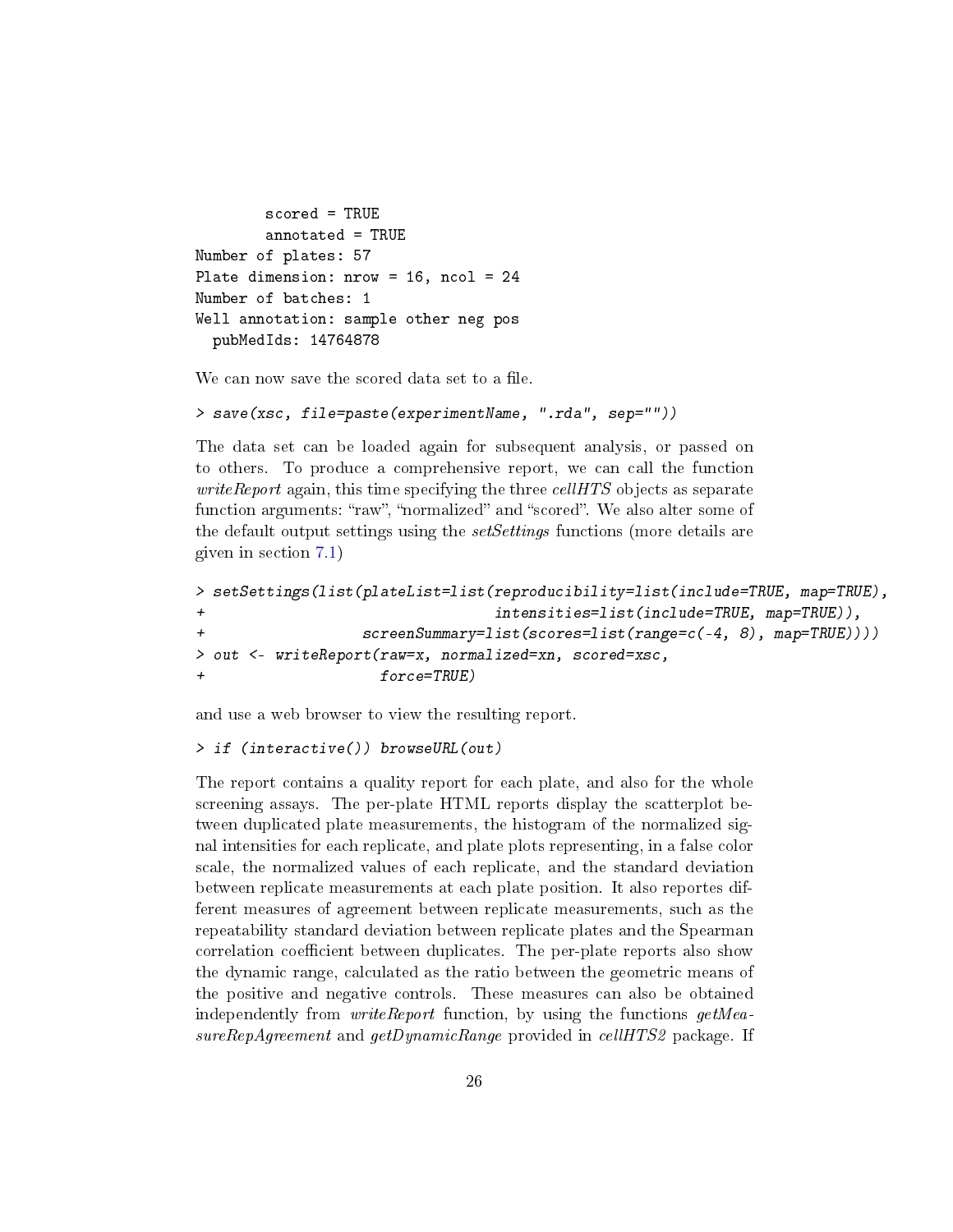<span id="page-26-0"></span>different positive controls were specified at the configuration step and when calling writeReport, the dynamic range is calculated separately for the distinct positive controls, since different positive controls might have different potencies.

The experiment-wide HTML report presents, for each replicate, the boxplots with raw and normalized intensities for the different plates, and two plots for the controls: one showing the signal from positive and negative controls at each plate, and another plot displaying the distribution of the signal from positive and negative controls, obtained from kernel density estimates. The latter plot further gives the  $Z'$ -factor determined for each experiment (replicate) using the negative controls and each different type of positive controls [\[13\]](#page-44-4), as a measure to quantify the distance between their distributions. This measure can also be obtained by calling the function  $getZ factor$ .

The experiment-wide report also shows a screen-wide plot with the zscores in every well position of each plate. If the argument map of write Report function is set to TRUE, this plot and the plate plots of the per-plate reports contain tooltips (information pop-up boxes) dispaying the annotation information at each position within the plates. If the scored *cellHTS* object provided for  $writeReport$  is not annotated with gene identifiers, the annotation information shown by the tooltips is simply the well identifiers. For an annotated *cellHTS* object, if an optional column called *GeneSymbol* was included in the *annotation file* (see Section  $6$ ), and therefore is present in featureData slot of the annotated object, then its content is used for the tooltips. Otherwise, the content of column "GeneID" of the featureData slot (which can be accessed via geneAnno) is considered.

The screen-wide image plot can also be produced separately using the function *imageScreen* given in the *cellHTS2* package. This might be useful if we want to select the best display for our data, namely, the aspect ratio for the plot and/or the range of  $z$ -score values to be mapped into the color scale. These can be passed to the function's arguments ar and zrange, respectively. For example,

#### > imageScreen(xsc, ar=1, zrange=c(-3,4))

It should be noted that the per-plate and per-experiment quality reports are constructed based on the normalized *cellHTS* object, in case it is provided to writeReport function. Otherwise, it uses the data of the raw cellHTS object. The quality report produced by  $writeReport$  function has also a link to a file called top Table.txt that contains the list of scored probes ordered by decreasing z-score values, when the final scored *cellHTS* object is provided.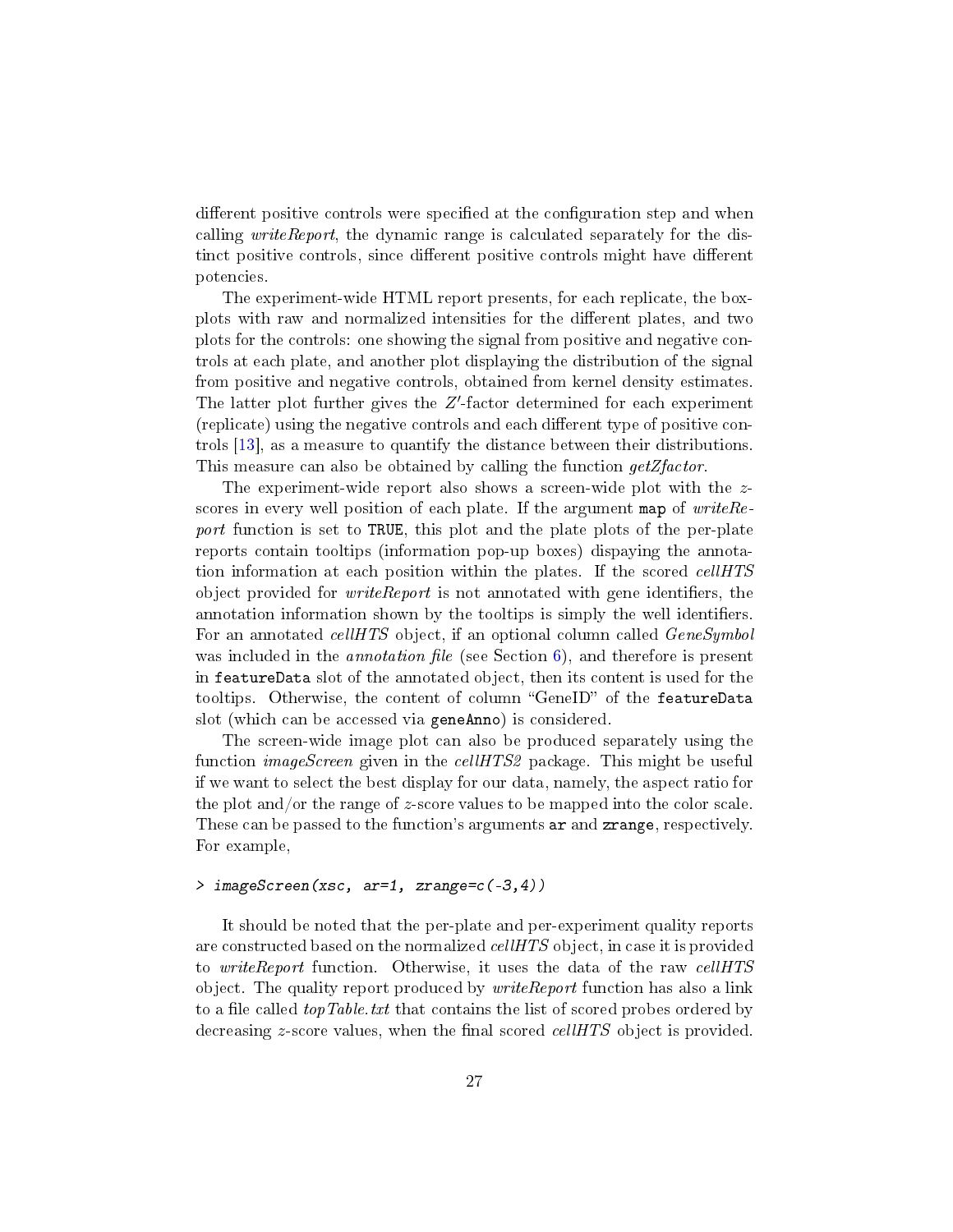This file has one row for each well and plate, and for the present example data set, it has the following columns:

- plate plate identifier for each feature;
- position gives the position of the well in the plate (runs from 1 to the total number of wells in the plate);
- $\bullet$  well gives the alphanumeric well identifier for each feature;
- score corresponds to the summarized score calculated for each probe (data stored in the scored and summarized object xsc);
- wellAnno corresponds to the well annotation (as given by the plate  $\text{configuration file}$ ;
- $\bullet$  finalWellAnno gives the final well annotation for the scored values. It combines the information given in the plate configuration file with the values in assayData slot of the scored cellHTS object, in order to have into account the wells that have been flagged either by the screen log file, or manually by the user during the analysis. These flagged wells appear with the annotation  $\beta$ *laqued*.
- raw\_r1\_ch1 and raw\_r2\_ch1 contain the raw intensities for replicate 1 and replicate 2, respectively (data stored in the unnormalized cellHTS object x). 'ch' refers to channel;
- median\_ch1 corresponds to the median of raw measurements across replicates;
- diff\_ch1 gives the difference between replicated raw measurements (only given if the number of replicates is equal to two);
- average\_ch1 corresponds to the average between replicate raw intensities (only given if the number of replicates is higher than two);
- raw/PlateMedian\_r1\_ch1 and raw/PlateMedian\_r2\_ch1 give the ratio between each raw measurement and the median intensity in each plate for replicate 1 and replicate 2, respectively. The plate median is determined for the raw intensities, using exclusively the wells annotated as "sample".
- normalized\_r1\_ch1 and normalized\_r2\_ch1 give the normalized intensities for replicate 1 and replicate 2, respectively. This corresponds to the data stored in the normalized cellHTS object xn.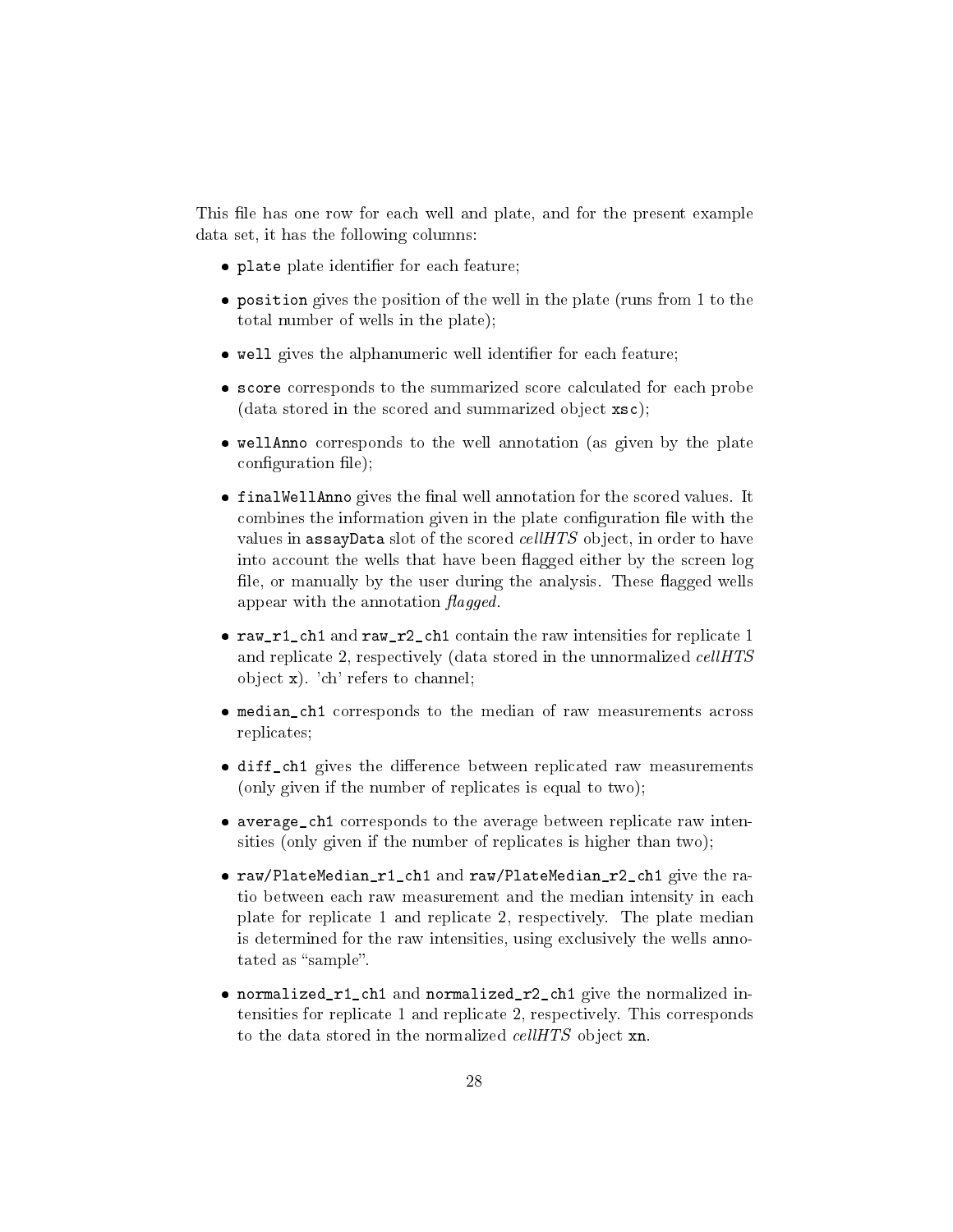Additionally, if any of the cellHTS objects provided in the argument cellHTS list to *write Report* has been annotated (as in the present case), it also contains the data given in the content of featureData slot of the annotated object. The above file with the list of scored probes can also be obtained without the need to run  $writeReport$  by using the function get-TopTable provided in the package.

### <span id="page-28-0"></span>7.1 Controlling settings

The *writeReport* function is highly customizable in terms of the resulting HTML output. For most of the graphics that get generated the color scheme, the size, the font size and many other features can be controlled individually. This control is available either through session-wide settings using the set Settings function, or for each call of the the *writeReport* function through the optional settings argument. Most of the plots can even be completely supressed by switching the respective include setting to FALSE. Please see ?settings for more details.

#### <span id="page-28-1"></span>7.2 Exporting data to a tab-delimited file

The cellHTS2 package contains a function called write Tab to save the data stored in assayData slot of a  $cellHTS$  object to a tab-delimited file. The rows of the file are sorted by plate and well, and there is one row for each plate and well. When the cellHTS object is annotated, the probe information (i.e. the probe identifiers stored in column "GeneID" of the  $\texttt{featureData slot}$  is also added.

#### > writeTab(xsc, file="Scores.txt")

Since you might be interestered in saving other values to a tab delimited file, below we demonstrate how you can create a matrix with the ratio between each raw measurement and the plate median, together with the gene and well annotation, and export it to a tab-delimited file using the function *write.tabdel*  $\frac{3}{2}$  $\frac{3}{2}$  $\frac{3}{2}$  also provided in the *cellHTS2* package.

```
> # determine the ratio between each well and the plate median
> y <- array(as.numeric(NA), dim=dim(Data(x)))
> nrWell <- prod(pdim(x))
> nrPlate <- max(plate(x))
```
<span id="page-28-2"></span> $3$ This function is a wrapper of the function *write.table*, whereby you just need to specify the name of the data object and the file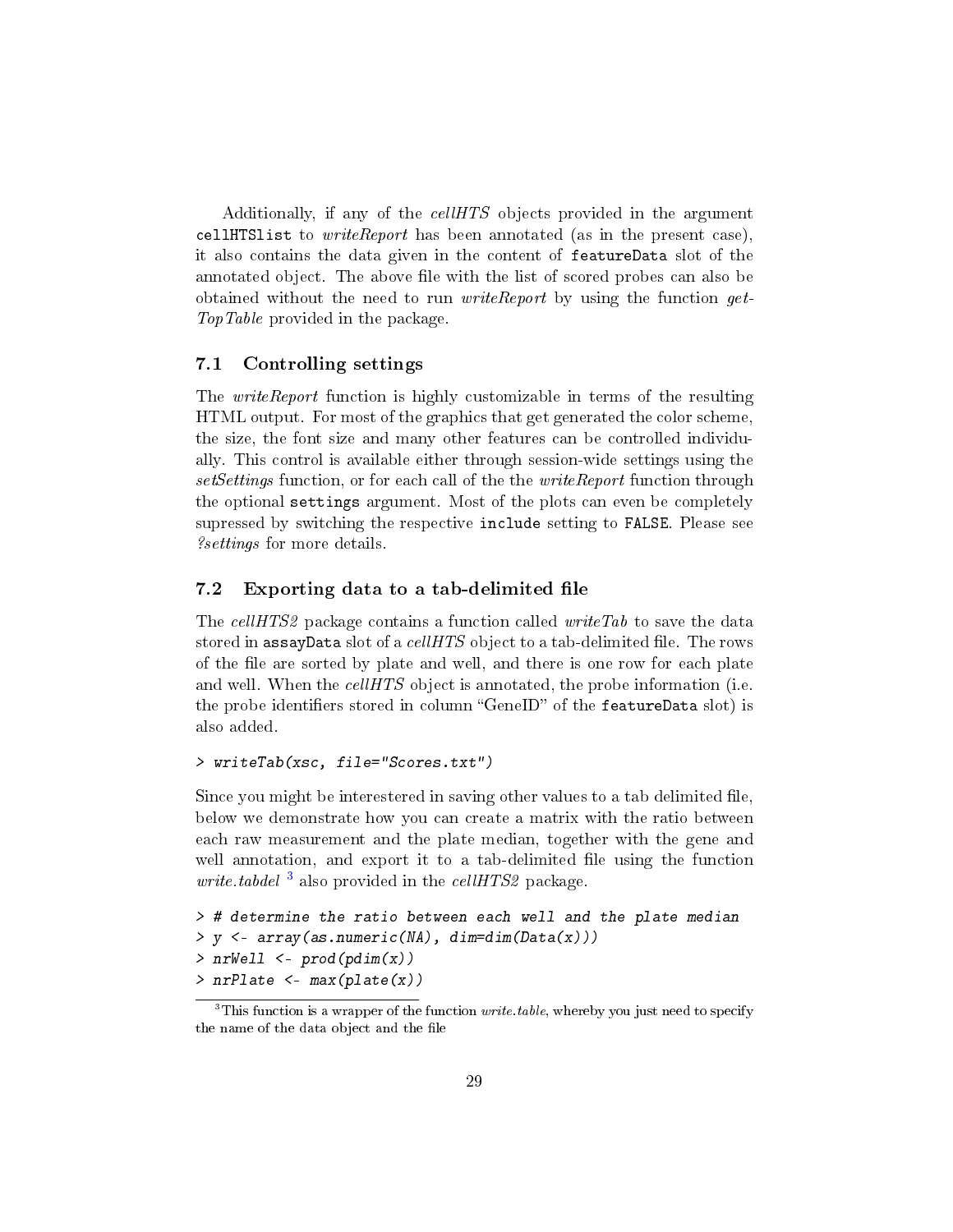```
> for(p in 1:nrPlate)
+ {
+ j \leq (1:nrWell) + nrWell * (p-1)+ samples <- wellAnno(x)[j]=="sample"
+ y[j, j] <- apply(Data(x)[j, , drop=FALSE], 2:3,
+ function(w) w/median(w[samples],
+ na.rm=TRUE))
+ }
> y \lt- signif(y, 3)
> out <- y[,, 1]
> out <- cbind(fData(xsc), out)
> names(out) = c(names(fData(xsc)),
+ sprintf("Well/Median_r%d_ch%d", rep(1:dim(y)[2], dim(y)[3]),
+ rep(1:dim(y)[3], each=dim(y)[2])))
> write.tabdel(out, file="WellMedianRatio.txt")
```
At this point we are finished with the basic analysis of the screen. As one example for how one could continue to further mine the screen results for biologically relevant patterns, we demonstrate an application of category analysis.

# <span id="page-29-0"></span>8 Category analysis

We would like to see whether there are Gene Ontology categories [\[8\]](#page-44-3) overrepresented among the probes with a high score. For this we use the category analysis from Robert Gentleman's *Category* package [\[5\]](#page-43-4). Similar analyses could be done for other categorizations, for example chromosome location, pathway membership, or categorical phenotypes from other studies.

```
> library("Category")
```
Now we can create the category matrix. Conceptually, this a matrix with one column for each probe and one row for each category. The matrix element [i,j] is 1 if probe j belongs to the j-th category, and 0 if not.

```
> obsolete <- c("GO:0005489", "GO:0015997", "GO:0045034", "GO:0005660",
+ "GO:0006118", "GO:0006512", "GO:0045045", "GO:0006125",
+ "GO:0043072", "GO:0006100", "GO:0048740")
```
Some distractions are the GO terms GO:0005489, GO:0015997, GO:0045034, GO:0005660, GO:0006118, GO:0006512, GO:0045045, GO:0006125, GO:0043072,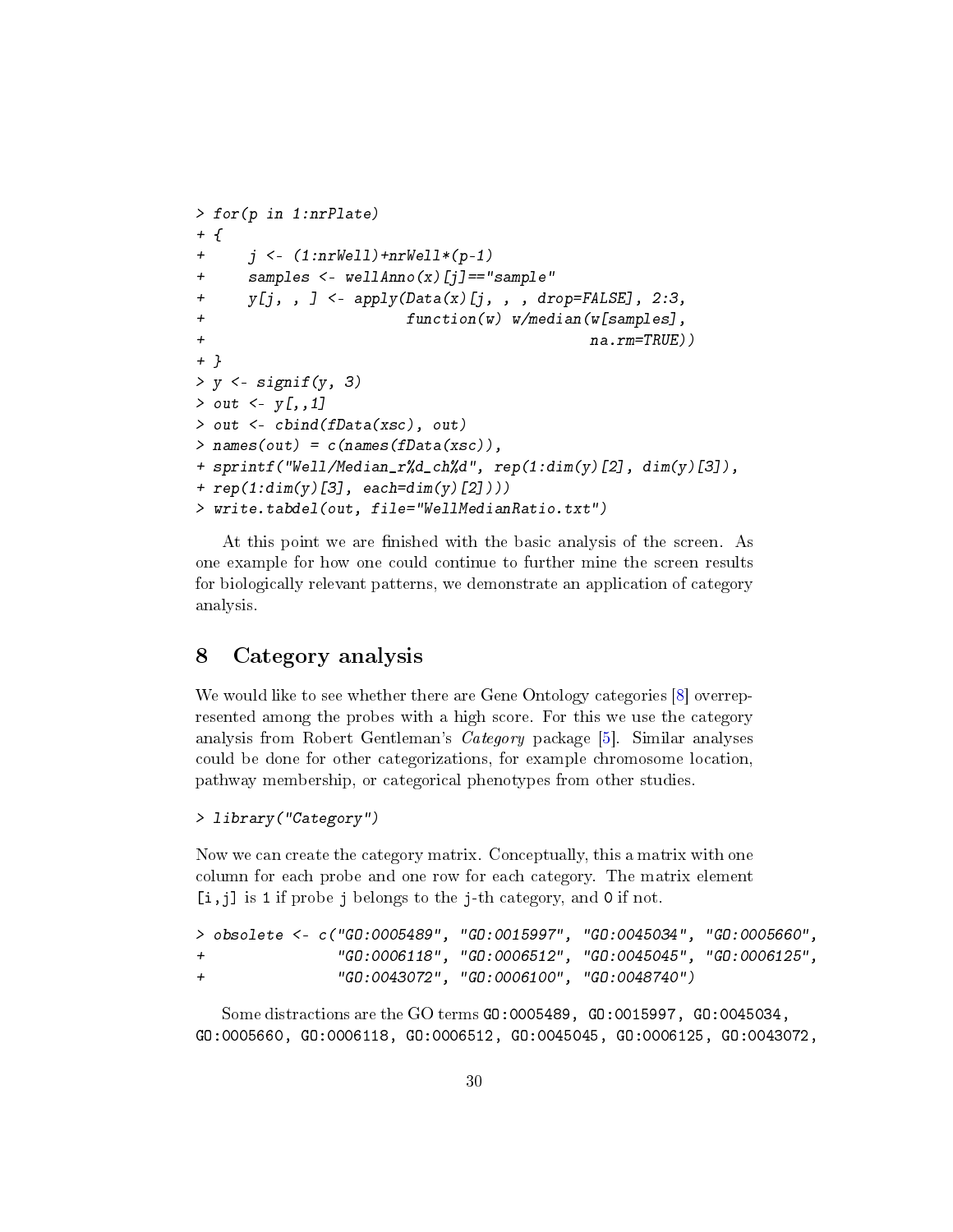GO:0006100, GO:0048740, which are annotated to some of the genes, but are obsolete.

```
> scores <- as.vector(Data(xsc))
> names(scores) <- geneAnno(xsc)
> sel <- !is.na(scores) &
         + (!is.na(fData(xsc)$go_biological_process_id))
> goids <- strsplit(fData(xsc)$go_biological_process_id[sel],
                      ^{\prime\prime}, ^{\prime\prime})
> goids <- lapply(goids, function(x) x[!(x %in% obsolete)])
> genes <- rep(geneAnno(xsc)[sel], listLen(goids))
> categs <- cateGOry(genes, unlist(goids, use.names=FALSE))
```
We will select only those categories that contain at least 3 and no more than 1000 genes.

```
> nrMem <- rowSums(categs) # number of genes per category
> remGO <- which(nrMem < 3 | nrMem > 1000)
> categs <- categs[-remGO,,drop=FALSE]
> ## see if there are genes that don't belong to any category
> ## after applying the filter
> nrMem <- rowSums(t(categs))
> rem <- which(nrMem==0)
> if(length(rem)!=0) categs <- categs[,-rem, drop=FALSE]
```
As the statistic for the category analysis we use the z-score. First, we need to select the subset of genes that actually have GO annotation:

```
> stats <- scores[ sel & (names(scores) %in% colnames(categs)) ]
```
There are some replicated probes in stats. We will handle this by taking the maximum value between replicate probes (non-conservative approach):

```
> ## handle duplicated genes in stats:
> isDup <- duplicated(names(stats))
> table(isDup)
isDup
FALSE TRUE
 6542 917
> dupNames <- names(stats)[isDup]
> sp <- stats[names(stats) %in% dupNames]
> sp <- split(sp, names(sp))
> table(sapply(sp, length))
```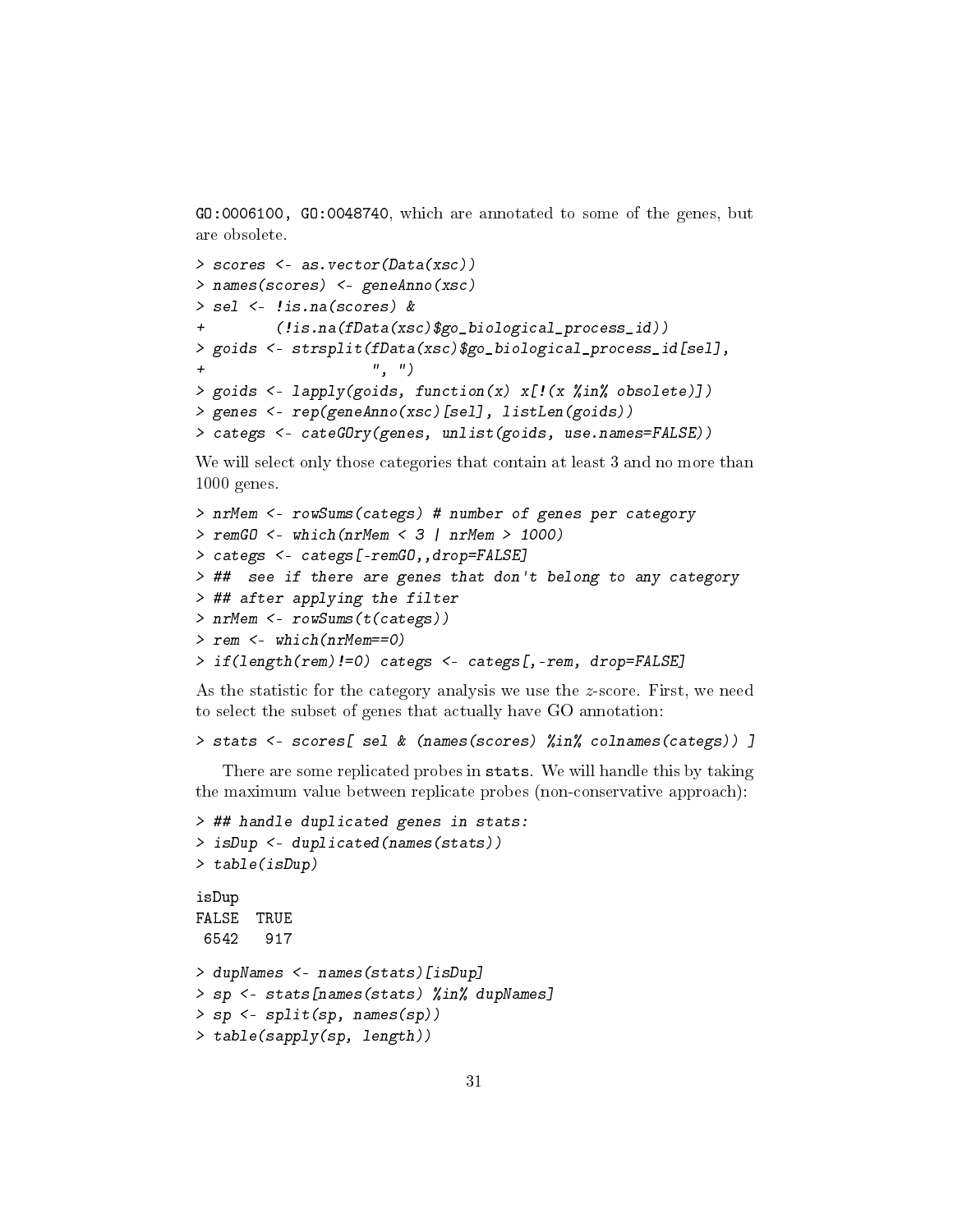```
2 3 4 5 6 8 9 12
505 120 31 12 1 1 1 1
> aux <- stats[!isDup]
> aux[names(sp)] <- sapply(sp, max)
> stats <- aux
> rm(aux)
```
Before calling the category summary functions, we need to order our statistic vector according to the names of the columns of the category matrix.

```
> m <- match(colnames(categs), names(stats))
> stats <- stats[m]
> stopifnot(colnames(categs)==names(stats))
```
Finally, we are ready to call the category summary functions:

```
> acMean <- applyByCategory(stats, categs)
> acTtest <- applyByCategory(stats, categs,
+ FUN=function(v)
+ t.test(v, stats)$p.value)
> acNum <- applyByCategory(stats, categs, FUN=length)
> isEnriched <- (acTtest<=1e-3) & (acMean>0.5)
```
A volcano plot of the  $-\log_{10}$  of the p-value acTtest versus the per category mean z-score acMean is shown in Figure [4.](#page-33-1) For a given category, the  $p$ -value is calculated from the t-test against the null hypothesis that there is no difference between the mean z-score of all probes and the mean z-score of the probes in that category. To select the enriched categories (isEnriched), we considered a significance level of  $0.1\%$  for the t-test, and a per category mean z-score greater than 0.5. This led to the 25 categories marked in red in Figure [4](#page-33-1) are listed in Table [6.](#page-32-0)

### <span id="page-31-0"></span>9 Comparison with the results previously reported

In this section we compare the current results obtained using *cellHTS* package, with the ones previously reported in Boutros  $et \ al.$  [\[2\]](#page-43-1). The file "Anal $ysis2003.txt$ " in the same directory as the input data files, i.e. in KcViab directory of the  $cellHTS$  package. First, We will load this file:

```
> data2003 <- read.table(file.path(dataPath, "Analysis2003.txt"),
+ header=TRUE, as.is=TRUE, sep="\t")
```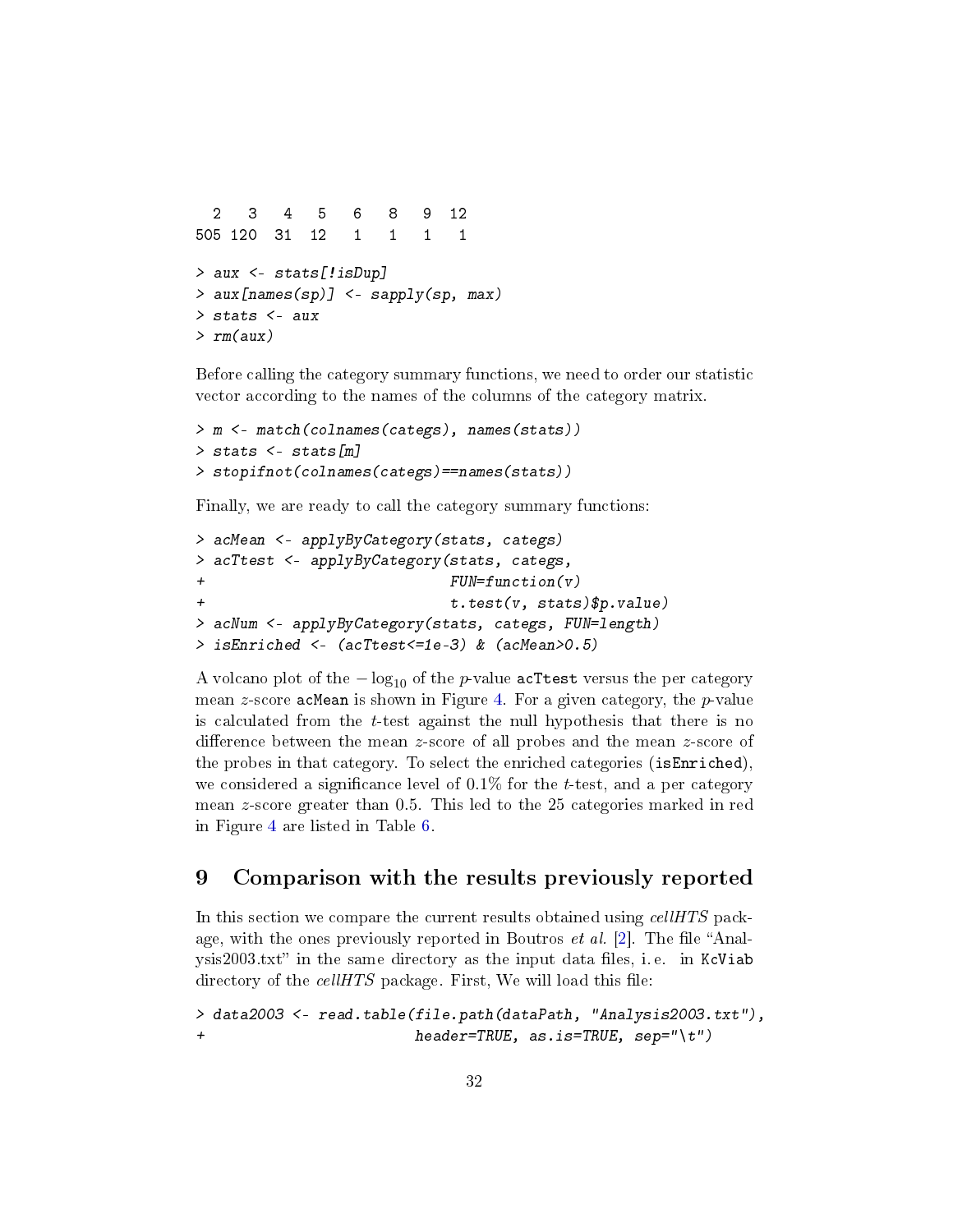| $\boldsymbol{n}$ | $z_{\mathbf{mean}}$ | $\,p\,$       | GOID       | Ontology  | description                                 |  |
|------------------|---------------------|---------------|------------|-----------|---------------------------------------------|--|
| 339              | 1.1                 | $5.4e-15$     | GO:0006412 | BP        | translation                                 |  |
| 362              | 1.1                 | $4.2e-14$     | GO:0043043 | <b>BP</b> | peptide biosynthetic process                |  |
| 370              | 1                   | 7.1e-14       | GO:0006518 | BP        | peptide metabolic process                   |  |
| 368              | $\mathbf{1}$        | $1e-13$       | GO:0043604 | BP        | amide biosynthetic process                  |  |
| 392              | 0.96                | 9.1e-13       | GO:0043603 | BP        | cellular amide metabolic process            |  |
| 441              | 0.87                | $2e-12$       | GO:0034645 | BP        | cellular macromolecule biosynthetic pro-    |  |
|                  |                     |               |            |           | cess                                        |  |
| 681              | 0.6                 | $1.1e-08$     | GO 1901566 | BP        | organonitrogen compound biosynthetic        |  |
|                  |                     |               |            |           | process                                     |  |
| 803              | 0.51                | $1.5e-05$     | GO:0010468 | BP        | regulation of gene expression               |  |
| 738              | 0.51                | $4\,$ 3e $05$ | GO:0019219 | BP        | regulation of nucleobase-containing com-    |  |
|                  |                     |               |            |           | pound metabolic process                     |  |
| 729              | 0.51                | $5.1e-05$     | GO:0051252 | <b>BP</b> | regulation of RNA metabolic process         |  |
| 185              | 0.72                | 8.8e-05       | GO:0006397 | BP        | mRNA processing                             |  |
| 143              | 0.74                | 0.00015       | GO:0000375 | <b>BP</b> | RNA splicing, via transesterification reac- |  |
|                  |                     |               |            |           | tions                                       |  |
| 143              | 0.74                | 0.00015       | GO:0000377 | <b>BP</b> | RNA splicing, via transesterification re-   |  |
|                  |                     |               |            |           | actions with bulged adenosine as nucle-     |  |
|                  |                     |               |            |           | ophile                                      |  |
| 143              | 0.74                | 0.00015       | GO:0000398 | BP        | mRNA splicing, via spliceosome              |  |
| 148              | 0.71                | 0.00016       | GO:0008380 | <b>BP</b> | RNA splicing                                |  |
| 262              | 0.57                | 0.00024       | GO:0006396 | BP        | RNA processing                              |  |
| 485              | 0.53                | 0.00025       | GO:0060429 | BP        | epithelium development                      |  |
| 227              | 0.63                | 0.00027       | GO:0016071 | <b>BP</b> | mRNA metabolic process                      |  |
| 6                | 0.99                | 0.00036       | GO:0008335 | BP        | female germline ring canal stabilization    |  |
| 178              | 0.74                | 0.00038       | GO:0006911 | <b>BP</b> | phagocytosis, engulfment                    |  |
| 178              | 0.74                | 0.00038       | GO:0010324 | BP        | membrane invagination                       |  |
| 178              | 0.74                | 0.00038       | GO:0099024 | BP        | plasma membrane invagination                |  |
| 193              | 0.7                 | 0.00041       | GO:0006909 | <b>BP</b> | phagocytosis                                |  |
| 222              | 0.63                | 0.00059       | GO:0061024 | <b>BP</b> | membrane organization                       |  |
| 6                | 0.6                 | 0.00063       | GO:0007561 | BP        | imaginal disc eversion                      |  |

<span id="page-32-0"></span>Table 6: Top 25 Gene Ontology categories with respect to z-score.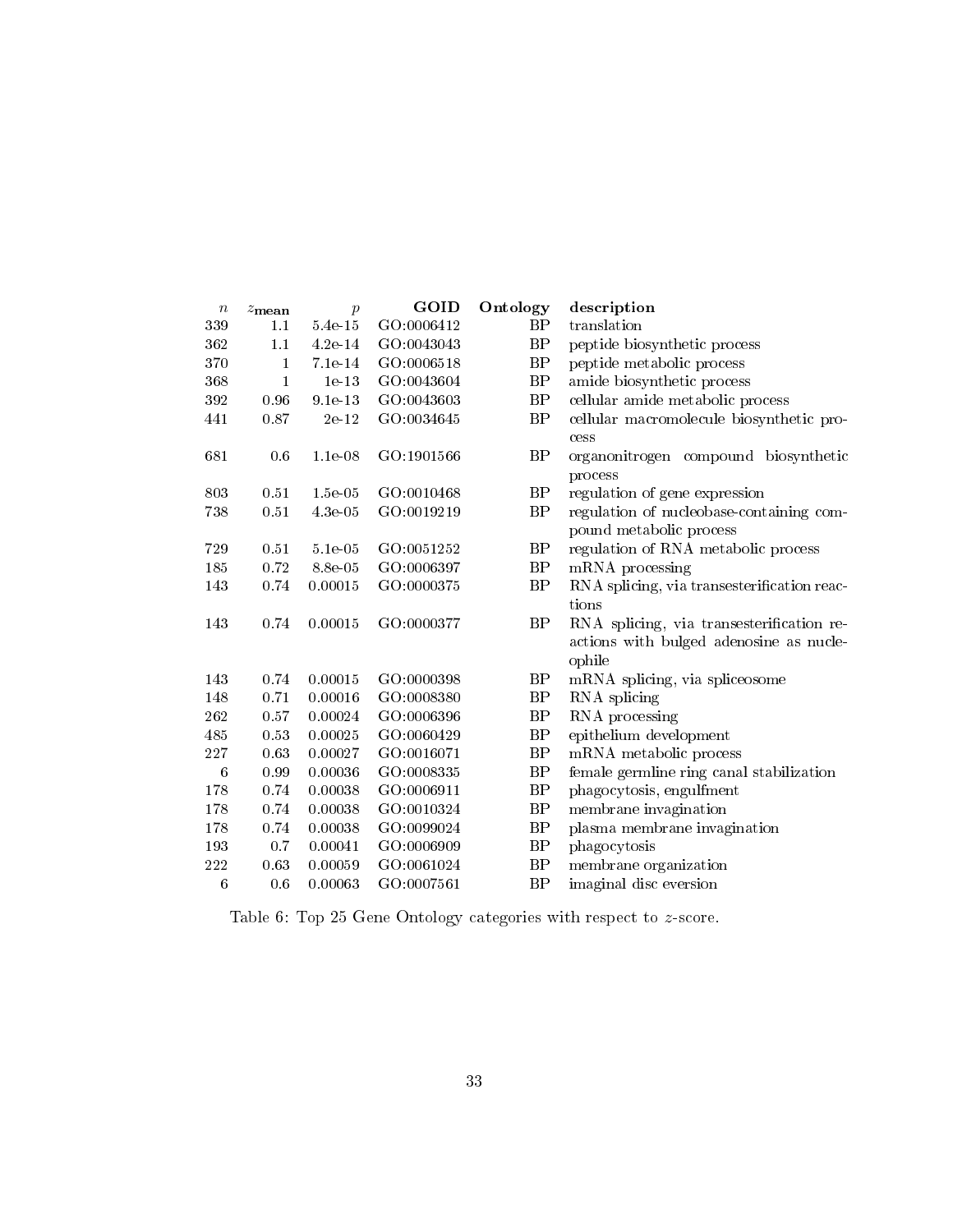

<span id="page-33-1"></span>Figure 4: Volcano plot of the *t*-test  $p$ -values and the mean  $z$ -values of the category analysis for Gene Ontology categories. The top categories are shown in red.

The file contains the columns Plate, Position, Score, Well, HFAID, GeneID. The scored values in the Scores column will be compared with the ones obtained in our analysis. For that, I will start by adding to data2003, a column with the corresponding z-score values calculated using the *cellHTS* package.

```
> i <- data2003$Position + 384*(data2003$Plate-1)
> data2003$ourScore <- as.vector(Data(xsc))[i]
```
Figure [5](#page-34-0) shows the scatterplot between Boutros et al.'s scores and our scores in each of the 384-well plates. The results between the two analyses are very similar, except for two minor details: use of robust estimators of location and spread (median and MAD instead of mean and standard deviation), and estimation of MAD over the whole experiment instead of plate-by-plate. In fact, Figure [5](#page-34-0) evidenciates how the scored values exactly agree up to an offset (mean versus median) and scale (standard deviation versus MAD).

# <span id="page-33-0"></span>10 Appendix: How to convert cellHTS to cellHTS2 configuration files

We advise the users of cellHTS package to start using the improved package cellHTS2 described herein, since the latter provides better functionality for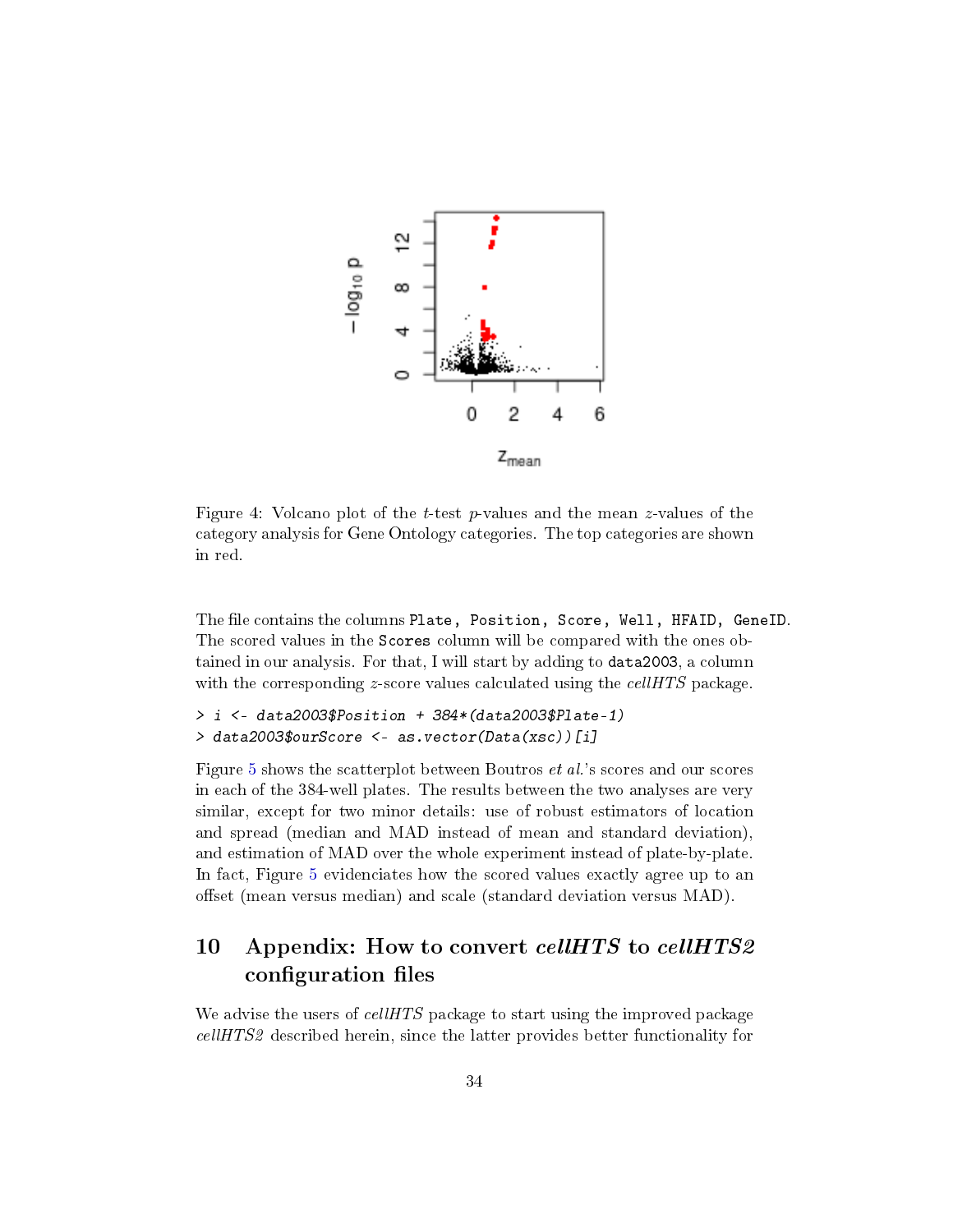

<span id="page-34-0"></span>Figure 5: Scored values obtained in the paper of Boutros et al. against the scored values calculated herein. Each panel corresponds to one 384-well plate. Axis labels are not pretty - they overlap with neighboring panels due to space constraints.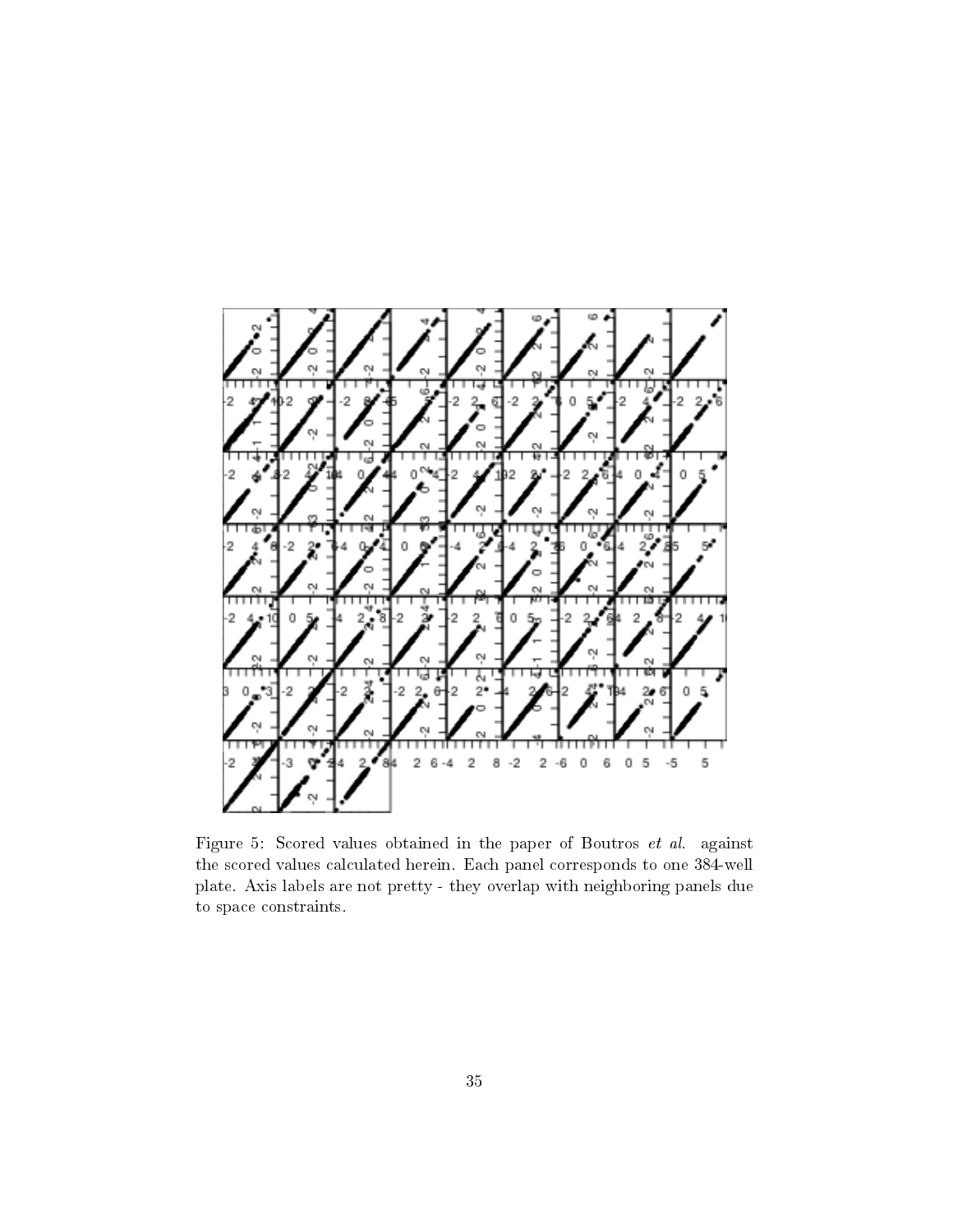working with multi-channel screens and multiple screens.

To facilitate this transition and help users to migrate their cellHTSspecific projects to  $cellHTS2$ , we provide in this package a function that converts the old S3 cellHTS object associated with cellHTS package into one or several S4 cellHTS defined with the cellHTS2 package. This function is called convertOldCellHTS.

However, you might want to migrate an existing project from start, i. e. , redo all the steps starting by reading the intensity files and configuring the screening data. In this case, you need to update the screen log file (if available), the screen description file and the screen configuration file  $^4$  $^4$ .

Regarding the screen description file, as mentioned in Section [4,](#page-9-0) we provide a function that creates a template screen description file that can be edited and modified by the user. Below we examplify how such file can be created:

```
> out <- templateDescriptionFile("template-Description.txt",
+ force=TRUE)
> out
[1] "./template-Description.txt"
> readLines(out)
[1] "[Lab description]"
[2] "Experimenter name: <put here the experimenter name>"
[3] "Laboratory: <put here the name of the laboratory where the experiment was conduc
[4] "Contact information: <put here contact information for lab and/or experimenter>"
[5] ""
[6] "[Screen description]"
[7] "Screen: <put here the screen name>"
[8] "Title: <put there the single-sentence giving the experiment title>"
[9] "Version: < put here the screen version>"
[10] "Date: <put here the date when the experiment was performed>"
[11] "Screentype: < put here the type of screen>"
[12] "Organism:"
[13] "Celltype:"
[14] "Library:"
```
<span id="page-35-0"></span> $4$ The expected format of the other input files, namely the raw intensity data files (Sec-tion [2\)](#page-2-0) and the annotation file (Section [6\)](#page-19-0) remains unchanged between the two packages.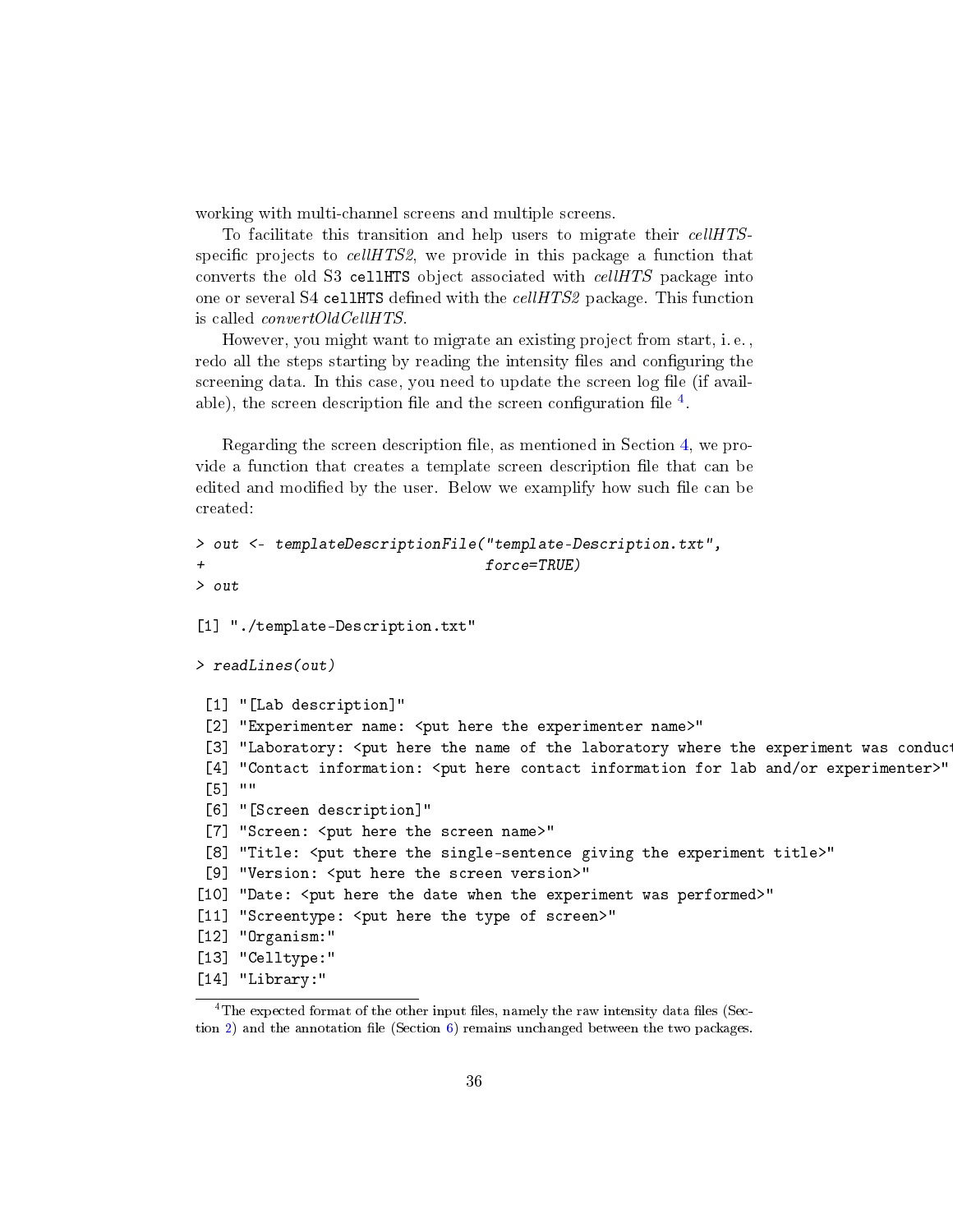```
[15] "Assay: < put here the name of the assay>"
[16] "Assaytype: <put here the type of assay>"
[17] "Assaydescription: <put here the description of the assay>"
[18] ""
[19] "[Publication description]"
[20] "Publicationtitle:"
[21] "Reference:"
[22] "PMIDs: <put here the PubMed identifiers of papers relevant to the dataset>"
[23] "URL: <put here the URL for the experiment>"
[24] "License:"
[25] "Abstract: <put here the abstract describing the experiment>"
[26] ""
[27] "[Files]"
[28] "plateList: <put the name of the plate result list file>"
[29] "annotation: <put the name of the screen library annotation file>"
[30] "plateConf: <put the name of the screen plate configuration file>"
[31] "screenLog: <put the name of screen log file, if available>"
```
The format of the screen log file compatible with *cellHTS2* package is shown in Table [4.](#page-10-0) Compared to the previous format required for cell-HTS package (Table [8\)](#page-38-3), we note that column Filename was replaced by two columns named Plate and Sample.

In cellHTS package, the concept of *batch* is intrinsically related with the plate configuration, since a change in plate configuration along the experiment had to be handled by setting each distinct plate configuration as corresponding to a different batch. Therefore, in  $cellHTS$  package, the plate configuration file had three mandatory columns named Batch, Well, Content, where the *Batch* column allowed for different plate configurations. The first 28 lines of such file for the example RNAi screen considered in this report is shown in Table [7.](#page-37-0) Thus, in the old format required for the plate configuration file, we had to have a number of rows equal to the product between the total number of batches and the total number of wells per plate.

In contrast to cellHTS package, in cellHTS2 package the concept of batch and multiple plate configurations were made independent (see Section  $4.1.1$ ). For cellHTS2 package, Table [3](#page-9-1) shows the required file format, which was discussed in more detail in Section [4.1.](#page-11-0)

Due to the separation between batch and multiple plate configuration, the column Batch was removed, and replaced by the column Plate. The other two mandatory columns Well and Content were kept. Additionally,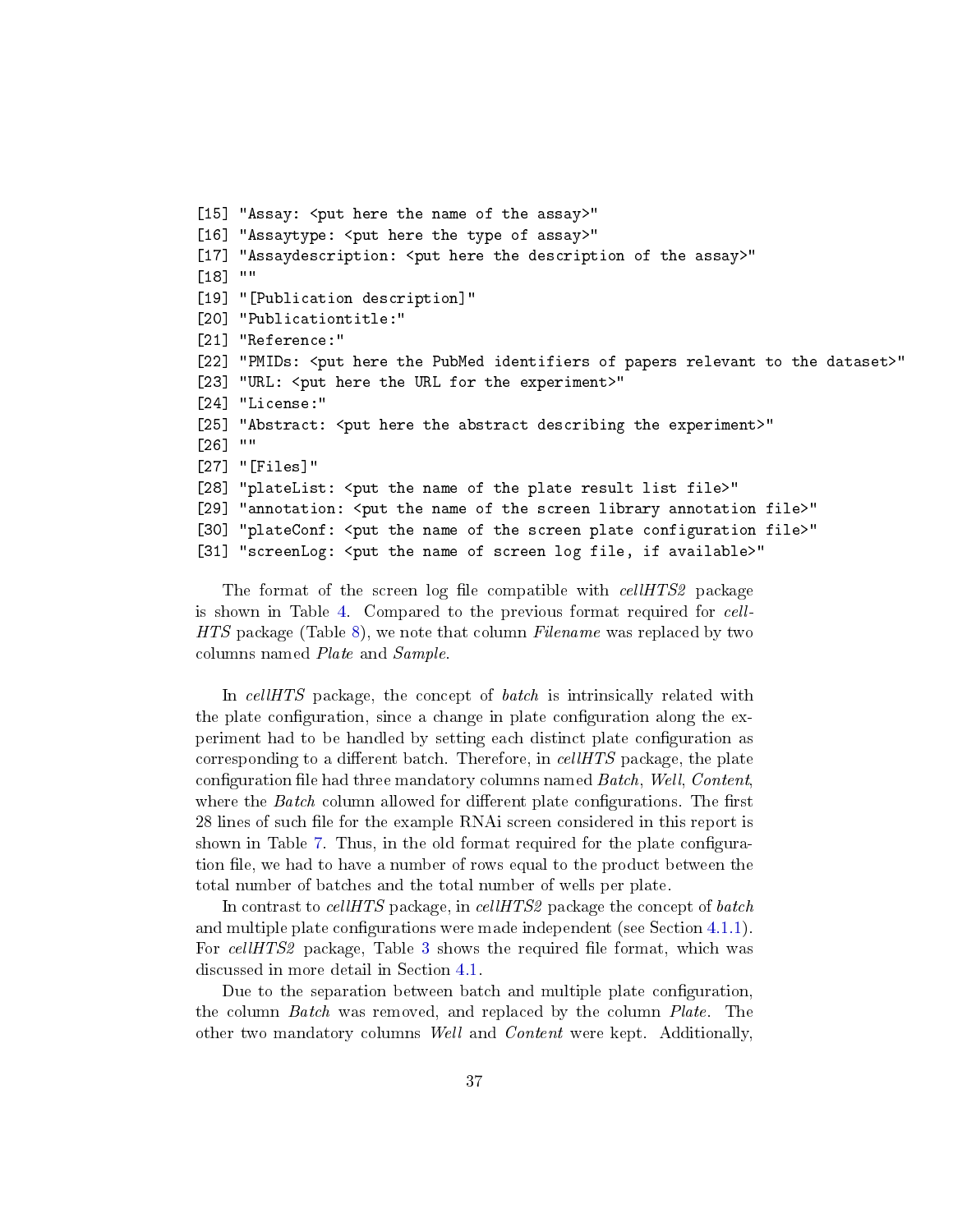| ${\bf Batch}$  | Well       | ${\bf Content}$ |
|----------------|------------|-----------------|
| $\overline{1}$ | A01        | other           |
| 1              | A02        | other           |
| $\mathbf 1$    | A03        | sample          |
| 1              | A04        | sample          |
| $\mathbf 1$    | A05        | sample          |
| 1              | A06        | sample          |
| $\mathbf{1}$   | A07        | sample          |
| $\overline{1}$ | A08        | sample          |
| $\mathbf{1}$   | A09        | sample          |
| $\overline{1}$ | A10        | sample          |
| $\mathbf{1}$   | A11        | sample          |
| $\overline{1}$ | A12        | sample          |
| $\mathbf 1$    | A13        | sample          |
| $\overline{1}$ | A14        | sample          |
| 1              | A15        | sample          |
| $\overline{1}$ | A16        | sample          |
| 1              | A17        | sample          |
| $\overline{1}$ | A18        | sample          |
| 1              | A19        | sample          |
| $\mathbf 1$    | A20        | sample          |
| 1              | A21        | sample          |
| $\mathbf 1$    | A22        | sample          |
| 1              | A23        | sample          |
| $\mathbf 1$    | A24        | sample          |
| 1              | B01        | neg             |
| $\mathbf 1$    | B02        | pos             |
| $\overline{1}$ | <b>B03</b> | sample          |
| $\mathbf{1}$   | <b>B04</b> | sample          |
| .              | i i i      | i i i           |

<span id="page-37-0"></span>Table 7: Selected lines from the example cellHTS package-specific plate con- ${\rm figuration\ file\ oldph{old-Plateconf.txt.}}$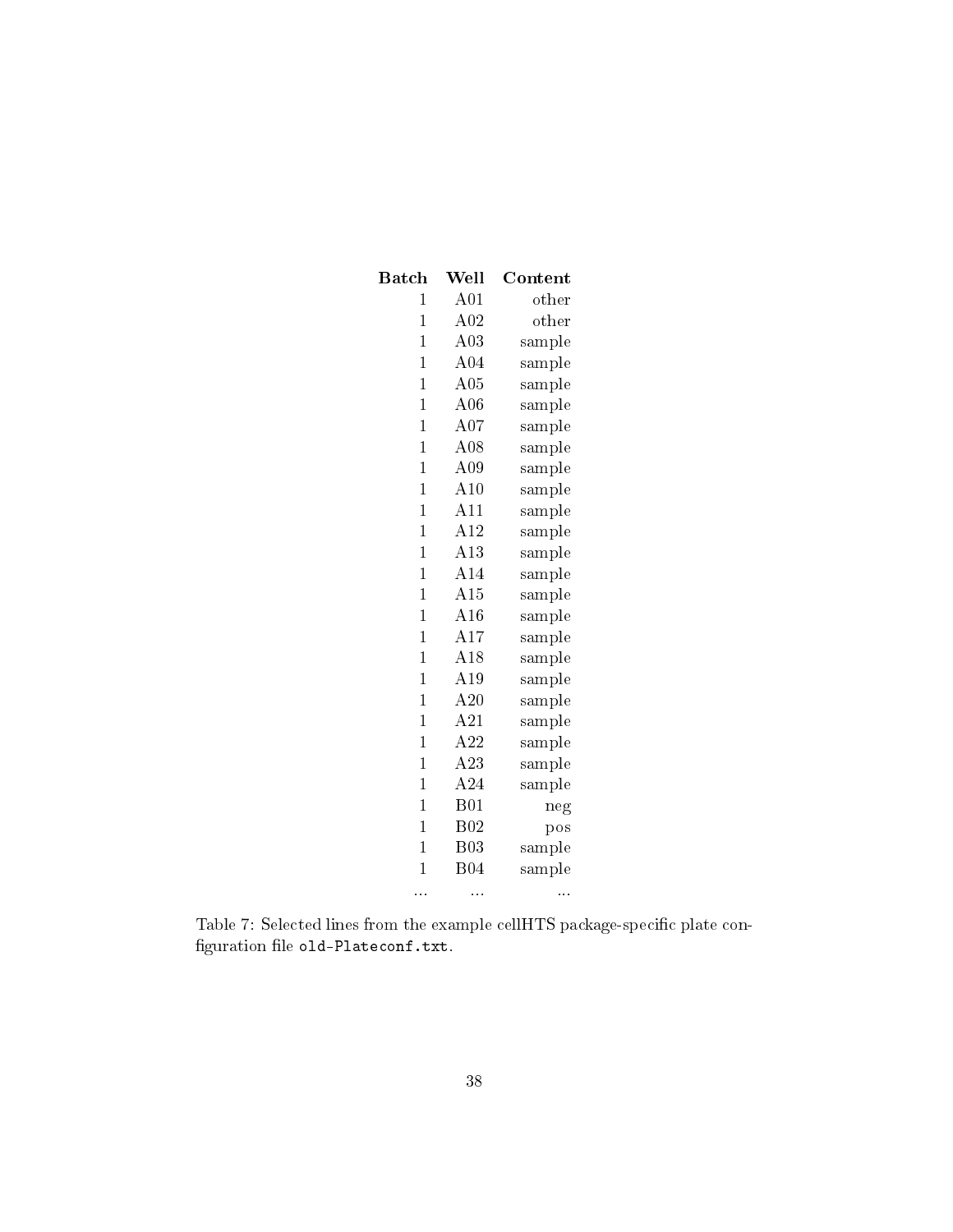|                                                           | Filename Well Flag Comment        |
|-----------------------------------------------------------|-----------------------------------|
|                                                           | FT06-G01.txt A01 NA Contamination |
|                                                           | FT06-G02.txt A01 NA Contamination |
|                                                           | FT06-G01.txt A02 NA Contamination |
| and a series of the company of the company of the company | $\cdots$                          |

<span id="page-38-3"></span>Table 8: Selected lines from the example cellHTS package-specific screen log file old-Screenlog.txt.

we now require that this file contains two extra header lines giving the total number of wells and plates (Table [3\)](#page-9-1). There is also an improvement in the file format related with the fact that *Plate* and *Well* columns now allow the use of regular expressions (see Section [4.1](#page-11-0) for more specific information), which allows to cover the plate configuration used in the screen with just a few lines. Besides, it allows to specify different configurations within and between assay plates.

# <span id="page-38-0"></span>11 Appendix: Normalization methods implemented in cellHTS2 package

There are two main normalization methods available with *cellHTS2* package: methods based on the use of reference controls, and distribution-based methods. These methods can be applied using the function *normalizePlates*.

#### <span id="page-38-1"></span>11.1 Controls-based normalization

#### <span id="page-38-2"></span>11.1.1 Percent of control

Percent of control (POC) is a preprocessing method that tries to correct for plate-to-plate variability by normalizing each kth compound raw measurements in the *i*th result file,  $x_{ki}$ , relative to the average of within-plate controls. In an antagonist (or inhibition) type assay, it is dened as:

$$
x_{ki}^{\rm POC} = \frac{x_{ki}}{\mu_i^{\rm pos}} \times 100\tag{6}
$$

where  $\mu_i^{\text{pos}}$  $i$ <sup>pos</sup> is the average of the measurements on the positive controls in the *i*th result file (i.e., for a given plate and replicate).

In cellHTS2 package, this method can be applied by setting the argument method="POC" when calling *normalizePlates* function.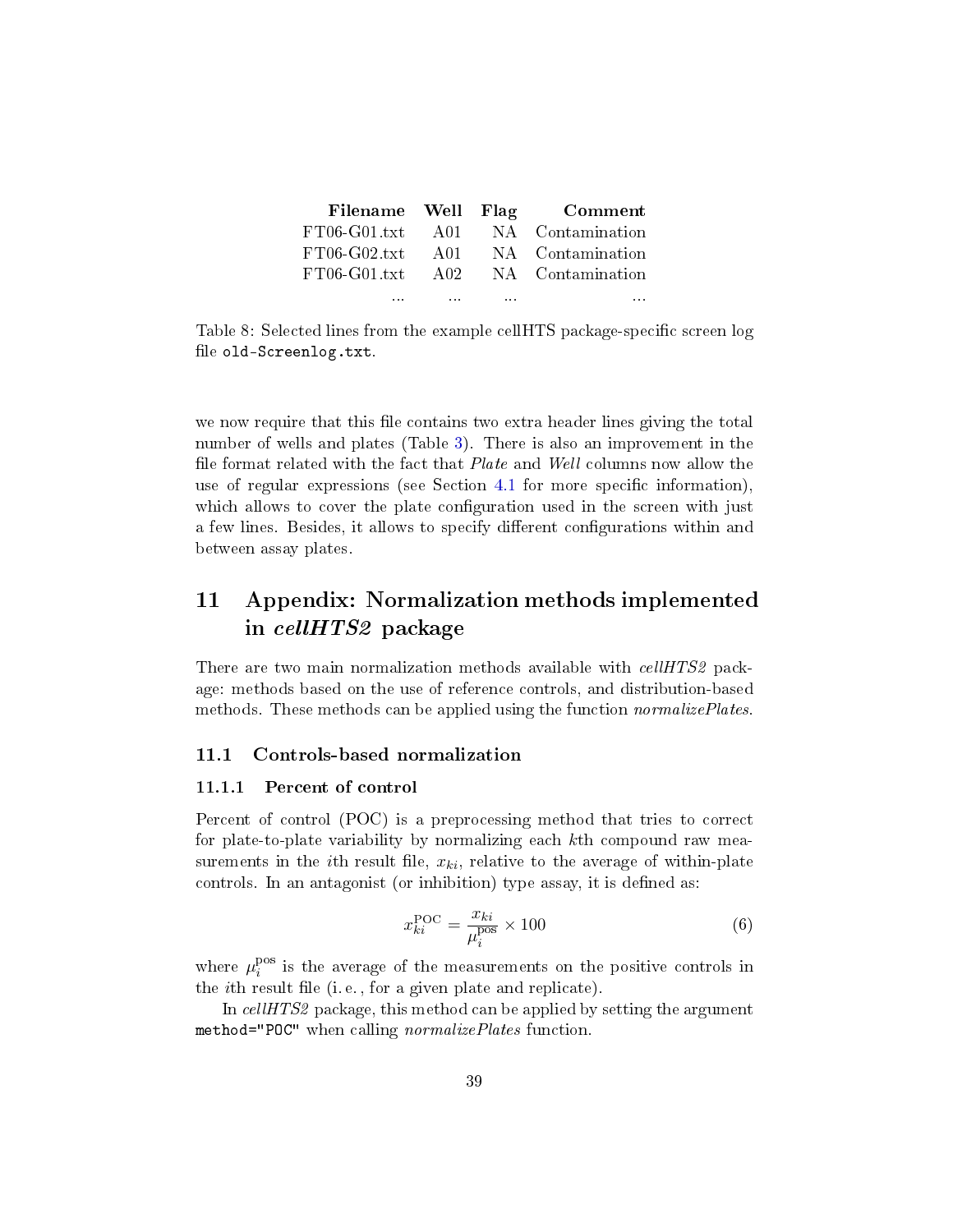We also provide in the package a normalization method for *normal*izePlates (method="negatives") that consists of scaling the plate measurements by the per-plate median of the intensities on the negative controls  $^5$  $^5$ .

#### <span id="page-39-0"></span>11.1.2 Normalized percent inhibition

If normalizePlates is called with method="NPI", the method known as normalized percent inhibition (NPI) is applied in a per-plate basis to correct for plate effects. For an antagonist assay, this method divides the difference between each measurement in a given result file  $i(x_{ki})$  and the average of the positive controls on that plate  $(\mu_i^{\text{pos}})$  $\binom{\text{pos}}{i}$  by the difference between the averages of the measurements on the positive  $(\mu_i^{\text{pos}})$  $\binom{\text{pos}}{i}$  and the negative controls  $(\mu_i^{\text{neg}})$  $i^{\text{neg}}$ ):

$$
x_{ki}^{\text{NPI}} = \frac{\mu_i^{\text{pos}} - x_{ki}}{\mu_i^{\text{pos}} - \mu_i^{\text{neg}}}
$$
\n
$$
\tag{7}
$$

#### <span id="page-39-1"></span>11.2 Non-controls-based normalization

There are several normalization method implemented in *cellHTS2* package that make use of the overall distribution of values, instead of relying exclusively on controls. These are described in the following sections.

#### <span id="page-39-2"></span>11.2.1 Z score method

Z score is a simple and widely known normalizing method that is performed in a per-plate basis as follows:

$$
x_{ki}^Z = \frac{x_{ki} - \mu_i}{\sigma_i},\tag{8}
$$

where  $\mu_i$  and  $\sigma_i$  are the mean and standard deviation, respectively, of all measurements within the *i*th result file (replicated plate). In the  $Z$  score method, measurements are re-scaled relative to within-plate variation by subtracting the average of the plate values and dividing this difference by the standard deviation estimated from all measurements of the plate.

In cellHTS2, we consider a robust version of this method, where the mean and standard deviation are replaced by the median and the MAD, respectively, calculated at the sample wells. This robust Z score method is performed by calling normalizePlates as follows:

<span id="page-39-3"></span> $^5$ If the scale of the data is defined as being additive (i.e. , argument  $\tt scale="additive",$ or arguments scale="multiplicate" and log=TRUE), measurements are subtracted by the median of per-plate negative controls instead.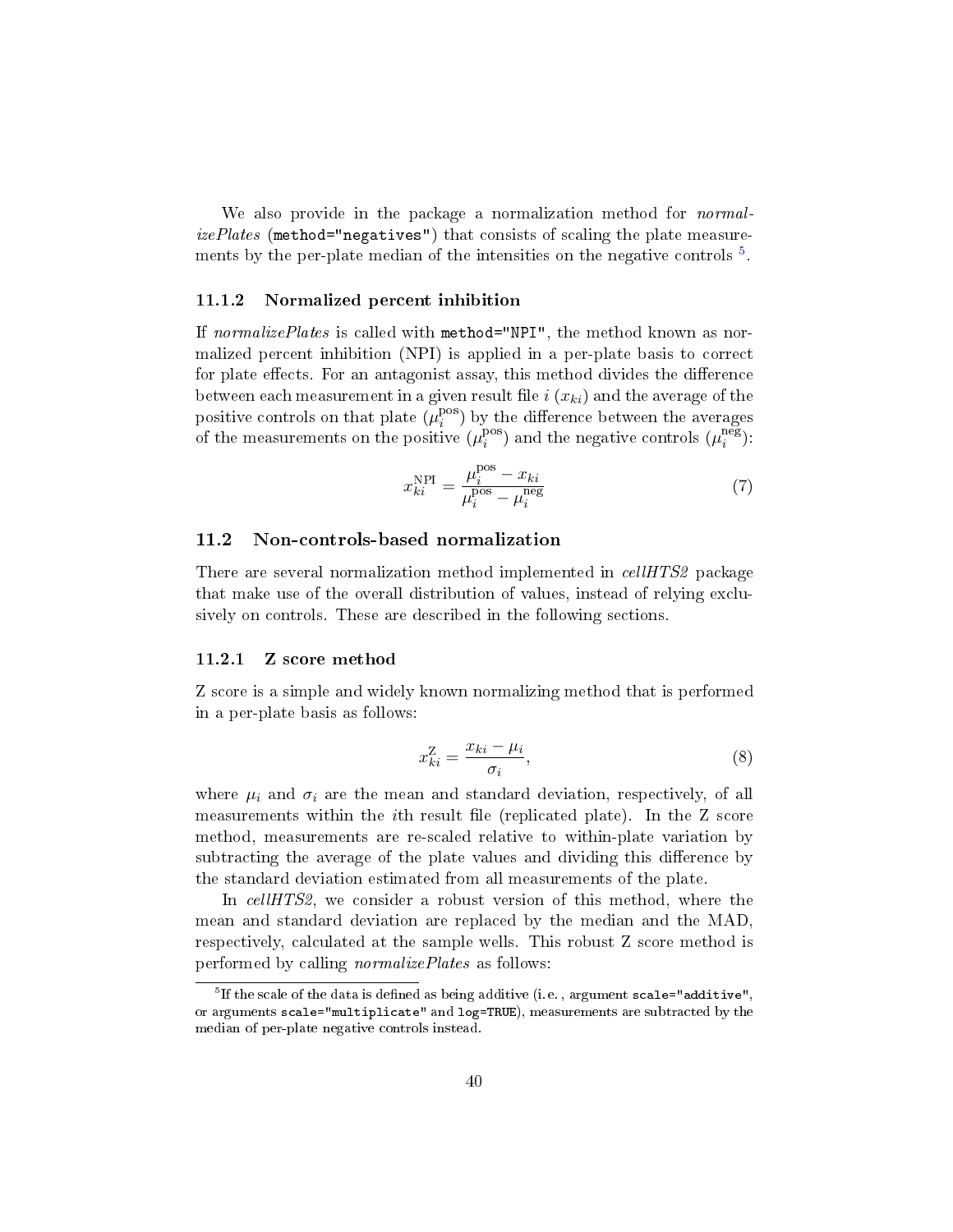```
> xZ <- normalizePlates(x, scale="additive", log=FALSE,
+ method="median",
+ varianceAdjust="byPlate")
```
#### <span id="page-40-0"></span>11.2.2 Plate median normalization

Plate median normalization involves calculating the relative signal of each well compared to the median of the sample wells in the plate, as shown in Equation [\(1\)](#page-16-0) and Equation [\(2\)](#page-16-0). The median is calculated among the  $m$  wells containing sample (i.e., for wells that contain genes of interest) in result file i. Plate median normalization can be chosen by setting method="median" in normalizePlates. When applied to data on additive scale, the plate median normalization involves subtracting the plate measuments by the per-plate median instead.

We also have two variants of the plate median scaling which consist of using as the per-plate scaling factor  $M_i$  the per-plate average intensity on sample wells (method="mean") or the midpoint of the shorth of the per-plate distribution of values on sample wells (method="shorth").

The next methods are intended to explicitly correct for *spatial effects* within plates, i.e., the presence of intensity gradients within the plates. Such signal gradients can be caused by differences in temperature, incubation time or concentration, etc., in different wells across a plate. Typically, these gradients produce repeatitive patterns, which make it possible to distinguish them from real actives that should be more or less randomly dispersed for quasi-randomized collections of compounds.

#### <span id="page-40-1"></span>11.2.3 B score method

In the B score method, row and column biases within each plate are explicitly corrected for by tting a two-way median polish to the raw data in a per-plate fashion [\[3\]](#page-43-5):

<span id="page-40-2"></span>
$$
e_{rci} = x_{rci} - \hat{x}_{rci} = x_{rci} - \left(\hat{\mu}_i + \hat{R}_{ri} + \hat{C}_{ci}\right)
$$
\n(9)

$$
x_{rci}^{\text{B}} = \frac{e_{rci}}{MAD_i} \tag{10}
$$

Here,  $x_{rci}$  is the measurement value in the rth row and cth column of the plate corresponding to the *i*th result file,  $\hat{x}_{rci}$  is the corresponding fitted value defined as the sum between the estimated average of the replicate plate  $(\hat{\mu}_i)$ ,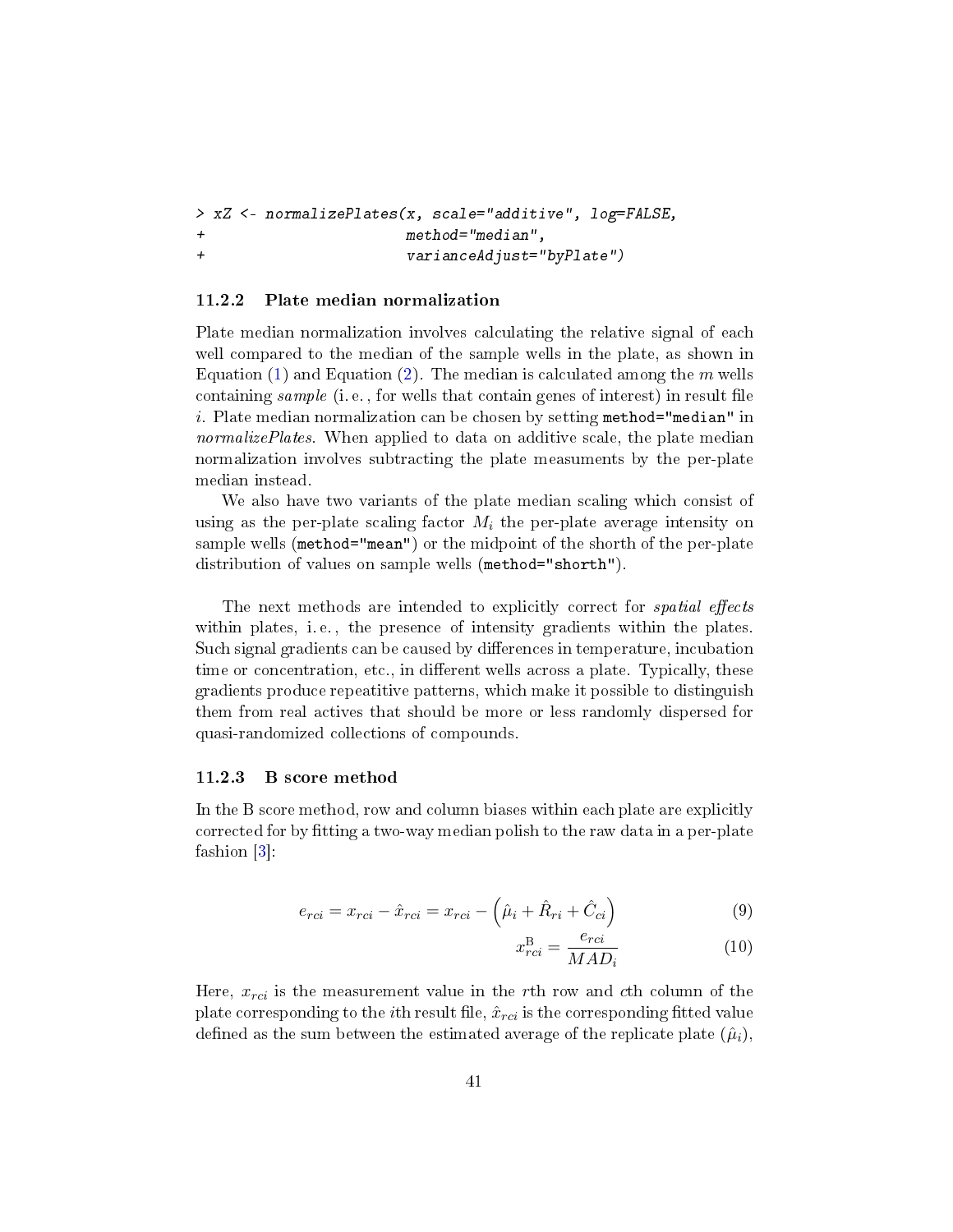<span id="page-41-1"></span>the estimated systematic offset for row  $r$   $(\hat{R}_{ri})$  and the systematic offset for  $\operatorname{column} c\,(\hat{C}_{ci})$  in that replicated plate. In a second step, each of the obtained residual values  $e_{rci}$ 's of the *i*th result file are divided by their median absolute deviation  $(MAD_i)$  giving the final B score value – Equation [\(10\)](#page-40-2).

We implemented a method similar to the B score method described in Malo et al. [\[11\]](#page-44-5) and Brideau et al. [\[3\]](#page-43-5) using the Tukey's median polish pro-cedure [\[12\]](#page-44-6) (function *medpolish* of the package *stats*) which fits an additive model to the data according to Equation [\(10\)](#page-40-2). The Tukey's median polish algorithm works by alternately removing the row and column medians and continues until the proportional reduction in the sum of absolute residuals is less than  $\epsilon$  or until the maximum number of iterations has been reached. The B score method can be applied by defining argument method="Bscore" in normalizePlates. Alternatively, the method can be applied by calling a separate function called *Bscore* provided in the *cellHTS2* package.

In cellHTS2 package, we provide two additional spatial normalization methods that fit a polynomial surface to the intensities within each assay plate using local regression and that can be performed via normalizePlates or spatialNormalization functions, although we advise to apply these methods using the former function. The fit can be performed either using the loess procedure or the *locfit robust* function of package *locfit*. In *normalizePlates*, if method="locfit", spatial effects are removed by fitting a bivariate local regression to each plate and replicate, while if method="loess", a loess curve is fitted instead.

### <span id="page-41-0"></span>12 Appendix: Data transformation

An obvious question is whether to do the statistical analyses on the original intensity scale or on a transformed scale such as the logarithmic one. Many statistical analysis methods, as well as visualizations work better if (to sufficient approximation)

- replicate values are normally distributed,
- the data are evenly distributed along their dynamic range,
- $\bullet$  the variance is homogeneous along the dynamic range [\[9\]](#page-44-7).

Figure [6](#page-42-0) compares these properties for untransformed and log-transformed normalized data, showing that the difference is small. Intuitively, this can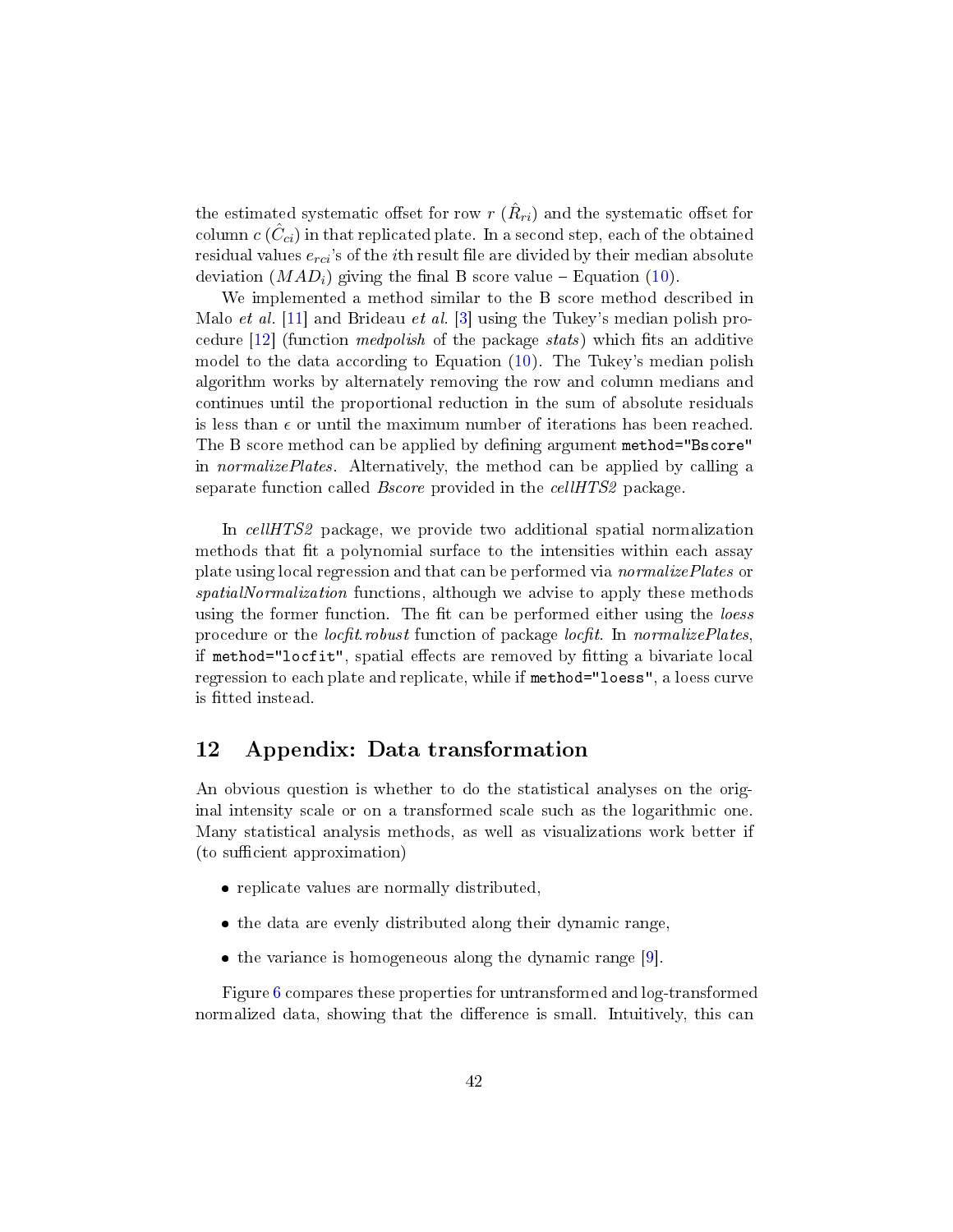

<span id="page-42-0"></span>Figure 6: Comparison between untransformed (left) and logarithmically (base 2) transformed (right), normalized data. Upper: histogram of intensity values of replicate 1. Middle: scatterplots of standard deviation versus mean of the two replicates. Bottom: Normal quantile-quantile plots.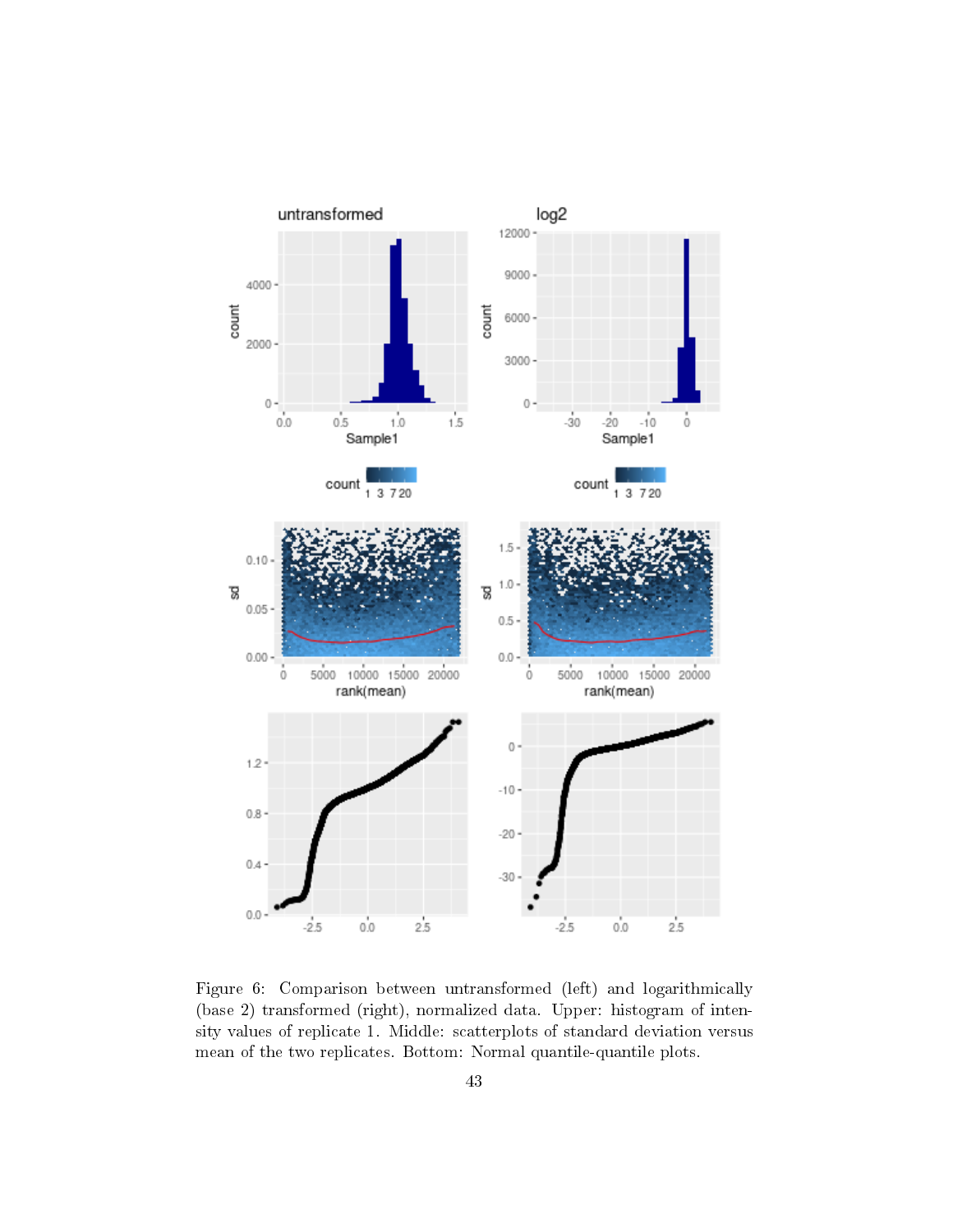be explained by the fact that for small  $x$ .

 $\log(1+x) \approx x$ 

and that indeed the range of the untransformed data is mostly not far from 1. Hence, for the data examined here, the choice between original scale and logarithmic scale is one of taste, rather than necessity.

# <span id="page-43-0"></span>13 Session info

### References

- <span id="page-43-3"></span>[1] E Birney, D Andrews, M Caccamo, Y Chen, L Clarke, G Coates, T Cox, F Cunningham, V Curwen, T Cutts, T Down, R Durbin, X M Fernandez-Suarez, P Flicek, S Graf, M Hammond, J Herrero, K Howe, V Iyer, K Jekosch, A Kahari, A Kasprzyk, D Keefe, F Kokocinski, E Kulesha, D London, I Longden, C Melsopp, P Meidl, B Overduin, A Parker, G Proctor, A Prlic, M Rae, D Rios, S Redmond, M Schuster, I Sealy, S Searle, J Severin, G Slater, D Smedley, J Smith, A Stabenau, J Stalker, S Trevanion, A Ureta-Vidal, J Vogel, S White, C Woodwark, and T J P Hubbard. Ensembl 2006. Nucleic Acids Res, 34(Database issue): 556-561, 2006. [22,](#page-21-2) [24](#page-23-0)
- <span id="page-43-1"></span>[2] Michael Boutros, Amy A Kiger, Susan Armknecht, Kim Kerr, Marc Hild, Britta Koch, Stefan A Haas, Heidelberg Fly Array Consortium, Renato Paro, and Norbert Perrimon. Genome-wide RNAi analysis of growth and viability in Drosophila cells.  $Science$ ,  $303(5659):832-835$ . 2004. [3,](#page-2-2) [18,](#page-17-1) [32](#page-31-1)
- <span id="page-43-5"></span>[3] C Brideau, B Gunter, B Pikounis, and A Liaw. Improved statistical methods for hit selection in high-throughput screening. J. Biomol.  $Screen, 8.634–647, 2003. 41, 42$  $Screen, 8.634–647, 2003. 41, 42$  $Screen, 8.634–647, 2003. 41, 42$  $Screen, 8.634–647, 2003. 41, 42$
- <span id="page-43-2"></span>[4] Steffen Durinck, Yves Moreau, Arek Kasprzyk, Sean Davis, Bart De Moor, Alvis Brazma, and Wolfgang Huber. BioMart and Bioconductor: a powerful link between biological databases and microarray data analysis. *Bioinformatics*,  $21(16)$  $21(16)$ :  $3439 - 3440$ , Aug 2005. 21
- <span id="page-43-4"></span>[5] R. Gentleman. Category: Category Analysis, 2006. R package version 1.3.3. [30](#page-29-1)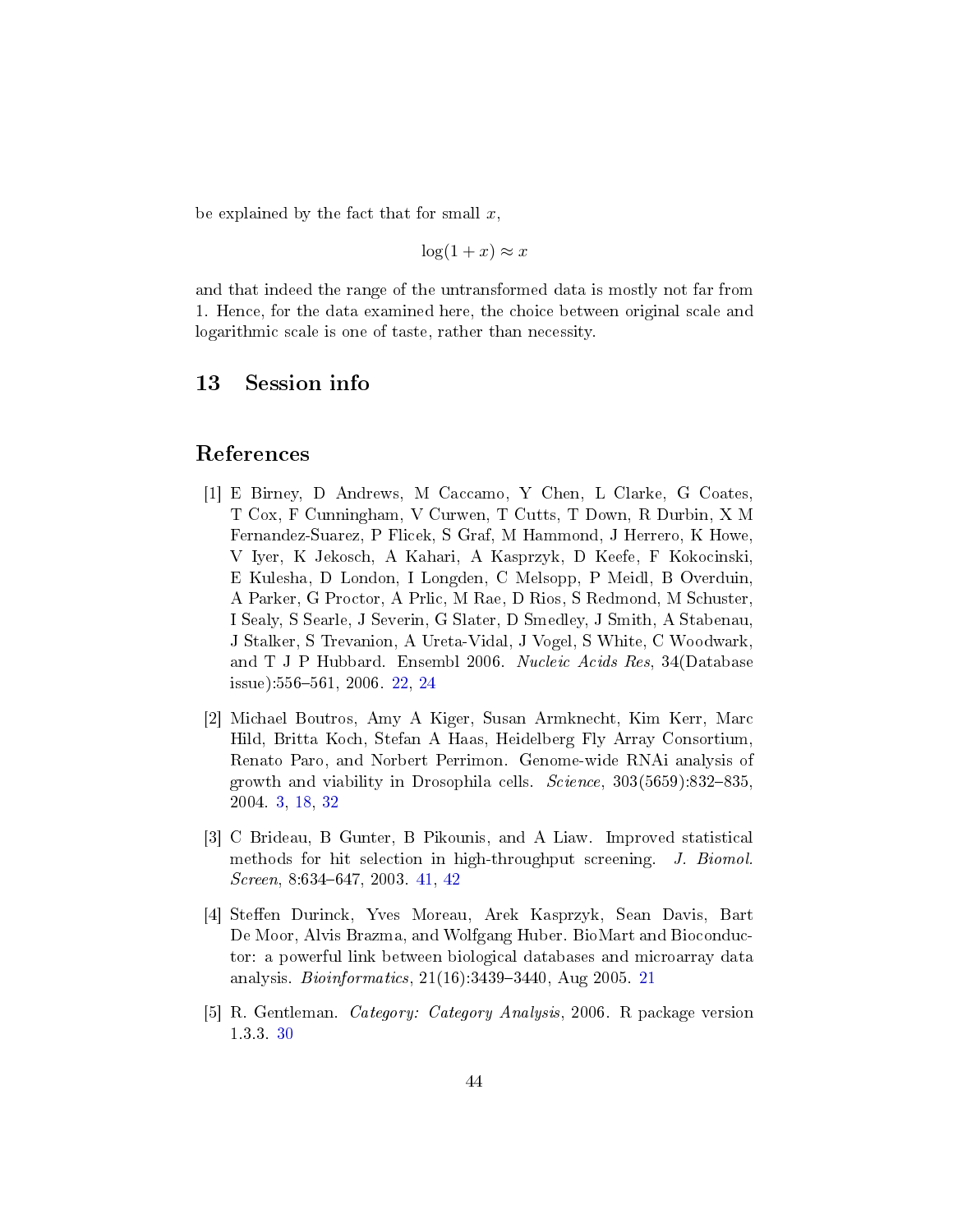- <span id="page-44-0"></span>[6] Robert Gentleman. Reproducible research: A bioinformatics case study. Statistical Applications in Genetics and Molecular Biology, 3, 2004. [2](#page-1-2)
- <span id="page-44-1"></span>[7] Robert C Gentleman, Vincent J. Carey, Douglas M. Bates, et al. Bioconductor: Open software development for computational biology and bioinformatics. Genome Biology, 5:R80, 2004. [6](#page-5-1)
- <span id="page-44-3"></span>[8] M A Harris, J Clark, A Ireland, J Lomax, M Ashburner, R Foulger, K Eilbeck, S Lewis, B Marshall, C Mungall, J Richter, G M Rubin, J A Blake, C Bult, M Dolan, H Drabkin, J T Eppig, D P Hill, L Ni, M Ringwald, R Balakrishnan, J M Cherry, K R Christie, M C Costanzo, S S Dwight, S Engel, D G Fisk, J E Hirschman, E L Hong, R S Nash, A Sethuraman, C L Theesfeld, D Botstein, K Dolinski, B Feierbach, T Berardini, S Mundodi, S Y Rhee, R Apweiler, D Barrell, E Camon, E Dimmer, V Lee, R Chisholm, P Gaudet, W Kibbe, R Kishore, E M Schwarz, P Sternberg, M Gwinn, L Hannick, J Wortman, M Berriman, V Wood, N de la Cruz, P Tonellato, P Jaiswal, T Seigfried, and R White. The Gene Ontology (GO) database and informatics resource. Nucleic *Acids Res*, 32(Database issue):258-261, 2004. [24,](#page-23-0) [30](#page-29-1)
- <span id="page-44-7"></span>[9] Wolfgang Huber, Anja von Heydebreck, Holger Sültmann, Annemarie Poustka, and Martin Vingron. Variance stabilization applied to microarray data calibration and to the quantification of differential expression.  $Bioinformatics, 18 Suppl. 1: S96-S104, 2002. 42$  $Bioinformatics, 18 Suppl. 1: S96-S104, 2002. 42$
- <span id="page-44-2"></span>[10] Arek Kasprzyk, Damian Keefe, Damian Smedley, Darin London, William Spooner, Craig Melsopp, Martin Hammond, Philippe Rocca-Serra, Tony Cox, and Ewan Birney. EnsMart: a generic system for fast and flexible access to biological data. *Genome Res*,  $14(1):160-169$ , Jan 2004. [24](#page-23-0)
- <span id="page-44-5"></span>[11] Nathalie Malo, James Hanley, Sonia Cerquozzi, Jerry Pelletier, and Robert Nadon. Statistical practice in high-throughput screening data analysis. Nature Biotechnology,  $24(2):167-175$ , 2006.  $42$
- <span id="page-44-6"></span>[12] J.W. Tukey. Exploratory Data Analysis. Addison-Wesley, Cambridge, MA, 1977. [42](#page-41-1)
- <span id="page-44-4"></span>[13] JH Zhang, TD Chung, and KR Oldenburg. A Simple Statistical Parameter for Use in Evaluation and Validation of High Throughput Screening Assays. *J Biomol Screen*, 4(2):67–73, 1999. [27](#page-26-0)